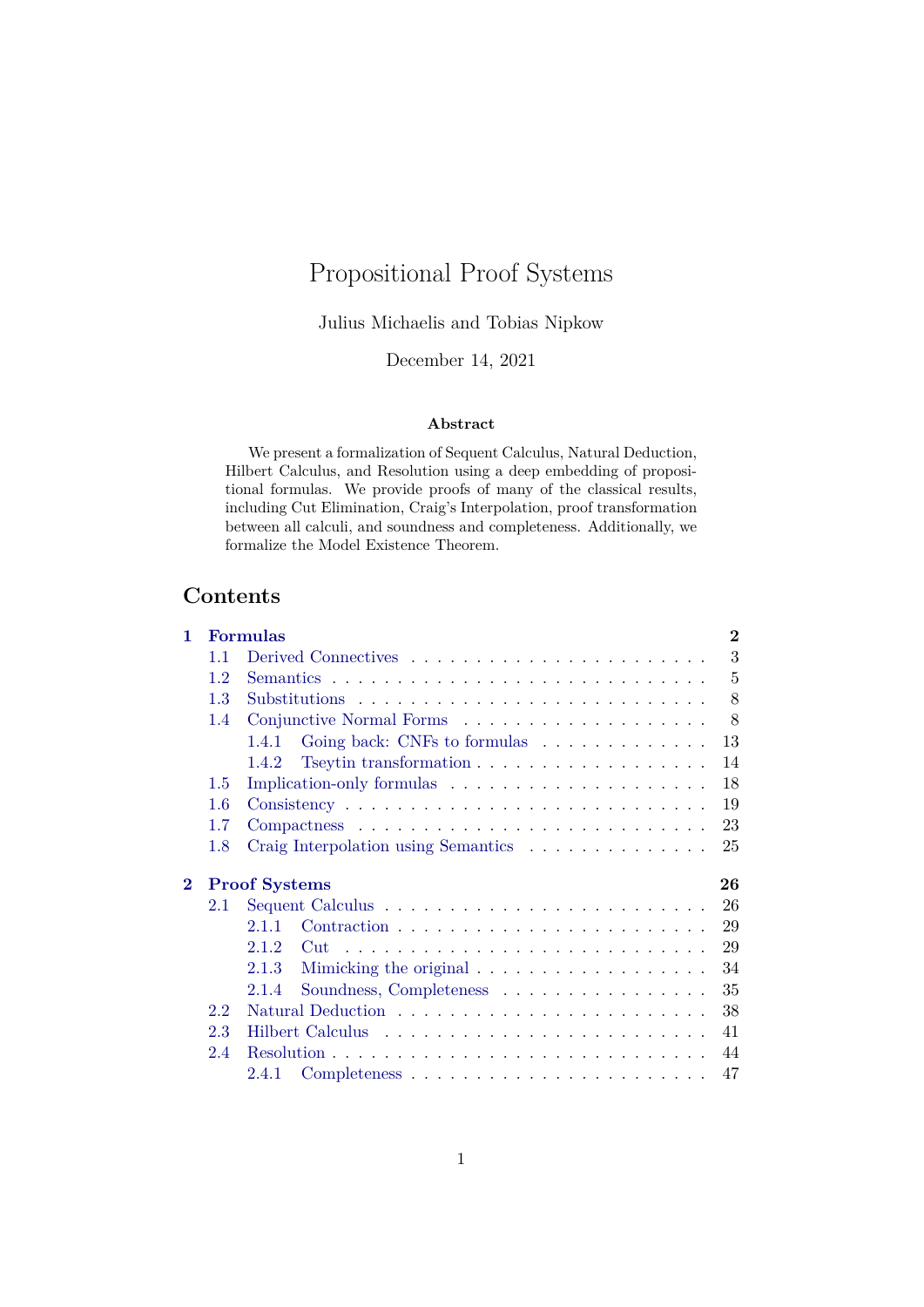

<span id="page-1-1"></span>Figure 1: Overview of results considering Proof Transformation



<span id="page-1-2"></span>Figure 2: Overview of results considering Semantics

|  | <b>3</b> Proof Transformation                                              |  |
|--|----------------------------------------------------------------------------|--|
|  |                                                                            |  |
|  |                                                                            |  |
|  |                                                                            |  |
|  |                                                                            |  |
|  | 3.5 Transforming SC proofs into proofs of CNFs 50                          |  |
|  | 3.6 Converting between Resolution and SC proofs  53                        |  |
|  | 3.7 An alternate proof of ND completeness $\ldots \ldots \ldots \ldots 55$ |  |
|  | 3.8 SC and Implication-only formulas 56                                    |  |
|  |                                                                            |  |
|  |                                                                            |  |

The files of this entry are organized as a web of results that should allow loading only that part of the formalization that the user is interested in. Special care was taken not to mix proofs that require semanics and proofs that talk about transformation between proof systems. An overview of the different theory files and their dependencies can be found in figures [1](#page-1-1) and [2.](#page-1-2)

## <span id="page-1-0"></span>**1 Formulas**

**theory** *Formulas* **imports** *Main HOL*−*Library*.*Countable* **begin**

**notation** *insert* ( $- \triangleright - [56, 55, 55]$ 

 $datatype$   $(atoms: 'a)$   $formula =$  $A$ *tom*  $'a$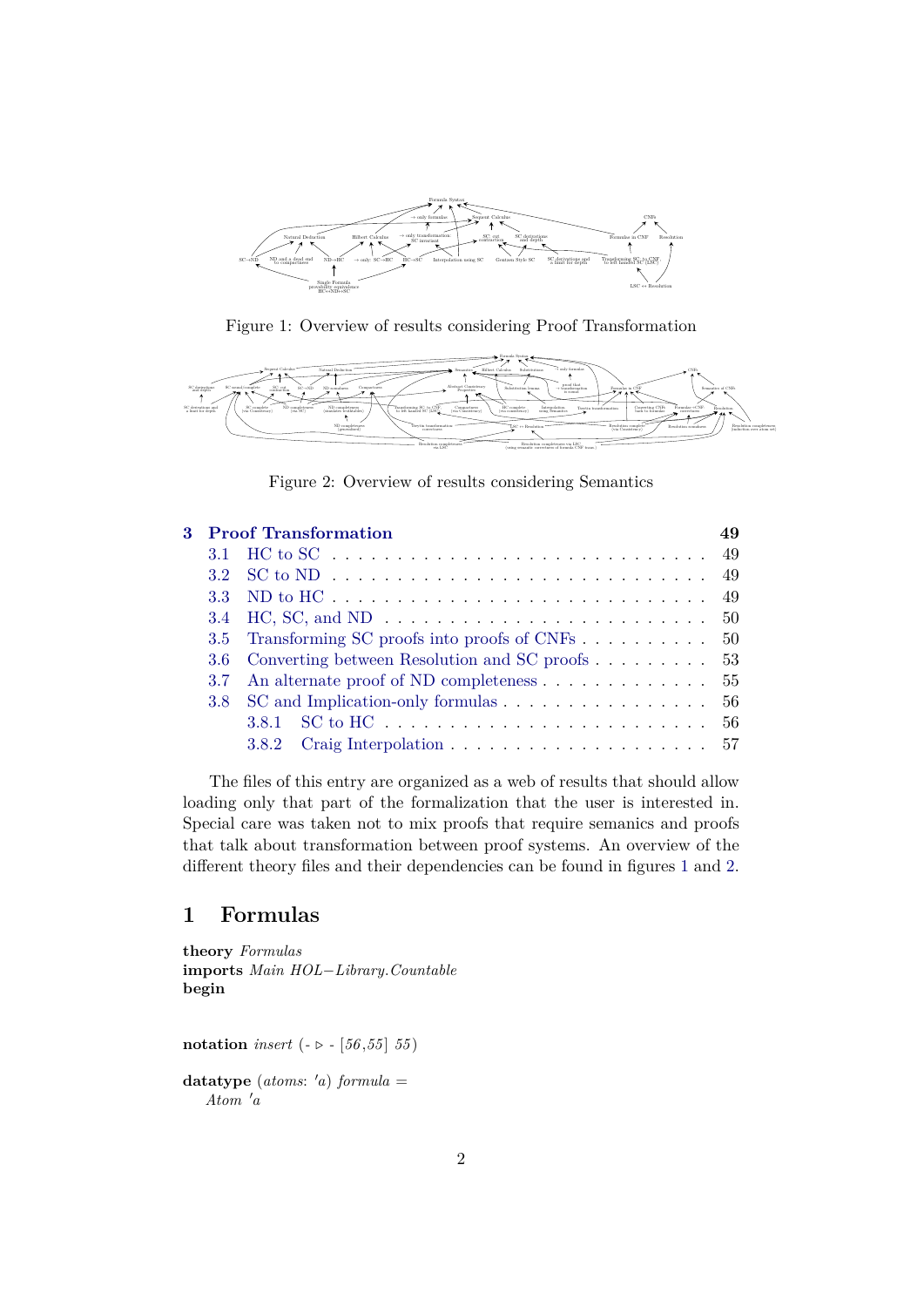| $\vert$ Bot                            | $(\perp)$                                |
|----------------------------------------|------------------------------------------|
| $\mid$ Not 'a formula                  | $(-)$                                    |
| $\mid$ And 'a formula 'a formula       | $(\text{infix} \wedge 68)$               |
| $\int$ <i>Or 'a formula 'a formula</i> | $\left(\text{infix}\vee\text{68}\right)$ |
| $\mid$ Imp 'a formula 'a formula       | $(infixr \rightarrow 68)$                |

**lemma** *atoms-finite*[*simp*,*intro*!]: *finite* (*atoms F*)  $\langle proof \rangle$ 

## **primrec** *subformulae* **where**

 $subformulae \perp = [\perp]$ *subformulae* (*Atom k*) = [*Atom k*] |  $subformulae (Not F) = Not F # subformulae F$  $subformulae (And F G) = And F G # subformulae F @ subformulae G$  $subformulae$  (*Imp F G*) = *Imp F G* #  $subformulae$  *F*  $\textcircled{a}$   $subformulae$  *G*) *subformulae* (*Or F G*) = *Or F G* # *subformulae F* @ *subformulae G*

**lemma** *atoms-are-subformulae: Atom ' atoms*  $F \subseteq set$  *(subformulae F)*  $\langle proof \rangle$ 

**lemma** *subsubformulae:*  $G ∈ set (subformulae F) ⇒ H ∈ set (subformulae G)$  $\implies H \in set$  (*subformulae F*)  $\langle proof \rangle$ 

**lemma** *subformula-atoms*:  $G \in set$  (*subformulae F*)  $\implies$  *atoms*  $G \subseteq atoms F$  $\langle proof \rangle$ 

**lemma** *subformulae-self* [*simp*,*intro*]:  $F \in set$  (*subformulae F*)  $\langle proof \rangle$ 

**lemma** *subformulas-in-subformulas*:

 $G \wedge H \in set$  (*subformulae F*)  $\Longrightarrow$  *G* ∈ *set* (*subformulae F*)  $\wedge$  *H* ∈ *set* (*subformulae F*)  $G \vee H \in set$  (*subformulae F*)  $\Longrightarrow$  *G* ∈ *set* (*subformulae F*) ∧ *H* ∈ *set* (*subformulae F*)  $G \rightarrow H \in set$  (*subformulae F*)  $\Rightarrow G \in set$  (*subformulae F*) ∧ *H* ∈ *set* (*subformulae F*)  $\neg G \in set \ (subformulae \ F) \Longrightarrow G \in set \ (subformulae \ F)$  $\langle proof \rangle$ 

**lemma** *length-subformulae*: *length* (*subformulae F*) = *size F*  $\langle proof \rangle$ 

## <span id="page-2-0"></span>**1.1 Derived Connectives**

**definition**  $Top(\top)$  where > ≡ ⊥ → ⊥ **lemma** *top-atoms-simp*[*simp*]: *atoms*  $\top = \{\}$  \*proof* \end{*y*}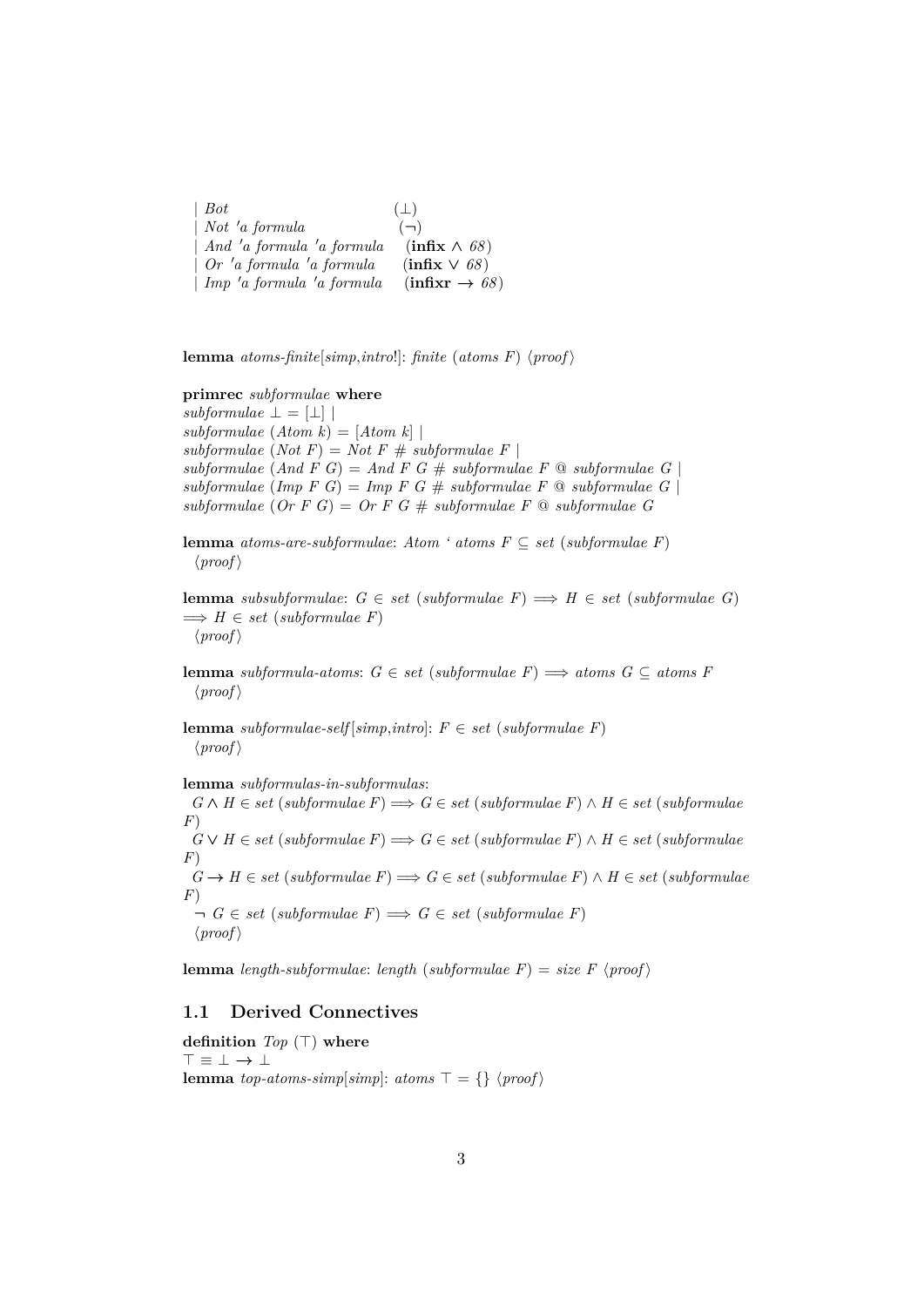**primrec**  $BigAnd :: 'a$  formula list  $\Rightarrow 'a$  formula ( $\wedge$ -) where  $\bigwedge Nil = (\neg \bot)$  — essentially, it doesn't matter what I use here. But since I want to use this in CNFs, implication is not a nice thing to have. |  $\bigwedge (F \# Fs) = F \wedge \bigwedge Fs$ 

**lemma** *atoms-BigAnd*[simp]: *atoms*  $(\bigwedge F_s) = \bigcup (atoms \, ' \, set \, F_s)$  $\langle proof \rangle$ 

**primrec**  $Big$  *BigOr* :: 'a formula list  $\Rightarrow$  'a formula ( $\bigvee$ -) where W *Nil* = ⊥ |  $\bigvee (F \# F s) = F \vee \bigvee F s$ 

Formulas are countable if their atoms are, and *countable-datatype* is really helpful with that.

**instance** *formula* :: (*countable*) *countable*  $\langle proof \rangle$ 

**definition** prod-unions A B  $\equiv$  *case* A of  $(a,b) \Rightarrow$  *case* B of  $(c,d) \Rightarrow (a \cup c, b \cup c)$ *d*) **primrec** *pn-atoms* **where** *pn-atoms*  $(Atom A) = (\{A\},\{\})$ 

*pn-atoms Bot* =  $({},{{}$  $pn-atoms(Not F) = prod.sum(pn-atoms F)$  $pn-atoms$  (*And*  $F$   $G$ ) =  $prod\$ -unions ( $pn-atoms$   $F$ ) ( $pn-atoms$   $G$ ) | *pn-atoms*  $(Or F G) = prod-unions (pn-atoms F) (pn-atoms G)$ *pn-atoms* (*Imp F G*) = *prod-unions* (*prod*.*swap* (*pn-atoms F*)) (*pn-atoms G*) **lemma** *pn-atoms-atoms*: *atoms*  $F = \text{fst}$  (*pn-atoms*  $F$ ) ∪ *snd* (*pn-atoms*  $F$ )  $\langle proof \rangle$ 

A very trivial simplifier. Does wonders as a postprocessor for the Harrisonstyle Craig interpolations.

#### **context begin**

**definition** *isstop*  $F \equiv F = \neg \bot \lor F = \top$ **fun** *simplify-consts* **where**  $simplify-consts$   $(Atom k) = Atom k$  $simplify-consts \perp = \perp$  $simplify\text{-}consts \ (Not \ F) = (let \ S = simplify\text{-}consts \ F \ in \ case \ S \ of \ (Not \ G) \ \Rightarrow \ G \ |$ *-* ⇒ *if isstop S* then  $\perp$  *else*  $\neg$  *S*) |  $simplify-consts$  (And F G) = (let  $S = simplify-consts$  F;  $T = simplify-consts$  G in ( *if*  $S = \perp$  *then*  $\perp$  *else if isstop S then*  $T$  — not  $\top$ ,  $T$  else *if*  $T = \perp$  *then*  $\perp$  *else if isstop T then S else if S* = *T then S else*  $S \wedge T$ ) |  $simplify-consts$  (*Or*  $F G$ ) = (*let*  $S = simplify-consts$   $F$ ;  $T = simplify-consts$   $G$  in ( *if*  $S = \perp$  *then*  $T$  *else if isstop S then*  $\top$  *else*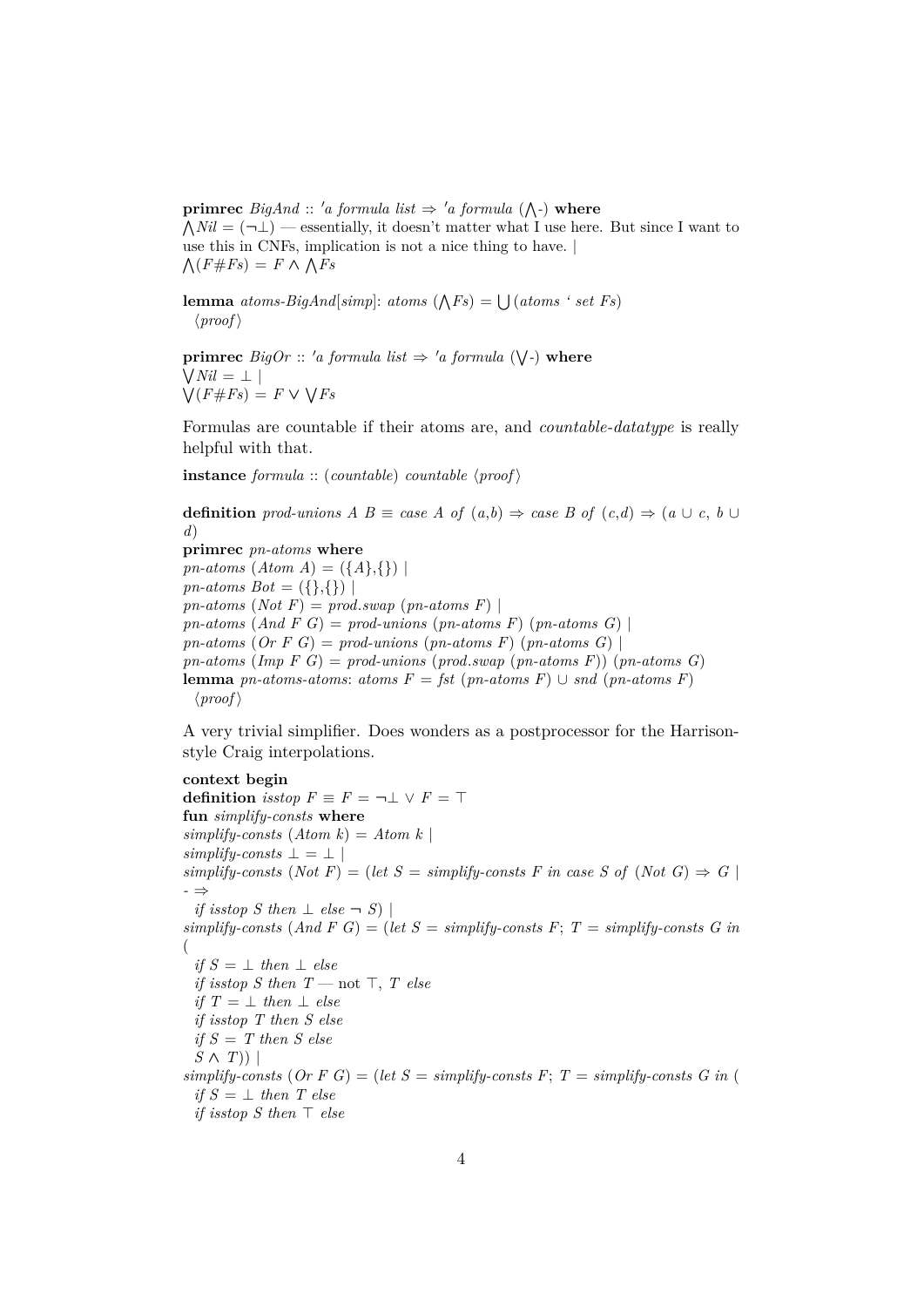*if*  $T = \perp$  *then S* else *if isstop*  $T$  then  $T$  else *if S* = *T then S else S* ∨ *T*)) |  $simplify-consts$  (Imp  $F G$ ) = (let  $S = simplify-consts$   $F$ ;  $T = simplify-consts$   $G$  in ( *if*  $S = \perp$  *then*  $\top$  *else if isstop S then T else if isstop*  $T$  *then*  $\top$  *else if*  $T = \perp$  *then*  $\neg$  *S else*  $if S = T then \top else$ *case S of Not H*  $\Rightarrow$  (*case T of Not I*  $\Rightarrow$  $I \rightarrow H \mid \cdot \Rightarrow$ *H* ∨ *T*)  $|$  - ⇒  $S \rightarrow T$ )

**lemma** *simplify-consts-size-le: size* (*simplify-consts F*)  $\leq$  *size F*  $\langle proof \rangle$ 

**lemma** *simplify-const:*  $atoms F = \{\} \implies isstop (simplify-consts F) \lor (simplify-consts F)$  $F) = \perp$  $\langle proof \rangle$ **value** (*size*  $\top$ , *size*  $(\neg \bot)$ )

**end**

**fun** *all-formulas-of-size* **where** *all-formulas-of-size K 0* =  $\{\perp\}$  ∪ *Atom ' K* | *all-formulas-of-size K* (*Suc n*) = ( *let*  $af = \bigcup (set [all-formulas-of-size K m. m \leftarrow [0..$  $($ **∪**  $F ∈ af$ .  $($  $\bigcup$   $G∈af$ . *if size*  $F + size G ≤ Succ n$  *then* {*And*  $F G$ ,  $Or F G$ ,  $Imp F G$ } *else* {}) ∪ (*if size F* ≤ *Suc n then* {*Not F*} *else* {})) ∪ *af*)

**lemma** *all-formulas-of-size*:  $F \in all-formulas-of-size K \ n \longleftrightarrow (size F \leq Suc \ n \land \dots)$ *atoms*  $F \subseteq K$ ) (**is**  $?l \longleftrightarrow ?r$ )  $\langle proof \rangle$ 

**end**

## <span id="page-4-0"></span>**1.2 Semantics**

**theory** *Sema* **imports** *Formulas*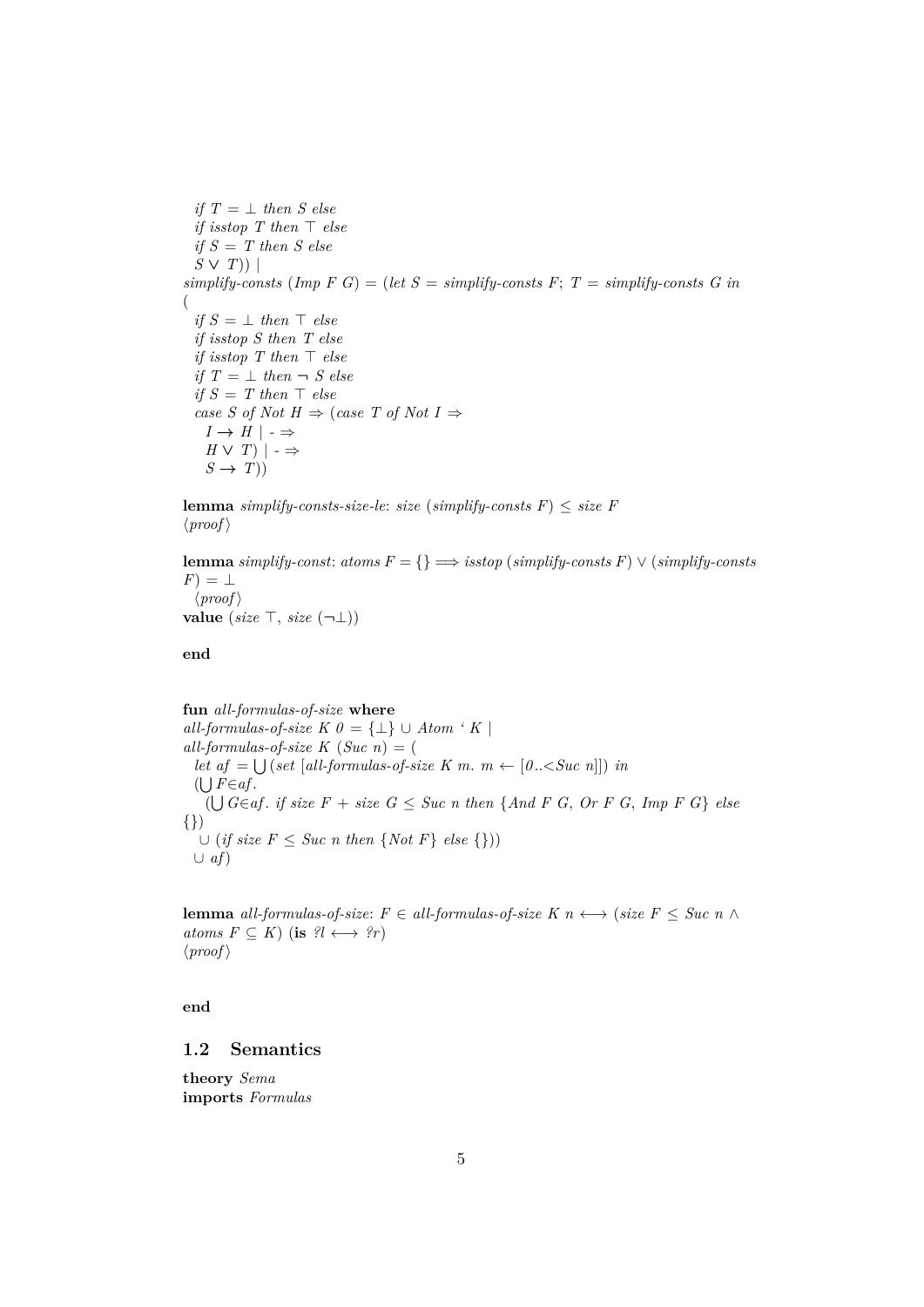#### **begin**

**type-synonym** 'a valuation =  $'a \Rightarrow bool$ 

The implicit statement here is that an assignment or valuation is always defined on all atoms (because HOL is a total logic). Thus, there are no unsuitable assignments.

**primrec** *formula-semantics* :: 'a valuation  $\Rightarrow$  'a *formula*  $\Rightarrow$  *bool* (**infix**  $\models$  51) **where**

 $\mathcal{A} \models$  Atom  $k = \mathcal{A} \; k$  $-|= \perp = False$  $\mathcal{A} \models Not F = (\neg \mathcal{A} \models F)$  $\mathcal{A} \models And F G = (\mathcal{A} \models F \land \mathcal{A} \models G)$  $\mathcal{A} \models \textit{Or } F \textit{G} = (\mathcal{A} \models F \vee \mathcal{A} \models G)$  $\mathcal{A} \models \text{Imp } F \ G = (\mathcal{A} \models F \longrightarrow \mathcal{A} \models G)$ 

**abbreviation** *valid* ( $\models$  - 51) **where**  $\models$  *F* ≡  $\forall$  *A*. *A*  $\models$  *F* 

**lemma** *irrelevant-atom*[*simp*]:  $A \notin atoms F \implies (A(A := V)) \models F \longleftrightarrow A \models F$  $\langle proof \rangle$ **lemma** *relevant-atoms-same-semantics*: ∀ *k* ∈ *atoms F*.  $A_1$  *k* =  $A_2$  *k* ⇒  $A_1$   $\models$  $F \longleftrightarrow \mathcal{A}_2 \models F$  $\langle proof \rangle$ 

## **context begin**

Just a definition more similar to [\[9,](#page-57-0) p. 5]. Unfortunately, using this as the main definition would get in the way of automated reasoning all the time.

**private primrec** *formula-semantics-alt* **where**

*formula-semantics-alt* A (*Atom k*) = A *k* |

*formula-semantics-alt* A (*Bot*) = *False* |

*formula-semantics-alt* A (*Not a*) = (*if formula-semantics-alt* A *a then False else True*) |

*formula-semantics-alt* A (*And a b*) = (*if formula-semantics-alt* A *a then formula-semantics-alt* A *b else False*) |

*formula-semantics-alt* A (*Or a b*) = (*if formula-semantics-alt* A *a then True else formula-semantics-alt* A *b*) |

*formula-semantics-alt* A (*Imp a b*) = (*if formula-semantics-alt* A *a then formula-semantics-alt* A *b else True*)

**private lemma** *formula-semantics-alt*  $A$   $F \leftrightarrow A \models F$  $\langle proof \rangle$ 

If you fancy a definition more similar to  $[3, p. 39]$  $[3, p. 39]$ , this is probably the closest you can go without going incredibly ugly.

**private primrec** *formula-semantics-tt* **where** *formula-semantics-tt*  $\mathcal{A}(Atom k) = \mathcal{A}(k)$ *formula-semantics-tt* A (*Bot*) = *False* |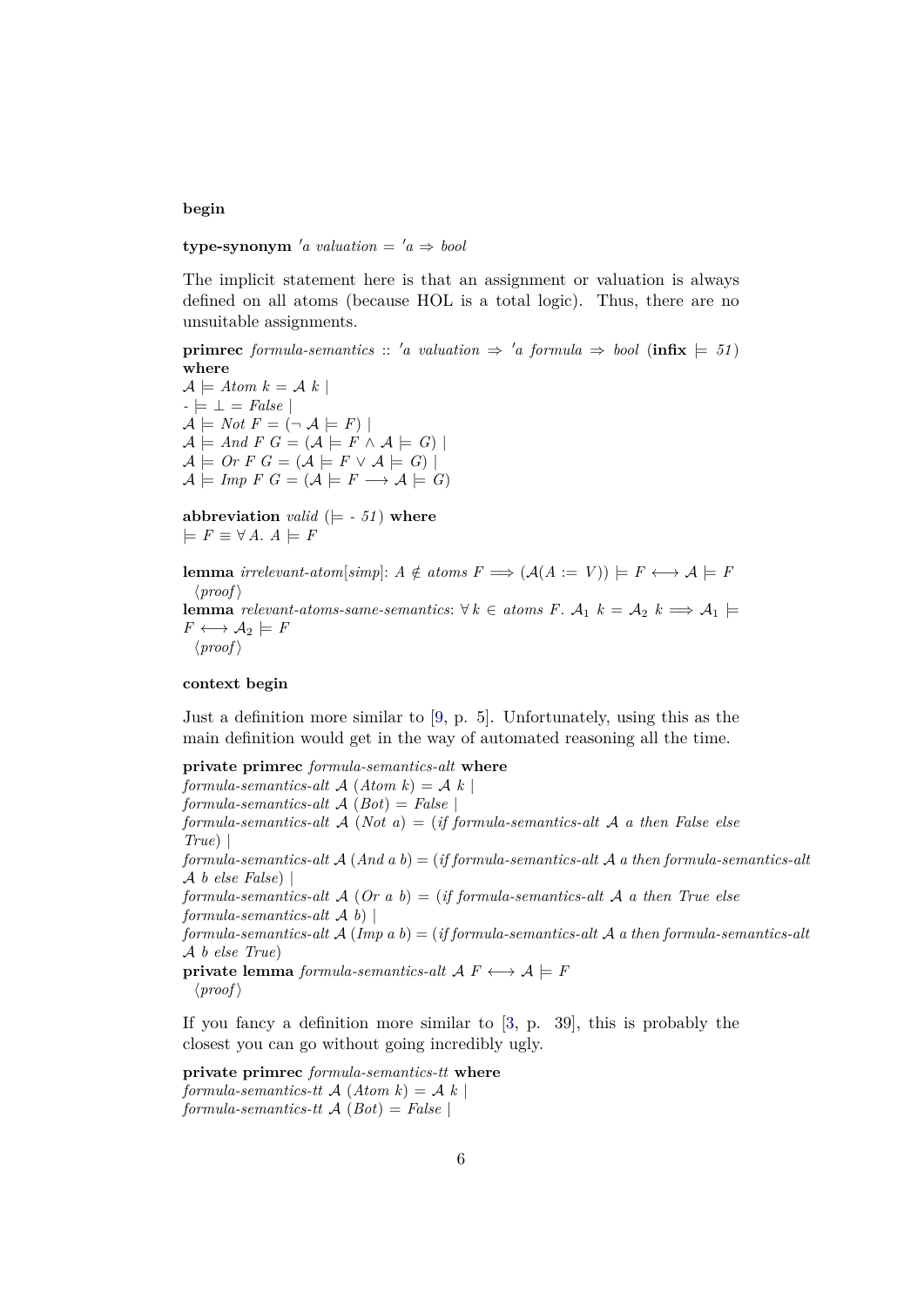$formula-semantics-ttA (Not a) = (case formula-semantics-ttA a of True \Rightarrow False$  $| False \Rightarrow True|$ *formula-semantics-tt* A (*And a b*) = (*case* (*formula-semantics-tt* A *a*, *formula-semantics-tt* A *b*) *of* (*False*, *False*) ⇒ *False* | (*False*, *True*) ⇒ *False* | (*True*, *False*) ⇒ *False* | (*True*, *True*) ⇒ *True*) | *formula-semantics-tt* A (*Or a b*) = (*case* (*formula-semantics-tt* A *a*, *formula-semantics-tt* A *b*) *of*  $(False, False) \Rightarrow False$ | (*False*, *True*) ⇒ *True* | (*True*, *False*) ⇒ *True*  $| (True, True) \Rightarrow True$ *formula-semantics-tt* A (*Imp a b*) = (*case* (*formula-semantics-tt* A *a*, *formula-semantics-tt* A *b*) *of*  $(False, False) \Rightarrow True$ | (*False*, *True*) ⇒ *True* | (*True*, *False*) ⇒ *False* | (*True*, *True*) ⇒ *True*) **private lemma**  $A \models F \longleftrightarrow \text{formula-semantics-}tt \land F$  $\langle proof \rangle$ **end**

**definition** *entailment* :: 'a formula set  $\Rightarrow$  'a formula  $\Rightarrow$  bool ((- $\models$ / -) [53,53] *53* ) **where**  $\Gamma \models F \equiv (\forall \mathcal{A}. ((\forall G \in \Gamma. \mathcal{A} \models G) \longrightarrow (\mathcal{A} \models F)))$ 

We write entailment differently than semantics ( $\models$  vs.  $\models$ ). For humans, it is usually pretty clear what is meant in a specific situation, but it often needs to be decided from context that Isabelle/HOL does not have.

Some helpers for the derived connectives

**lemma** *top-semantics*[*simp*,*intro*!]:  $A \models \top \langle proof \rangle$ **lemma** BigAnd-semantics[simp]:  $A \models \bigwedge F \longleftrightarrow (\forall f \in set \ F. A \models f) \ \langle \text{proof} \rangle$ **lemma**  $BigOr\text{-}semantics[simpl: A \models \bigvee F \longleftrightarrow (\exists f \in set F \land \models f) \langle proof \rangle$ 

Definitions for sets of formulae, used for compactness and model existence.

**definition** *sat*  $S \equiv \exists A$ .  $\forall F \in S$ .  $A \models F$ **definition**  $\text{fin-sat } S \equiv (\forall s \subseteq S)$ .  $\text{finite } s \longrightarrow \text{sat } s$ 

**lemma** *entail-sat*: Γ  $\models$  ⊥ ← →  $¬$  *sat* Γ  $\langle proof \rangle$ 

**lemma** *pn-atoms-updates*:  $p \notin sd$  (*pn-atoms F*)  $\implies n \notin \textit{fst } (\textit{pn-atoms } F) \implies$  $((M \models F \rightarrow (M(p := True) \models F \land M(n := False) \models F))) \land ((\neg (M \models F))$  $\longrightarrow \neg(M(n := True) \models F) \land \neg(M(p := False) \models F))$  $\langle proof \rangle$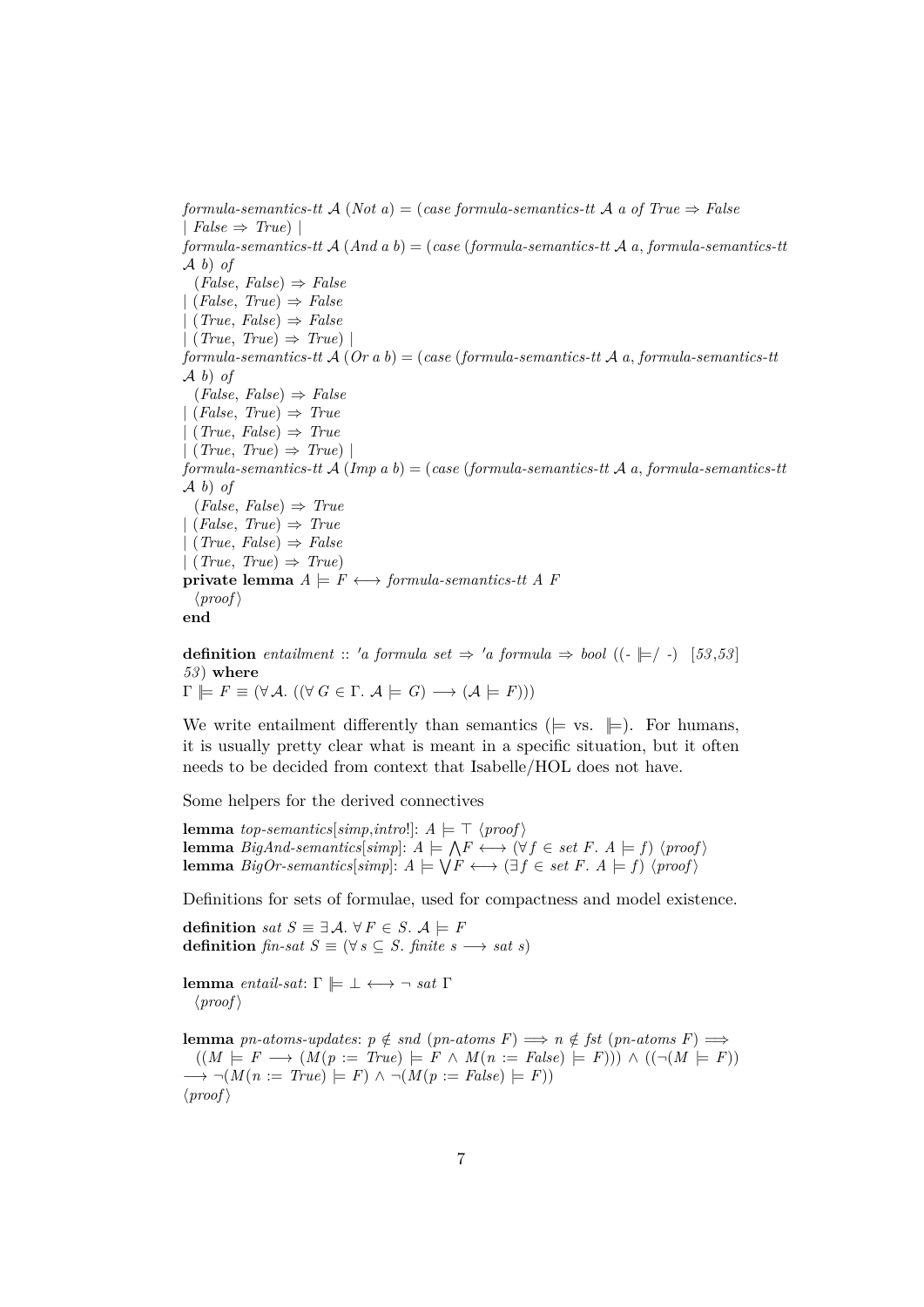**lemma** *const-simplifier-correct*:  $A \models$  *simplify-consts*  $F \leftrightarrow A \models F$  $\langle proof \rangle$ 

**end**

## <span id="page-7-0"></span>**1.3 Substitutions**

**theory** *Substitution* **imports** *Formulas* **begin**

**primrec** *subst* **where**

*subst A F*  $(Atom B) = (if A = B then F else Atom B)$  $subst - \perp = \perp$  $subst \, A \, F \, (G \vee H) = (subst \, A \, F \, G \vee subst \, A \, F \, H)$  $subst \, A \, F \, (G \wedge H) = (subst \, A \, F \, G \wedge subst \, A \, F \, H)$  $subst \, A \, F \, (G \rightarrow H) = (subst \, A \, F \, G \rightarrow subset \, A \, F \, H)$  $subst \, A \, F \, (\neg \, H) = (\neg \, (subst \, A \, F \, H))$ **term** *subst* **abbreviation** *subst-syntax*  $((-[(/(-/1/7)-)])$   $[70, 70]$  69) where  $A[B \mid C] \equiv$  *subst C B A* 

**lemma** *no-subst*[*simp*]:  $k \notin atoms F \implies F[G \mid k] = F \langle proof \rangle$ **lemma** *subst-atoms*:  $k \in atoms F \implies atoms(F[G \mid k]) = atoms F - \{k\} ∪ atoms$ *G*  $\langle proof \rangle$ 

**lemma** *subst-atoms-simp*: *atoms*  $(F[G \mid k]) =$  *atoms*  $F - \{k\} \cup (if \ k \in atoms \ F$ *then atoms G else* {})  $\langle proof \rangle$ 

**end theory** *Substitution-Sema* **imports** *Substitution Sema* **begin**

**lemma** *substitution-lemma:*  $A \models F[G \mid n] \longleftrightarrow A(n := A \models G) \models F \langle proof \rangle$ 

**end**

### <span id="page-7-1"></span>**1.4 Conjunctive Normal Forms**

**theory** *CNF* **imports** *Main HOL*−*Library*.*Simps-Case-Conv* **begin**

**datatype** 'a literal = Pos 'a ((-<sup>+</sup>) [1000] 999) | Neg 'a ((-<sup>-1</sup>) [1000] 999)

 $\tt type-synonym'$ *a clause* = *'a literal set* **abbreviation** *empty-clause*  $(\Box)$  **where**  $\Box \equiv \{\}$  :: '*a clause*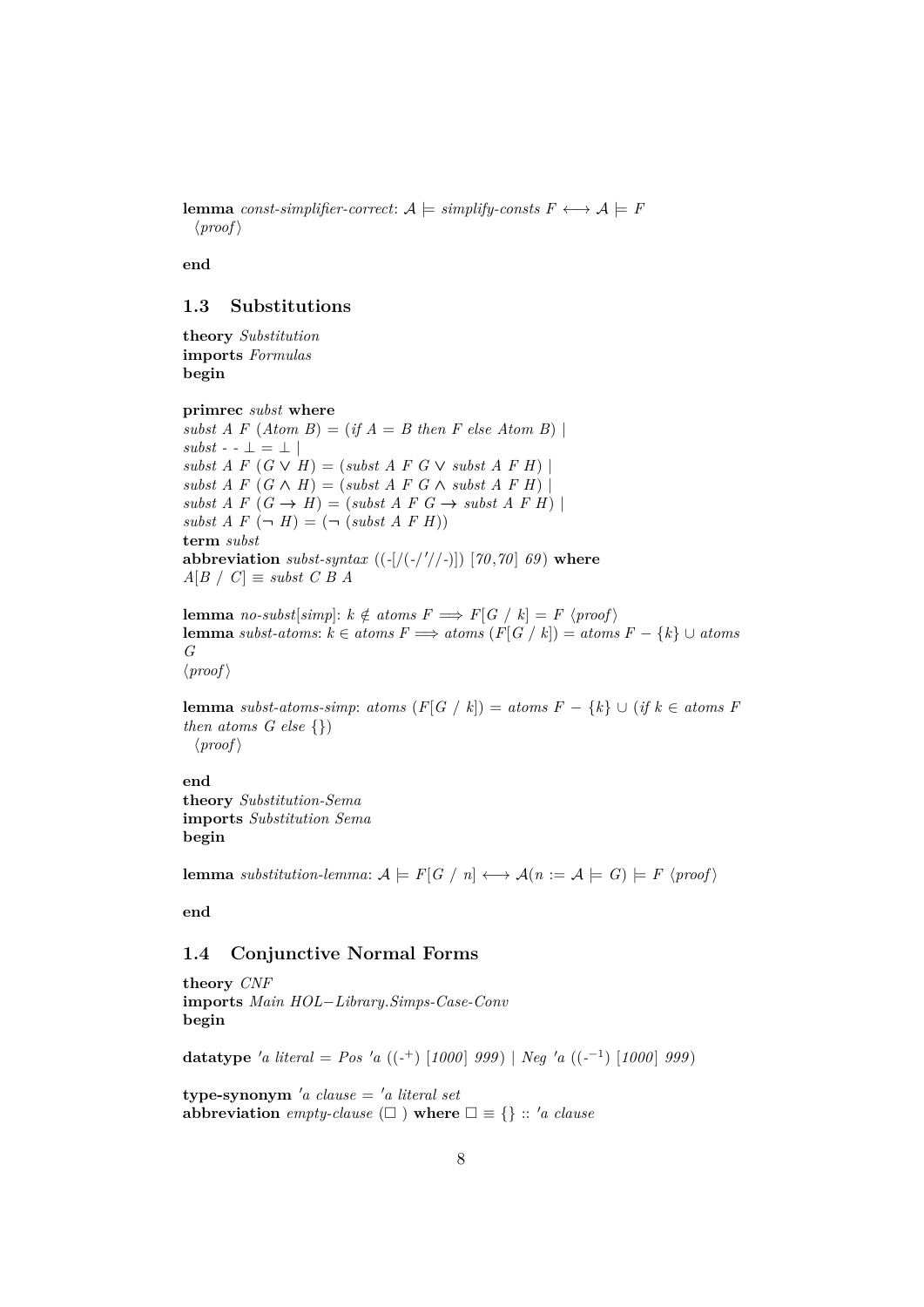**primrec** *atoms-of-lit* **where**  $atoms\text{-}of\text{-}lit$  (*Pos k*) = *k* |  $atoms\text{-}of\text{-}lit$  (*Neq k*) = *k* **case-of-simps** *lit-atoms-cases*: *atoms-of-lit*.*simps*

**definition** *atoms-of-cnf*  $c = atoms-of-lit$  ' $\bigcup c$ **lemma** *atoms-of-cnf-alt: atoms-of-cnf*  $c = \bigcup (($  *(* $)$  *atoms-of-lit*)  $\cdot c$ )  $\langle proof \rangle$ 

**lemma** *atoms-of-cnf-Un*: *atoms-of-cnf*  $(S \cup T) =$  *atoms-of-cnf*  $S \cup$  *atoms-of-cnf T*

 $\langle proof \rangle$ 

**term** {*0* <sup>+</sup>}::*nat clause* **translations**  ${x} < \text{CONST insert } x \square$ **term** {*0* <sup>+</sup>}::*nat clause*

#### **end**

CNFs alone are nice, but now we want to relate between CNFs and formulas.

**theory** *CNF-Formulas* **imports** *Formulas CNF* **begin**

**context begin**

**function** (*sequential*) *nnf* **where**  $nnf$   $(Atom k) = (Atom k)$  $nnf \perp = \perp$  $nnf (Not (And F G)) = Or (nnf (Not F)) (nnf (Not G))$ *nnf* (*Not* (*Or F G*)) = *And* (*nnf* (*Not F*)) (*nnf* (*Not G*)) |  $nnf$   $(Not$   $(Not F)) = nnf$   $F$  $nnf$   $(Not (Imp F G)) = And (nnf F) (nnf (Not G))$  $nnf$   $(Not F) = (Not F)$ *nnf* (*And F G*) = *And* (*nnf F*) (*nnf G*) | *nnf* (*Or F G*) = *Or* (*nnf F*) (*nnf G*) | *nnf* (*Imp F G*) = *Or* (*nnf* (*Not F*)) (*nnf G*)  $\langle proof \rangle$  fun *nnf-cost* where  $nnf\text{-}cost (Atom -) = 42$  $nnf\text{-}cost \perp = 42$  $nnf-cost (Not F) = Succ (nnf-cost F)$  $nnf-cost (And F G) = Succ (nnf-cost F + nnf-cost G)$ 

 $nnf\text{-}cost$  (Or F G) = *Suc* ( $nnf\text{-}cost$  F +  $nnf\text{-}cost$  G) |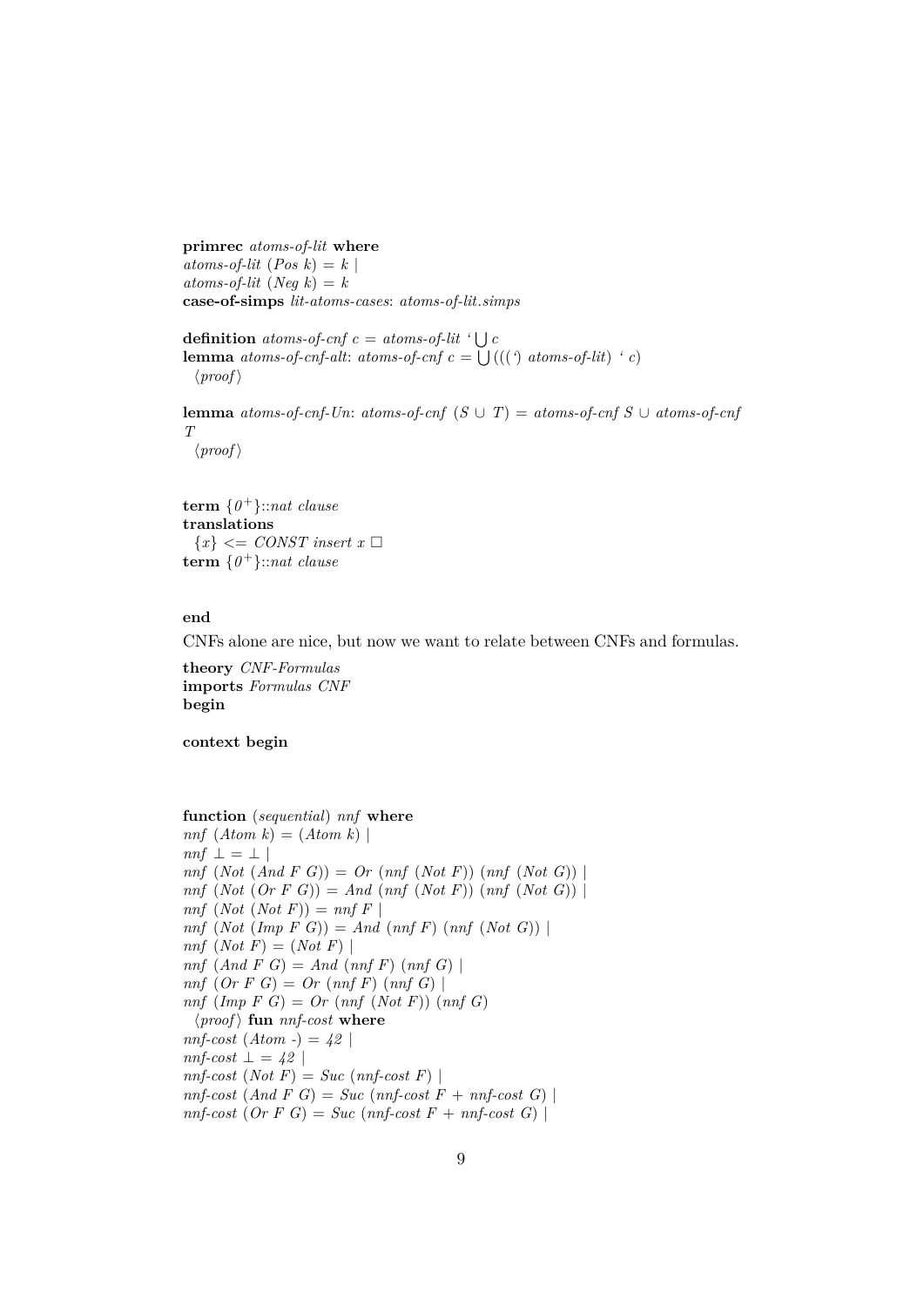*nnf-cost*  $(Imp \ F \ G) = Succ \ (Suc \ (nnf-cost \ F + nnf-cost \ G))$ 

**termination**  $nnf$   $\langle proof \rangle$ 

**lemma**  $nnf((Atom(k::nat)) \rightarrow (Not((Atom l) \vee (Not(Atom m)))) = \neg (Atom$ *k*) ∨ (¬ (*Atom l*) ∧ *Atom m*)  $\langle proof \rangle$ 

**fun** *is-lit-plus* **where**  $is-lit$ -plus  $\perp$  = *True*  $is-lit-plus (Not \perp) = True$  $is-lit$ -plus  $(Atom -) = True$  $is-lit$ -plus  $(Not (Atom -)) = True$ *is-lit-plus -* = *False* **case-of-simps** *is-lit-plus-cases*: *is-lit-plus*.*simps* **fun** *is-disj* **where**  $is\text{-}disj$  (*Or*  $F$   $G$ ) = (*is-lit-plus*  $F \wedge is\text{-}disj$   $G$ ) |  $is$ -disj  $F = is$ -lit-plus  $F$ **fun** *is-cnf* **where** *is-cnf*  $(And F G) = (is-cnf F \wedge is-cnf G)$  $is\text{-}cnf$   $H = is\text{-}disj$   $H$ **fun** *is-nnf* **where** *is-nnf* (*Imp F G*) = *False* |  $is-nnf$   $(And F G) = (is-nnf F \wedge is-nnf G)$  $is-nnf$   $(Or F G) = (is-nnf F \wedge is-nnf G)$  $is$ -nnf  $F = is$ -lit-plus  $F$ **lemma** *is-nnf-nnf* : *is-nnf* (*nnf F*)

 $\langle proof \rangle$ **lemma** *nnf-no-imp*:  $A \rightarrow B \notin set$  (*subformulae* (*nnf F*))  $\langle proof \rangle$ **lemma** *subformulae-nnf*: *is-nnf*  $F \implies G \in set$  (*subformulae*  $F$ )  $\implies$  *is-nnf* G  $\langle proof \rangle$ **lemma** *is-nnf-NotD*: *is-nnf*  $(\neg F) \implies (\exists k. F = Atom k) \lor F = \bot$  $\langle proof \rangle$ 

**fun** *cnf* :: '*a* formula  $\Rightarrow$  '*a* clause set **where** *cnf*  $(Atom k) = \{\{ k^+ \}\}\$ *cnf* (*Not* (*Atom k*)) = {{ $k^{-1}$ }} |  $cnf \perp = {\Box}$ *cnf* (*Not* ⊥) = {} |  $cnf$   $(And F G) = cnf F \cup cnf G$ *cnf* (*Or F G*) = {*C* ∪ *D*| *C D*. *C* ∈ (*cnf F*)  $\land$  *D* ∈ (*cnf G*)}

**lemma** *cnf-fin*: **assumes** *is-nnf F* **shows** *finite* (*cnf F*)  $C \in \text{cnf } F \implies \text{finite } C$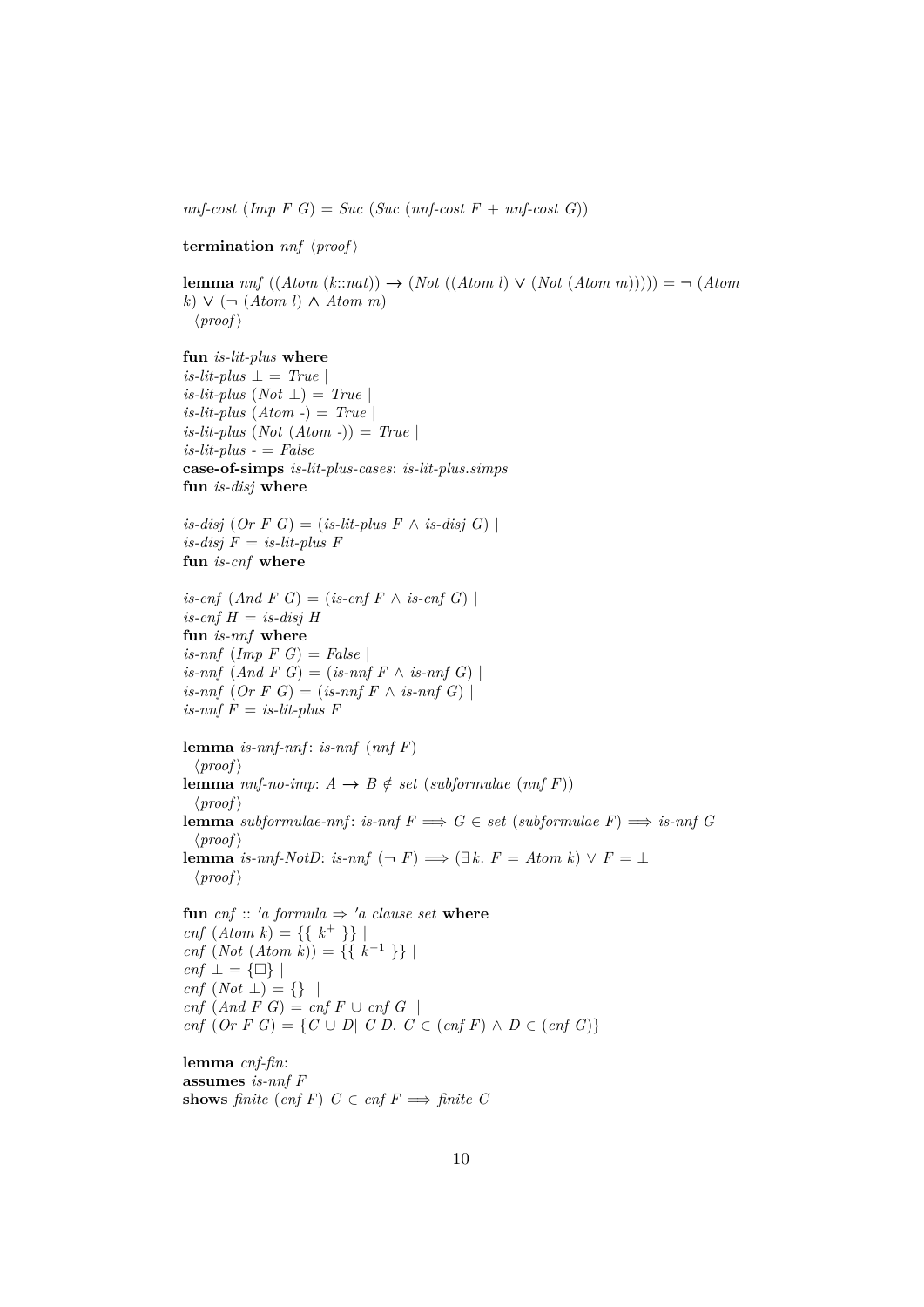## $\langle proof \rangle$

**fun** cnf-lists :: 'a formula  $\Rightarrow$  'a literal list list where  $cnf\text{-}lists (Atom k) = [[ k^+ ]]$  $cnf\text{-}lists (Not (Atom k)) = [[ k<sup>-1</sup> ]] |$  $cnf\text{-}lists \perp = \text{[}$  $cnf\text{-}lists (Not \perp) = []$  $cnf\text{-}lists (And F G) = cnf\text{-}lists F \textcircled{a} cnf\text{-}lists G$ *cnf-lists*  $(Or F G) = [f \circledcirc g. f \leftarrow (cnf-lists F), g \leftarrow (cnf-lists G)]$ 

**primrec** *form-of-lit* **where** *form-of-lit*  $(Pos k) = Atom k$ *form-of-lit*  $(Neg k) = \neg (Atom k)$ **case-of-simps** *form-of-lit-cases*: *form-of-lit*.*simps*

```
definition disj-of-clause c \equiv \sqrt{[form-of-lit]}. l \leftarrow cdefinition form-of-cnf F \equiv \bigwedge [disj-of-clause \ c. \ c \leftarrow F]definition cnf-form-of \equiv form-of-cnf \circ cnf-lists
lemmas cnf-form-of-defs = cnf-form-of-def form-of-cnf-def disj-of-clause-def
```
**lemma** *disj-of-clause-simps*[*simp*]: *disj-of-clause*  $\vert \vert = \bot$  $disj$ -of-clause  $(F \# FF) = form$ -of-lit  $F \vee disj$ -of-clause  $FF$  $\langle proof \rangle$ 

**lemma** *is-cnf-BigAnd*: *is-cnf*  $(\bigwedge l s) \longleftrightarrow (\forall l \in set \text{ } ls. \text{ } is\text{-}cnf \text{ } l)$  $\langle proof \rangle$  **lemma**  $BigOr-is-not-cnf''$ : *is-cnf*  $(\forall ls) \Longrightarrow (\forall l \in set ls.$  *is-lit-plus l*)  $\langle proof \rangle$  **lemma**  $BigOr-is-not-cnf'$ :  $(\forall l \in set \text{ls.} is-lit-plus \text{ } l) \Longrightarrow is-cnf \; (\forall ls)$  $\langle proof \rangle$ 

**lemma**  $BigOr$ -is-not-cnf: is-cnf  $(\forall \, ls) \longleftrightarrow (\forall \, l \in set \, ls. \, is-lit-plus \, l)$  $\langle proof \rangle$ 

**lemma** *is-nnf-BigAnd*[ $simp$ ]: *is-nnf*  $(\bigwedge l s) \longleftrightarrow (\forall l \in set \text{ } ls. \text{ } is\text{-}nnf \text{ } l)$  $\langle proof \rangle$ **lemma** *is-nnf-BigOr*[ $simp$ ]: *is-nnf* ( $\forall l \in set$  *ls. is-nnfl*)  $\langle proof \rangle$ **lemma** *form-of-lit-is-nnf* [*simp*,*intro*!]: *is-nnf* (*form-of-lit x*)  $\langle proof \rangle$ **lemma** *form-of-lit-is-lit*[*simp*,*intro*!]: *is-lit-plus* (*form-of-lit x*)  $\langle proof \rangle$ **lemma** *disj-of-clause-is-nnf* [*simp*,*intro*!]: *is-nnf* (*disj-of-clause F*)  $\langle proof \rangle$ **lemma** *cnf-form-of-is*: *is-nnf*  $F \implies$  *is-cnf* (*cnf-form-of F*)

 $\langle proof \rangle$ 

**lemma** *nnf-cnf-form*: *is-nnf*  $F \implies$  *is-nnf* (*cnf-form-of F*)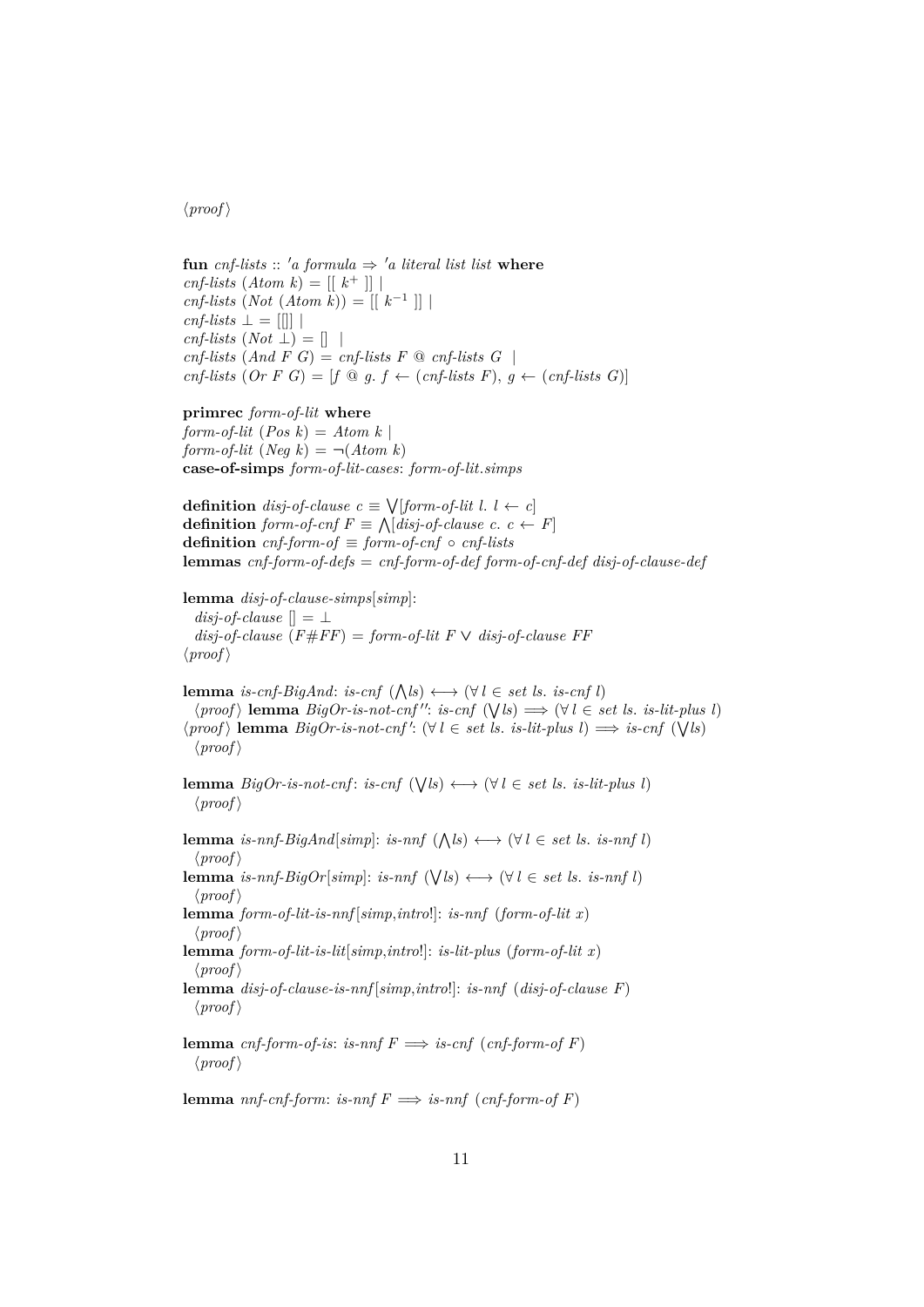$\langle proof \rangle$ 

**lemma** *cnf-BigAnd*: *cnf*  $(\bigwedge \{s\}) = (\bigcup x \in set \text{ } ls. \text{ } cnf \text{ } x)$  $\langle proof \rangle$ **lemma** *cnf-BigOr*: *cnf*  $(\forall (x \otimes y)) = \{f \cup g \mid fg \in f \in \text{cnf } (\forall x) \land g \in \text{cnf } (\forall y)\}$  $\langle proof \rangle$ **lemma** *cnf-cnf*: *is-nnf*  $F \implies \text{cnf}( \text{cnf-form-of } F) = \text{cnf}(F)$  $\langle proof \rangle$ **lemma** *is-nnf-nnf-id*: *is-nnf*  $F \implies nnf \ F = F$  $\langle proof \rangle$ **lemma** *disj-of-clause-is*: *is-disj* (*disj-of-clause R*)  $\langle proof \rangle$ **lemma** *form-of-cnf-is-nnf* : *is-nnf* (*form-of-cnf R*)  $\langle proof \rangle$ **lemma** *cnf-disj*: *cnf* (*disj-of-clause R*) = {*set R*}  $\langle proof \rangle$ **lemma** *cnf-disj-ex*: *is-disj*  $F \implies \exists R$ . *cnf*  $F = \{R\} \vee \text{cnf } F = \{\}$  $\langle proof \rangle$ **lemma** *cnf-form-of-cnf*: *cnf* (*form-of-cnf S*) = *set* (*map set S*)  $\langle proof \rangle$ **lemma** *disj-is-nnf*: *is-disj*  $F \implies$  *is-nnf*  $F$  $\langle proof \rangle$ **lemma** *nnf-BigAnd*: *nnf*  $(\bigwedge F) = \bigwedge (map \; nnf \; F)$  $\langle proof \rangle$ **end end theory** *CNF-Sema* **imports** *CNF* **begin primrec** *lit-semantics* :: ( $'a \Rightarrow bool$ )  $\Rightarrow 'a$  *literal*  $\Rightarrow bool$  **where** *lit-semantics*  $A(k^+) = A(k)$  $lit-semantics \mathcal{A}(k^{-1}) = (\neg \mathcal{A}(k))$ 

**case-of-simps** *lit-semantics-cases*: *lit-semantics*.*simps* **definition** *clause-semantics* **where**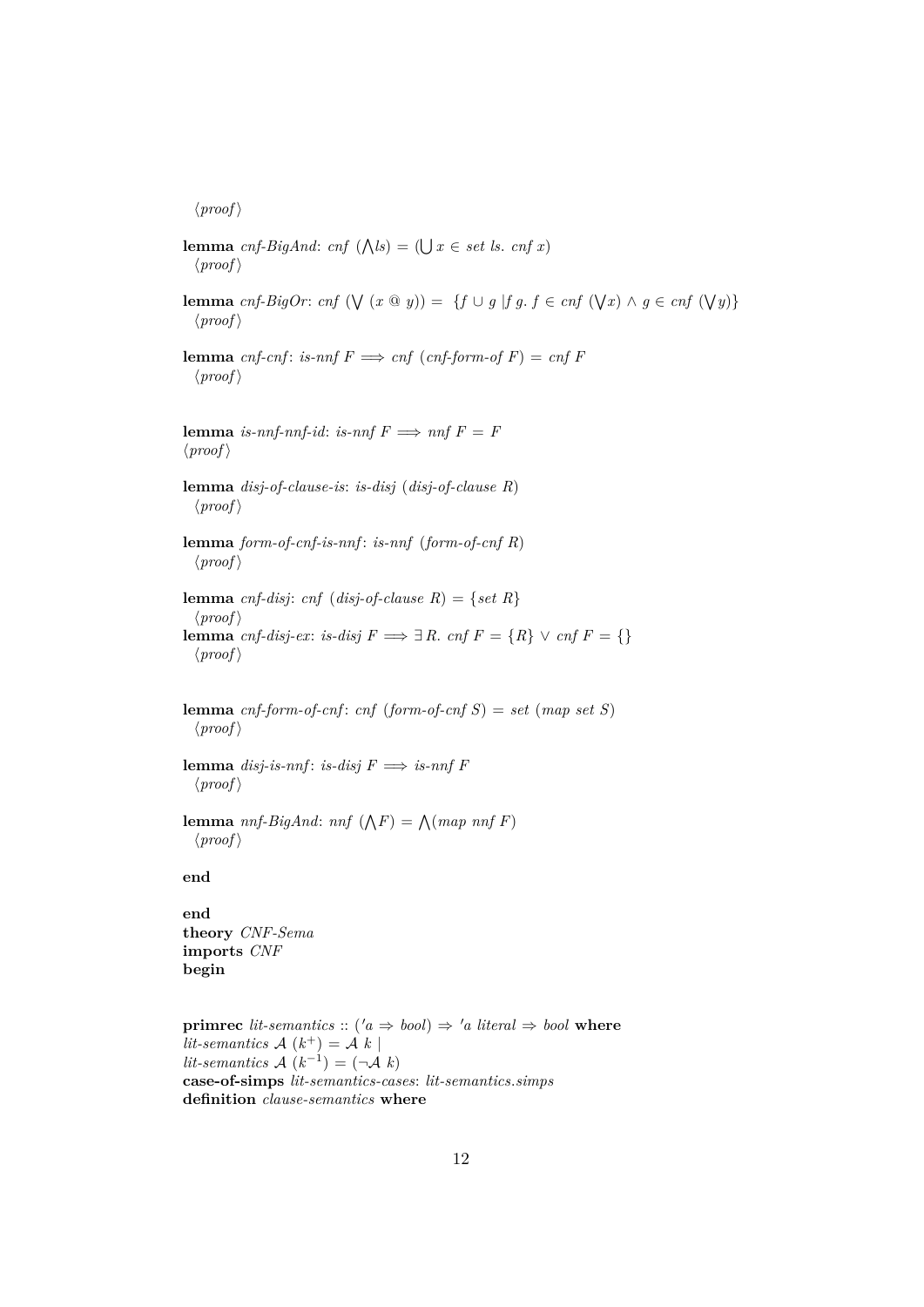*clause-semantics*  $\mathcal{A}$   $C \equiv \exists L \in C$ . *lit-semantics*  $\mathcal{A}$   $L$ **definition** *cnf-semantics* **where**  $\mathit{cnf-semantics}$   $\mathcal{A}$   $S \equiv \forall C \in S$ . *clause-semantics*  $\mathcal{A}$   $C$ 

**end**

```
theory CNF-Formulas-Sema
imports CNF-Sema CNF-Formulas Sema
begin
```
**lemma** *nnf-semantics*:  $A \models nnf \ F \longleftrightarrow A \models F$  $\langle proof \rangle$ 

**lemma** *cnf-semantics*: *is-nnf*  $F \implies$  *cnf-semantics*  $A$  (*cnf*  $F$ )  $\longleftrightarrow$   $A \models F$  $\langle proof \rangle$ 

```
lemma cnf-form-semantics:
  fixes F :: 'a formula
  assumes nnf : is-nnf F
  shows A \models \mathit{cnf-form-of} F \longleftrightarrow A \models F\langle proof \rangle
```

```
corollary ∃ G. \mathcal{A} \models F \longleftrightarrow \mathcal{A} \models G \land \text{is-cnf } G\langle proof \rangle
```
**end**

## <span id="page-12-0"></span>**1.4.1 Going back: CNFs to formulas**

**theory** *CNF-To-Formula* **imports** *CNF-Formulas HOL*−*Library*.*List-Lexorder* **begin**

One downside of CNFs is that they cannot be converted back to formulas as-is in full generality. If we assume an order on the atoms, we can convert finite CNFs.

**instantiation** *literal* :: (*ord*) *ord* **begin**

## **definition**

 $literal-less-def: xs < ys \leftrightarrow ($ *if atoms-of-lit xs* = *atoms-of-lit ys then* (*case xs of Neg -*  $\Rightarrow$  (*case ys of Pos -*  $\Rightarrow$  *True*  $| \cdot \Rightarrow$  *False*)  $| \cdot \Rightarrow$  *False*) *else atoms-of-lit xs* < *atoms-of-lit ys*)

## **definition**

*literal-le-def* :  $(xs :: - literal) \leq ys \leftrightarrow xs < ys \vee xs = ys$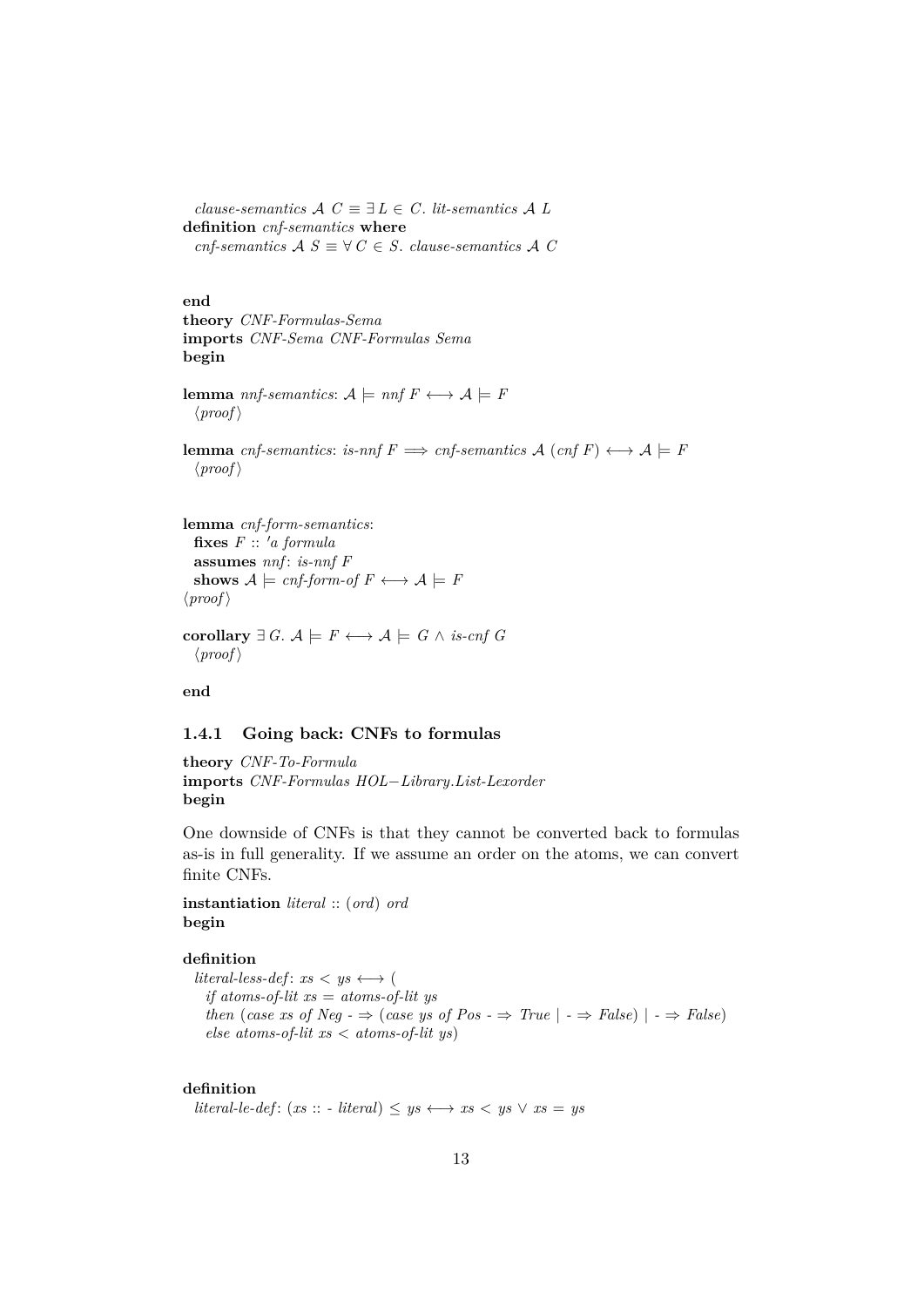**instance**  $\langle proof \rangle$ 

**end**

**instance** *literal* :: (*linorder*) *linorder*  $\langle proof \rangle$ 

**definition** *formula-of-cnf* **where**  $formula-of-cnf S \equiv form-of-cnf (sorted-list-of-set (sorted-list-of-set ' S))$ 

To use the lexicographic order on lists, we first have to convert the clauses to lists, then the set of lists of literals to a list.

**lemma** *simplify-consts* (*formula-of-cnf* ({ ${Pos \theta}$ } :: *nat clause set*)) = *Atom 0*  $\langle proof \rangle$ 

**lemma** *cnf-formula-of-cnf* : **assumes** *finite*  $S \forall C \in S$ *. finite*  $C$ **shows**  $cnf$  (*formula-of-cnf S*) = *S*  $\langle proof \rangle$ 

**end**

#### <span id="page-13-0"></span>**1.4.2 Tseytin transformation**

**theory** *Tseytin* **imports** *Formulas CNF-Formulas* **begin**

The *cnf* transformation clearly has exponential complexity. If the intention is to use Resolution to decide validity of a formula, that is clearly a dealbreaker for any practical implementation, since validity can be decided by brute force in exponential time. This theory pair shows the Tseytin transformation, a way to transform a formula while preserving validity. The *cnf* of the transformed formula will have clauses with maximally 3 atoms, and an amount of clauses linear in the size of the formula, at the cost of introducing one new atom for each subformula of *F* (i.e. *size F* many).

**definition** *pair-fun-upd f*  $p \equiv (case \, p \, of \, (k, v) \Rightarrow fun-upd \, f \, k \, v)$ 

**lemma** *fold-pair-upd-triv:*  $A \notin \textit{fst} ' set U \implies \textit{foldl pair-fun-upd} F U A = F A$  $\langle proof \rangle$ 

**lemma** *distinct-pair-update-one:*  $(k, v) \in set \ U \implies distinct \ (map \ fat \ U) \implies fold$ *pair-fun-upd F U k = v*  $\langle proof \rangle$ 

**lemma** *distinct-zipunzip*: *distinct*  $xs \implies distinct \ (map \ fst \ (zip \ xs \ ys)) \ (proof)$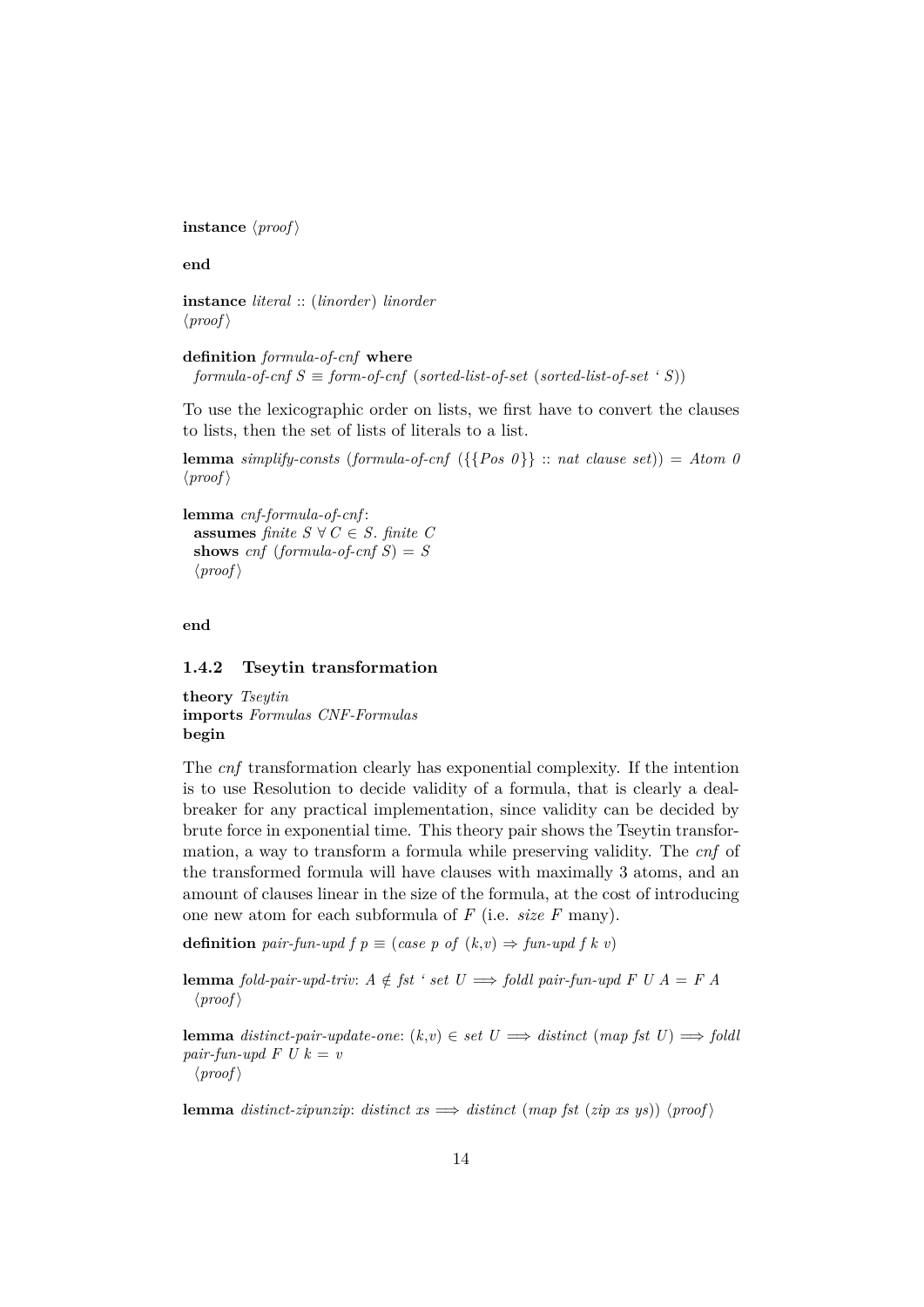**lemma** *foldl-pair-fun-upd-map-of* : *distinct* (*map fst U*) =⇒ *foldl pair-fun-upd F U*  $= (\lambda k. \csc map\text{-}of U k \text{ of } Some v \Rightarrow v \mid None \Rightarrow F k)$  $\langle proof \rangle$ 

**lemma** *map-of-map-apsnd*: *map-of* (*map* (*apsnd t*)  $M$ ) = *map-option t* ◦ (*map-of M*)

 $\langle proof \rangle$ 

**definition** biimp (infix  $\leftrightarrow$  67) where  $F \leftrightarrow G \equiv (F \rightarrow G) \land (G \rightarrow F)$ **lemma** *atoms-biimp*[*simp*]: *atoms*  $(F \leftrightarrow G) =$  *atoms*  $F \cup$  *atoms*  $G$  $\langle proof \rangle$ **lemma** *biimp-size*[*simp*]: *size*  $(F \leftrightarrow G) = (2 * (size F + size G)) + 3$  $\langle proof \rangle$ 

**locale** *freshstuff* = **fixes** *fresh* ::  $'a$  *set*  $\Rightarrow 'a$ **assumes** *isfresh*: *finite*  $S \implies$  *fresh*  $S \notin S$ **begin**

**primrec** *nfresh* **where** *nfresh S 0* =  $\left[ \right]$ 

*nfresh*  $S(Suc\ n) = (let\ f = fresh\ S\ in\ f \# \ n{\text{} fresh}\ (f \triangleright S)\ n)$ 

**lemma** *length-nfresh*: *length* (*nfresh*  $S$  *n*) = *n*  $\langle proof \rangle$ 

**lemma** *nfresh-isfresh*: *finite*  $S \implies$  *set* (*nfresh*  $S$ *n*)  $\cap$   $S = \{\}$  $\langle proof \rangle$ 

**lemma** *nfresh-distinct*: *finite*  $S \implies$  *distinct* (*nfresh*  $S$ *n*)  $\langle proof \rangle$ 

**definition** *tseytin-assmt*  $F \equiv let SF = remdups$  (*subformulae F*) *in zip* (*nfresh* (*atoms F*) (*length SF*)) *SF*

**lemma** *tseytin-assmt-distinct*: *distinct* (*map fst* (*tseytin-assmt F*))  $\langle proof \rangle$ 

**lemma** *tseytin-assmt-has*: *G* ∈ *set* (*subformulae F*) =⇒ ∃ *n*. (*n*,*G*) ∈ *set* (*tseytin-assmt F*)  $\langle proof \rangle$ 

**lemma** *tseytin-assmt-new-atoms*:  $(k,l)$  ∈ *set* (*tseytin-assmt F*)  $\implies$  *k* ∉ *atoms F*  $\langle proof \rangle$ 

**primrec** *tseytin-tran1* **where**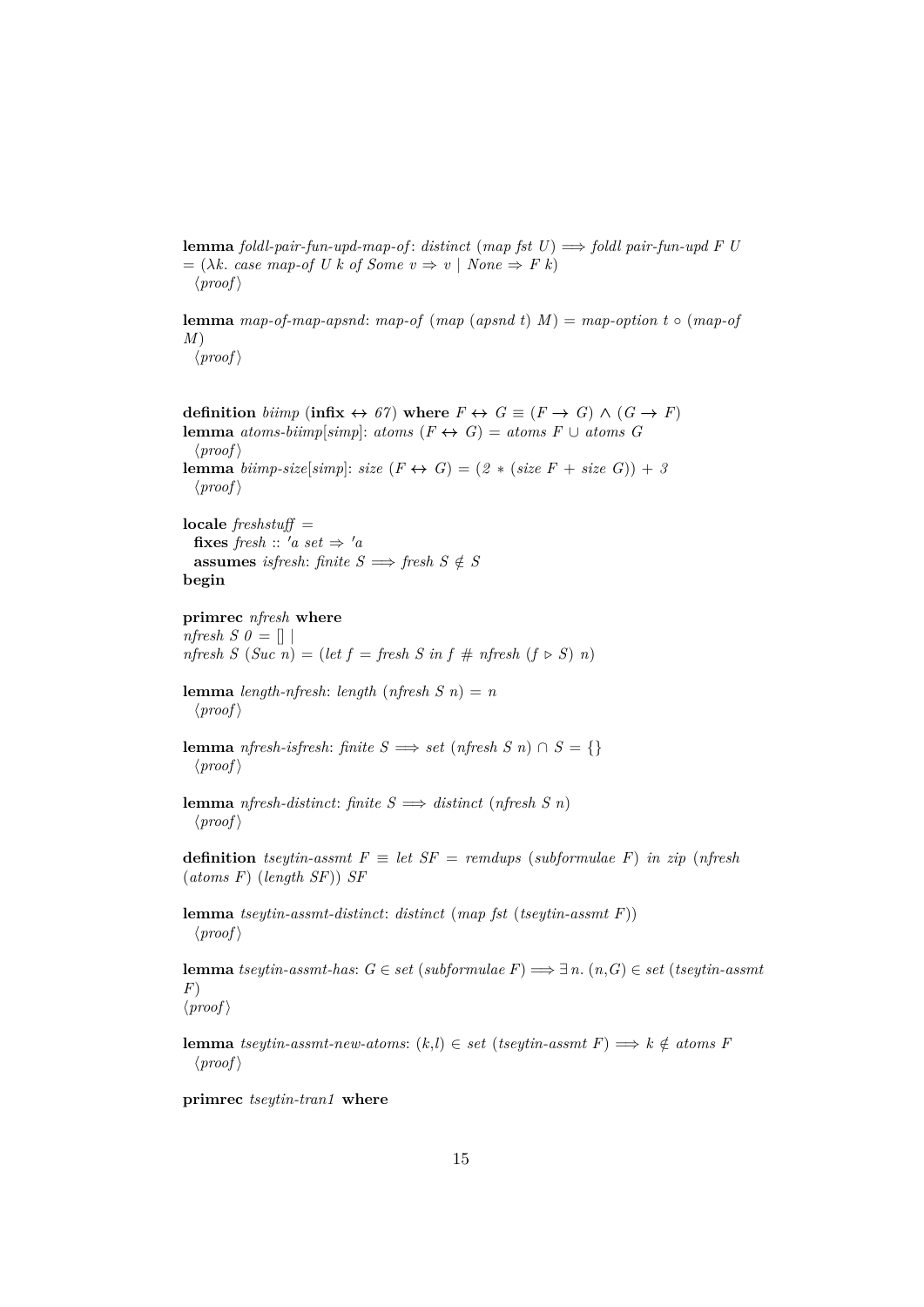$tseytin-tran1 S (Atom k) = [Atom k \leftrightarrow S (Atom k)]$  $tseytin-tran1 S \perp = [\perp \leftrightarrow S \perp]$  $t$ *seytin-tran1 S* (*Not F*) = [*S* (*Not F*)  $\leftrightarrow$  *Not* (*S F*)] @ *tseytin-tran1 S F* |  $t$ *seytin-tran1*  $S$  (And  $F$   $G$ ) =  $[S$  (And  $F$   $G$ )  $\leftrightarrow$  And  $(S F)$  ( $S$   $G$ ))  $\textcircled{a}$  *tseytin-tran1 S F* @ *tseytin-tran1 S G* | *tseytin-tran1 S* (*Or*  $F G$ ) =  $S$  (*Or*  $F G$ )  $\leftrightarrow$  *Or* (*S*  $F$ ) (*S G*)) @ *tseytin-tran1 S*  $F$ @ *tseytin-tran1 S G* |  $t$ *seytin-tran1 S* ( $Imp \nvert F \nvert G$ ) =  $[S \nvert (Imp \nvert F \nvert G) \leftrightarrow Imp \nvert (S \nvert F) \nvert (S \nvert G)$   $\vert G \nvert (S \nvert F)$ *S F* @ *tseytin-tran1 S G* **definition**  $t$ seytin-toatom  $F \equiv Atom \circ the \circ map-of \ (map \ (\lambda(a,b), (b,a)) \ (tseytin-assmt)$ *F*)) **definition** *tseytin-tran*  $F \equiv \bigwedge (let \ S = tseytin-toatom \ F \ in \ S \ F \ # \ tseytin-tran1 \ S$ *F*)

**lemma** *distinct-snd-tseytin-assmt*: *distinct* (*map snd* (*tseytin-assmt F*))  $\langle proof \rangle$ 

**lemma** *tseytin-assmt-backlookup*: **assumes**  $J \in set$  (*subformulae F*) **shows** (*the* (*map-of* (*map* ( $\lambda(a, b)$ ), (*b*, *a*)) (*tseytin-assmt F*)) *J*), *J*)  $\in$  *set* (*tseytin-assmt F*)  $\langle proof \rangle$ 

**lemma** *tseytin-tran-small-clauses:*  $\forall C \in \text{cnf}$  (*nnf* (*tseytin-tran F*)). *card*  $C \leq 3$  $\langle proof \rangle$ 

**lemma** *tseytin-tran-few-clauses: <i>card* (*cnf* (*nnf* (*tseytin-tran F*))) <  $3 * size F +$ *1*

 $\langle proof \rangle$ 

**lemma** *tseytin-tran-new-atom-count: card* (*atoms* (*tseytin-tran F*))  $\leq$  *size F* + *card* (*atoms F*)  $\langle proof \rangle$ 

**end**

**definition** *freshnat*  $S \equiv Suc \ (Max \ (0 \triangleright S))$ **primrec** *nfresh-natcode* **where** *nfresh-natcode S 0* =  $\Box$ *nfresh-natcode*  $S(Suc n) = (let f = freshnat S in f # nfresh-natcode (f \triangleright S) n)$ **interpretation** *freshnats*: *freshstuff freshnat*  $\langle proof \rangle$ 

**lemma** [*code-unfold*]: *freshnats*.*nfresh* = *nfresh-natcode*  $\langle proof \rangle$ **lemmas** *freshnats-code*[*code-unfold*] = *freshnats*.*tseytin-tran-def freshnats*.*tseytin-toatom-def freshnats*.*tseytin-assmt-def freshnats*.*nfresh*.*simps*

**lemma** *freshnats*.*tseytin-tran*  $(Atom \theta \rightarrow (\neg (Atom 1))) = \bigwedge$ *Atom 2* , *Atom 2*  $\leftrightarrow$  *Atom 3*  $\rightarrow$  *Atom 4*,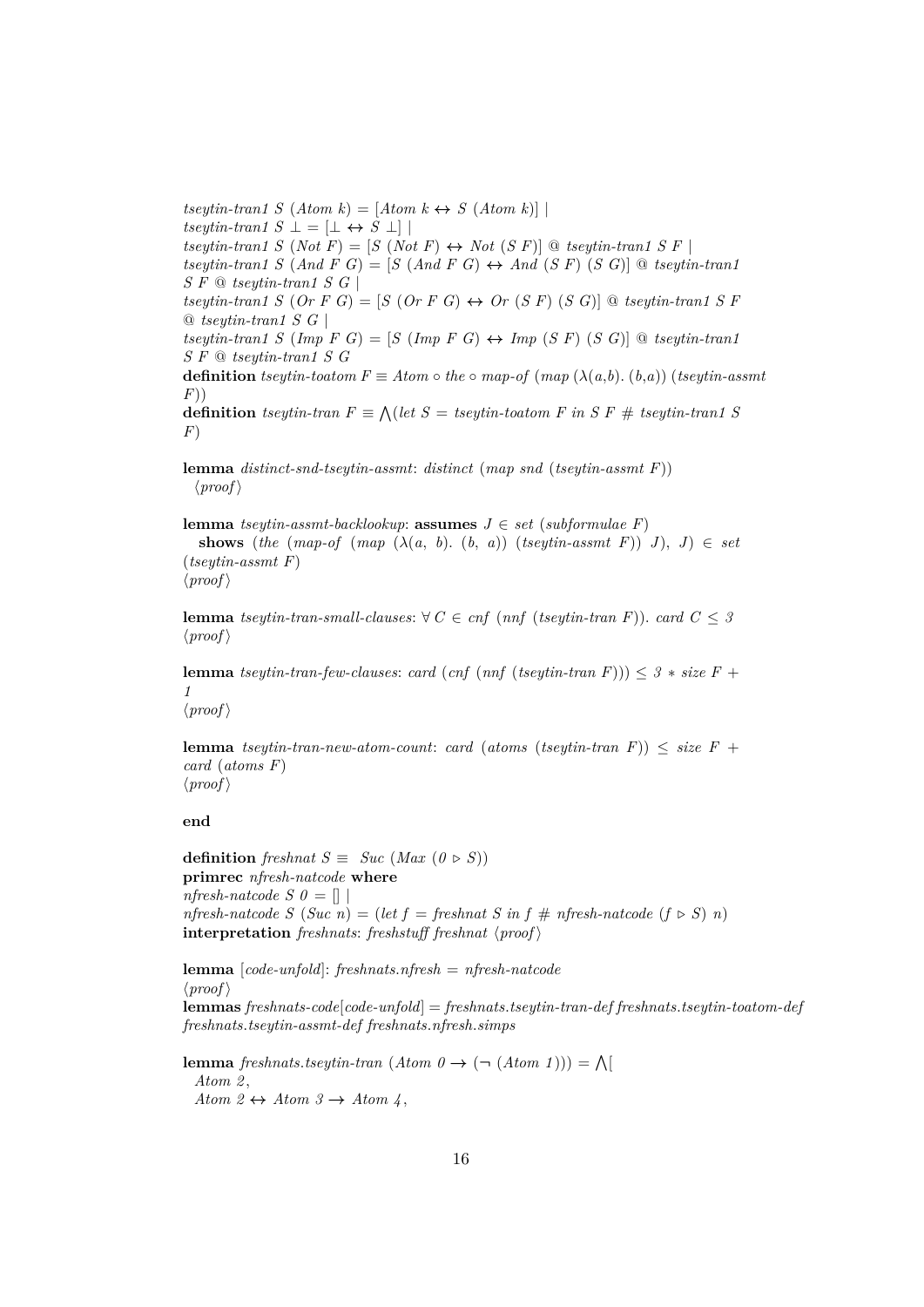*Atom 0*  $\leftrightarrow$  *Atom 3*, *Atom*  $4 \leftrightarrow \neg$  (*Atom 5*), *Atom 1*  $\leftrightarrow$  *Atom 5*  $\int$  (**is**  $\mathcal{L}l = \mathcal{L}r$ )  $\langle proof \rangle$ 

## **end**

**theory** *Tseytin-Sema* **imports** *Sema Tseytin* **begin**

**lemma** *biimp-simp*[*simp*]:  $A \models F \leftrightarrow G \leftrightarrow (A \models F \leftrightarrow A \models G)$  $\langle proof \rangle$ 

**locale** *freshstuff-sema* = *freshstuff* **begin**

**definition** *tseytin-update*  $A$   $F \equiv (let U = map (apsnd (formula-semantics A))$ (*tseytin-assmt F*) *in foldl pair-fun-upd* A *U*)

**lemma** *tseyting-update-keep-subformula-sema*: *G* ∈ *set* (*subformulae F*) =⇒ *tseytin-update*  $\mathcal{A} F \models G \longleftrightarrow \mathcal{A} \models G$  $\langle proof \rangle$ 

**lemma**  $(k, G) \in set$  (*tseytin-assmt F*)  $\implies$  *tseytin-update A F k* ← *tseytin-update*  $\mathcal{A} F \models G$  $\langle proof \rangle$ 

**lemma** *tseytin-updates*:  $(k, G) \in set$  (*tseytin-assmt F*)  $\implies$  *tseytin-update* A *F* k  $\longleftrightarrow$  *tseytin-update*  $\mathcal{A} F \models G$  $\langle proof \rangle$ 

**lemma** *tseytin-tran1*: *G* ∈ *set* (*subformulae F*)  $\implies$  *H* ∈ *set* (*tseytin-tran1 S G*)  $\implies \forall J \in set$  (*subformulae F*). *tseytin-update*  $\mathcal{A} \in \mathcal{A}$   $\vdash$   $J \leftrightarrow t$ *seytin-update*  $\mathcal{A} \in \mathcal{A}$  $\models$   $(S \, J) \Longrightarrow$  *tseytin-update*  $\mathcal{A} \, F \models H$  $\langle proof \rangle$ 

**lemma** *all-tran-formulas-validated*: ∀ *J* ∈ *set* (*subformulae F*). *tseytin-update* A *F*  $\models J \longleftrightarrow \text{t}sey\text{t}in\text{-}update \mathcal{A} F \models (\text{t}sey\text{t}in\text{-}toatom \ F \ J)$  $\langle proof \rangle$ 

**lemma** *tseytin-tran-equisat*:  $A \models F \longleftrightarrow tseytin\text{-}update A F \models (tseytin\text{-}tran F)$  $\langle proof \rangle$ 

**lemma** *tseytin-tran1-orig-connection*:  $G \in set$  (*subformulae F*)  $\Longrightarrow$  ( $\forall$  *H*∈*set* (*tseytin-tran1*)  $(tseutin-toatom F)$  *G*).  $A \models H$   $\Longrightarrow$  $A \models G \longleftrightarrow A \models \mathit{tseutin}\textit{-toatom} \; F \; G$  $\langle proof \rangle$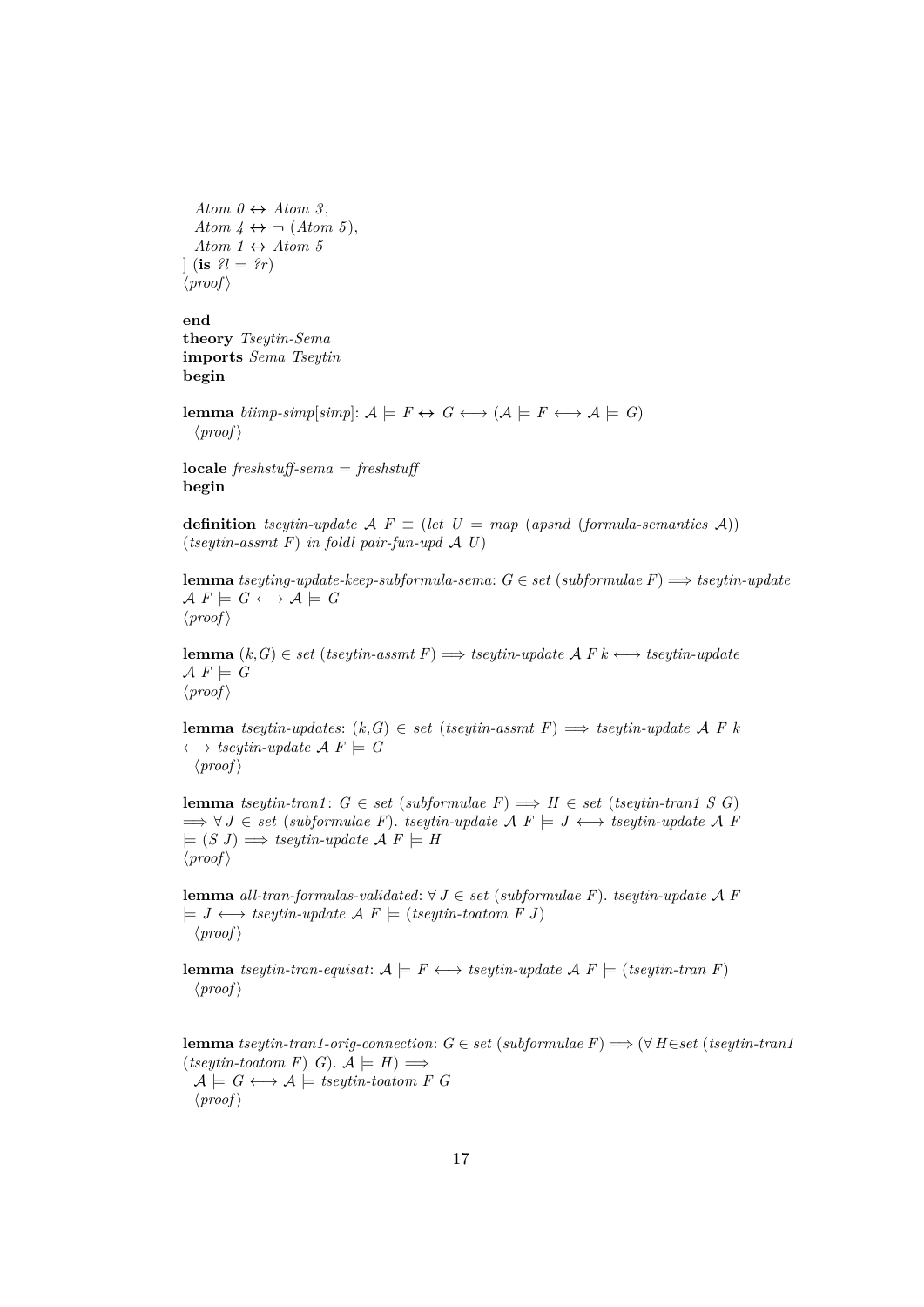**lemma** *tseytin-untran*:  $A$   $\models$  (*tseytin-tran F*)  $\Longrightarrow$   $A$   $\models$  *F*  $\langle proof \rangle$ **lemma** *tseytin-tran-equiunsatisfiable*:  $\models \neg F \longleftrightarrow \models \neg (tseytin-tran F)$  (**is**  $?l \longleftrightarrow$ *?r*)  $\langle proof \rangle$ 

#### **end**

**interpretation** *freshsemanats*: *freshstuff-sema freshnat*  $\langle proof \rangle$ **print-theorems**

**end**

## <span id="page-17-0"></span>**1.5 Implication-only formulas**

**theory** *MiniFormulas* **imports** *Formulas* **begin**

**fun** *is-mini-formula* **where**  $is-mini-formula$  (*Atom -*) = *True* |  $is-mini-formula \perp = True \perp$  $is-mini-formula$  ( $Imp \ F \ G$ ) = ( $is-mini-formula \ F \land is-mini-formula \ G$ ) | *is-mini-formula -* = *False*

The similarity between these "mini" formulas and Johansson's minimal cal-culus of implications [\[8\]](#page-57-2) is mostly in name. Johansson does replace  $\neg$  *F* by  $F \to \perp$  in one place, but generally keeps it. The main focus of [\[8\]](#page-57-2) is on removing rules from Calculi anyway, not on removing connectives. We are only borrowing the name.

**primrec** *to-mini-formula* **where**  $to-mini-formula (Atom k) = Atom k$  $to-mini-formula \perp = \perp$ *to-mini-formula* (*Imp F G*) = *to-mini-formula F*  $\rightarrow$  *to-mini-formula G*  $to-mini-formula (Not F) = to-mini-formula F \rightarrow \perp$  $to-mini-formula$   $(And \ F \ G) = (to-mini-formula \ F \rightarrow (to-mini-formula \ G \rightarrow \bot))$  $\rightarrow$  |  $\vert$  $to-mini-formula$  (*Or*  $F G$ ) = ( $to-mini-formula$   $F \rightarrow \bot$ )  $\rightarrow$   $to-mini-formula$   $G$ 

**lemma** *to-mini-is-mini*[*simp*,*intro*!]: *is-mini-formula* (*to-mini-formula F*)  $\langle proof \rangle$ 

**lemma** *mini-to-mini*: *is-mini-formula*  $F \implies$  *to-mini-formula*  $F = F$  $\langle proof \rangle$ 

**corollary** *mini-mini*[*simp*]: *to-mini-formula* (*to-mini-formula F*) = *to-mini-formula F*

 $\langle proof \rangle$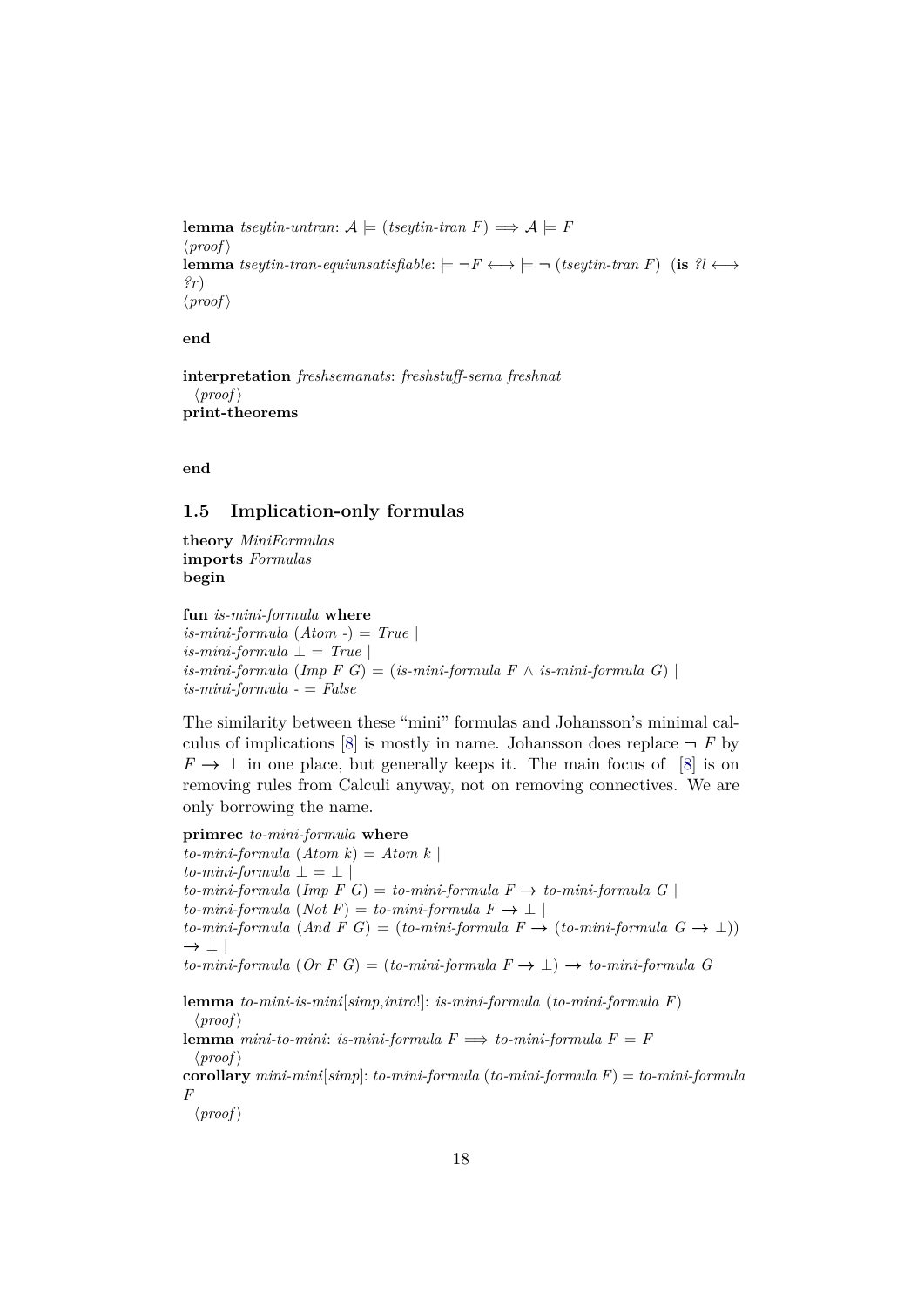We could have used an arbitrary other combination, e.g.  $Atom, \neg$ , and  $(\wedge)$ . The choice for *Atom*,  $\perp$ , and  $(\rightarrow)$  was made because it is (to the best of my knowledge) the only combination that only requires three elements and verifies:

**lemma** *mini-formula-atoms*: *atoms* (*to-mini-formula F*) = *atoms F*  $\langle proof \rangle$ 

(The story would be different if we had different junctors, e.g. if we allowed a NAND.)

**end theory** *MiniFormulas-Sema* **imports** *MiniFormulas Sema* **begin**

**lemma**  $A \models F \leftrightarrow \rightarrow A \models \text{to-mini-formula } F$  $\langle proof \rangle$ 

**end**

## <span id="page-18-0"></span>**1.6 Consistency**

We follow the proofs by Melvin Fitting [\[2\]](#page-57-3).

```
theory Consistency
imports Sema
begin
```

```
definition Hintikka S \equiv (⊥ ∈/ S
\land (\forall k. Atom k \in S \longrightarrow \neg (Atom k) \in S \longrightarrow False)
\land (∀ F G. F \land G ∈ S \longrightarrow F ∈ S \land G ∈ S)
\land (∀ F G. F \lor G \in S \longrightarrow F \in S \lor G \in S)
\land (∀ F G. F → G ∈ S → \neg F ∈ S ∨ G ∈ S)
\wedge (\forall F. \neg (\neg F) \in S \longrightarrow F \in S)\land (∀ F G. \neg(F \land G) ∈ S \longrightarrow \neg F ∈ S \lor \neg G ∈ S)
\land (∀ F G. ¬(F ∨ G) ∈ S → ¬ F ∈ S \land ¬ G ∈ S)
\wedge (\forall F \ G. \ \neg (F \rightarrow G) \in S \longrightarrow F \in S \ \wedge \ \neg G \in S)\lambda
```
**lemma** *Hintikka*  $\{Atom\ 0 \land ((\neg (Atom\ 1)) \rightarrow Atom\ 2), ((\neg (Atom\ 1)) \rightarrow Atom\ 2)$ *2* ), *Atom 0* , ¬(¬ (*Atom 1* )), *Atom 1* }  $\langle proof \rangle$ 

**theorem** *Hintikkas-lemma*: **assumes** *H*: *Hintikka S* **shows** *sat S*  $\langle proof \rangle$ 

**definition**  $pcp \text{ } C \equiv (\forall S \in C$ .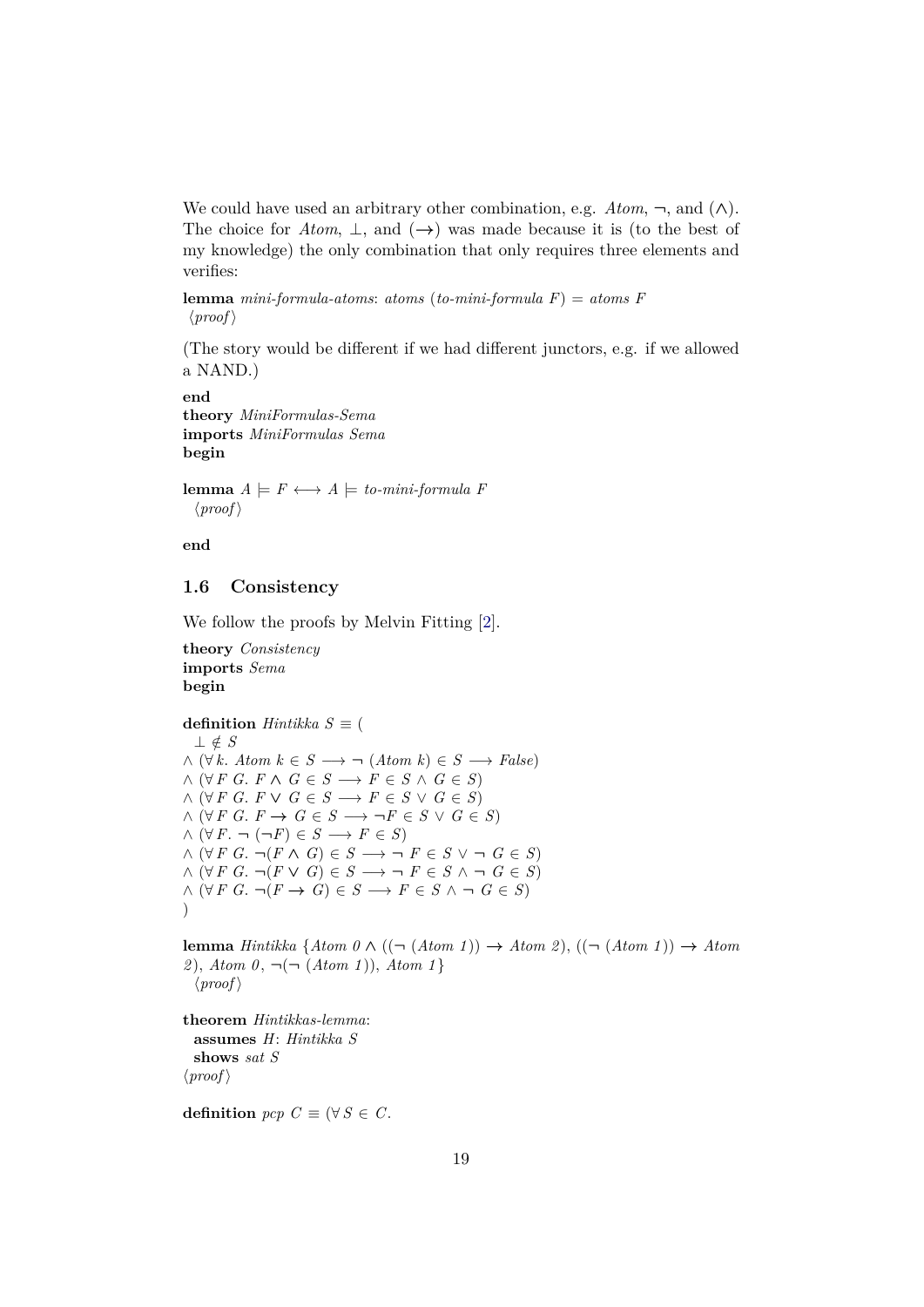⊥ ∈/ *S*  $\land$  (∀ *k*. *Atom*  $k \in S \longrightarrow \neg$  (*Atom k*)  $\in S \longrightarrow False$ )  $\land$  (∀ *F G*. *F*  $\land$  *G*  $\in$  *S*  $\longrightarrow$  *F*  $\triangleright$  *G*  $\triangleright$  *S*  $\in$  *C*)  $\land$  (∀ *F G*. *F*  $\lor$  *G*  $\in$  *S*  $\longrightarrow$  *F*  $\triangleright$  *S*  $\in$  *C*  $\lor$  *G*  $\triangleright$  *S*  $\in$  *C*)  $\land$  (∀ *F G*. *F* → *G* ∈ *S* →  $\neg$  *F* ⊳ *S* ∈ *C* ∨ *G* ⊳ *S* ∈ *C*)  $\wedge (\forall F. \neg (\neg F) \in S \longrightarrow F \triangleright S \in C)$  $\wedge (\forall F \ G. \ \neg (F \land G) \in S \longrightarrow \neg F \triangleright S \in C \lor \neg G \triangleright S \in C)$  $\wedge (\forall F \ G. \ \neg (F \lor G) \in S \longrightarrow \neg F \triangleright \neg G \triangleright S \in C)$  $\wedge (\forall F \ G. \ \neg (F \rightarrow G) \in S \longrightarrow F \triangleright \neg G \triangleright S \in C)$  $\lambda$ 

**lemma** *pcp*  $\{\}$  *pcp*  $\{\{\text{Atom } 0\}\}$  (*proof*) **lemma**  $pcp \{ {\{ (\neg (Atom 1)) \rightarrow Atom 2 \}} ,$  $\{((\neg (Atom\ 1)) \rightarrow Atom\ 2), \neg(\neg (Atom\ 1))\},\$  ${((\neg (Atom 1)) \rightarrow Atom 2), \neg(\neg (Atom 1)), Atom 1}$  \proof \peg{\math}}

Fitting uses uniform notation [\[10\]](#page-58-0) for the definition of *pcp*. We try to mimic this, more to see whether it works than because it is ultimately necessary.

**inductive**  $Con :: 'a formula \implies 'a formula \implies 'a formula \implies 'a formula \implies bool$  where *Con* (*And F G*) *F G* | *Con* (*Not* (*Or F G*)) (*Not F*) (*Not G*) | *Con* (*Not* (*Imp F G*)) *F* (*Not G*) | *Con* (*Not* (*Not F*)) *F F*

**inductive** *Dis* :: 'a formula => 'a formula => 'a formula => bool where *Dis* (*Or F G*) *F G* | *Dis* (*Imp F G*) (*Not F*) *G* | *Dis* (*Not* (*And F G*)) (*Not F*) (*Not G*) | *Dis* (*Not* (*Not F*)) *F F*

**lemma** *Con* (*Not* (*Not F*)) *F F Dis* (*Not* (*Not F*)) *F F*  $\langle proof \rangle$ 

#### **lemma** *con-dis-simps*:

*Con a1 a2 a3* = ( $a1 = a2 \land a3 \lor (\exists F \ G. \ a1 = \neg (F \lor G) \land a2 = \neg F \land a3$  $=$  ¬ *G*) ∨ (∃ *G*. *a1* = ¬ (*a2* → *G*) ∧ *a3* = ¬ *G*) ∨ *a1* = ¬ (¬ *a2*) ∧ *a3* = *a2*) *Dis a1 a2 a3* = ( $a1 = a2 \vee a3 \vee ( \exists F \ G. \ a1 = F \rightarrow G \land a2 = \neg F \land a3 =$ *G*) ∨  $(\exists F \ G. \ a1 = \neg (F \land G) \land a2 = \neg F \land a3 = \neg G) \lor a1 = \neg (\neg a2) \land a3$  $= a2$  $\langle proof \rangle$ **lemma** *Hintikka-alt*: *Hintikka S* = ( ⊥ ∈/ *S*  $\land$  ( $\forall k$ . *Atom*  $k \in S \longrightarrow \neg$  (*Atom*  $k$ )  $\in S \longrightarrow False$ )  $\land$  (∀ *F G H*. *Con F G H*  $\longrightarrow$  *F*  $\in$  *S*  $\longrightarrow$  *G*  $\in$  *S*  $\land$  *H*  $\in$  *S*)

 $\land$  (∀ *F G H*. *Dis F G H*  $\longrightarrow$  *F*  $\in$  *S*  $\longrightarrow$  *G*  $\in$  *S*  $\lor$  *H*  $\in$  *S*)  $\lambda$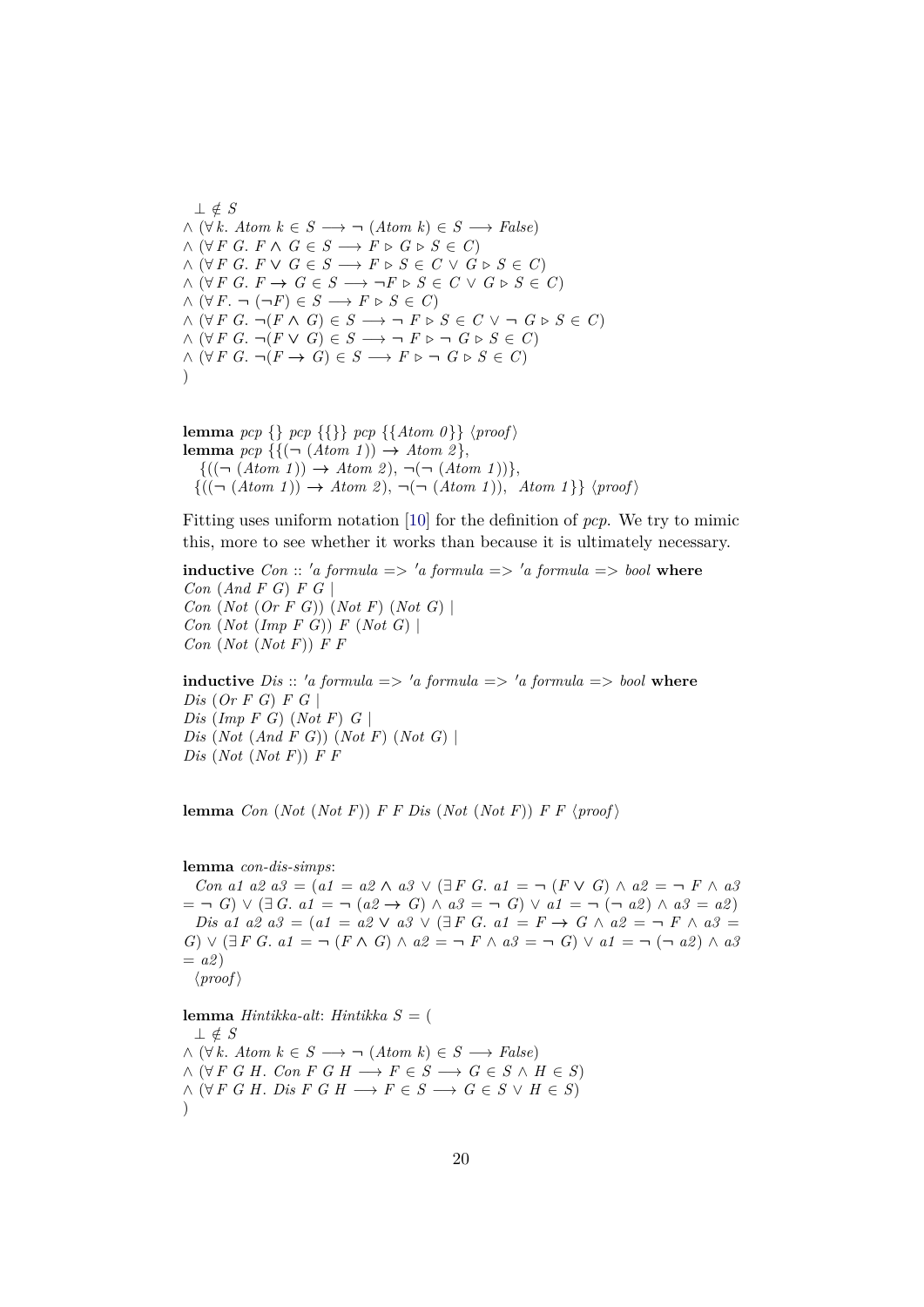$\langle proof \rangle$ 

**lemma** *pcp-alt*: *pcp*  $C = (\forall S \in C$ . ⊥ ∈/ *S*  $\wedge (\forall k. \text{Atom } k \in S \longrightarrow \neg (Atom k) \in S \longrightarrow False)$  $\wedge (\forall F \ G \ H. \ Con \ F \ G \ H \longrightarrow F \in S \longrightarrow G \triangleright H \triangleright S \in C$  $\wedge$   $(\forall F \ G \ H. \ \text{Dis } F \ G \ H \longrightarrow F \in S \longrightarrow G \triangleright S \in C \vee H \triangleright S \in C)$  $\lambda$  $\langle proof \rangle$ 

**definition** *subset-closed*  $C \equiv (\forall S \in C, \forall s \subseteq S, s \in C)$ **definition** *finite-character*  $C \equiv (\forall S. S \in C \longleftrightarrow (\forall s \subseteq S. \text{ finite } s \longrightarrow s \in C))$ 

**lemma**  $ex1: pop \ C \Longrightarrow \exists \ C'. \ C \subseteq C' \land pop \ C' \land subset-closed \ C'$  $\langle proof \rangle$ 

**lemma** *sallI*:  $(\bigwedge s. s \subseteq S \implies P s) \implies \forall s \subseteq S. P s \langle \text{proof} \rangle$ 

#### **lemma** *ex2* :

**assumes** *fc*: *finite-character C* **shows** *subset-closed C*  $\langle proof \rangle$ 

## **lemma**

**assumes** *C*: *pcp C* **assumes** *S*: *subset-closed C* **shows**  $ex3: \exists C'. C ⊆ C' \land pcp C' \land finite-character C'$  $\langle proof \rangle$ 

## **primrec** *pcp-seq* **where**

*pcp-seq C S 0* =  $S$  |  $pcp-seq \ C \ S \ (Suc \ n) = ($ *let*  $Sn = pcp$ -seq  $CS$   $n$ ;  $Sn1 = from-nat$   $n \triangleright Sn$  in *if Sn1* ∈ *C then Sn1 else Sn* )

**lemma** *pcp-seq-in*: *pcp*  $C \implies S \in C \implies pcp\text{-}seq \ C \ S \ n \in C$  $\langle proof \rangle$ 

**lemma** *pcp-seq-mono*:  $n \leq m \implies pcp\text{-}seq \ C \ S \ n \subseteq pcp\text{-}seq \ C \ S \ m$  $\langle proof \rangle$ 

**lemma**  $pcp\text{-}seq\text{-}UN: \bigcup \{pcp\text{-}seq\ C\ S\ n|n.\ n \leq m\} = pcp\text{-}seq\ C\ S\ m$  $\langle proof \rangle$ 

**lemma** *wont-get-added*: (*F* :: ('*a* :: *countable*) *formula*)  $\notin$  *pcp-seq C S* (*Suc* (*to-nat*  $(F)$ )  $\implies$  *F*  $\notin$  *pcp-seq C S* (*Suc* (*to-nat F*) + *n*)

We don't necessarily have  $n =$  *to-nat* (*from-nat n*), so this doesn't hold.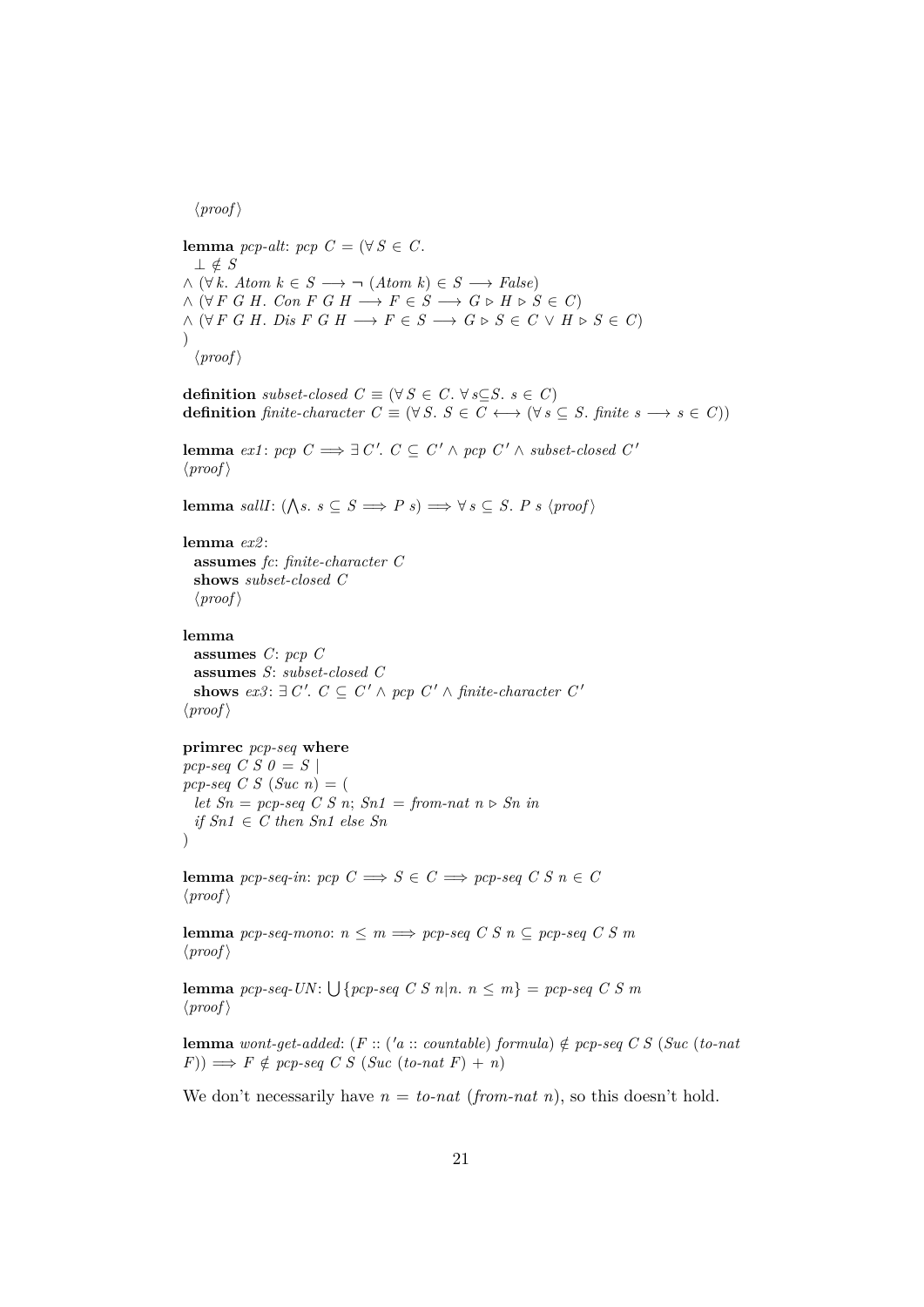$\langle proof \rangle$ 

```
definition pcp-lim C S \equiv \bigcup \{pcp-seq C S n | n. True}
lemma pcp-seq-sub: pcp-seq C S n ⊆ pcp-lim C S
  \langle proof \ranglelemma pcp-lim-inserted-at-ex: x \in pcp-lim C S \implies \exists k. \ x \in pcp\text{-}seq \ C \ S \ k\langle proof \ranglelemma pcp-lim-in:
 assumes c: pcp C
 and el: S \in Cand sc: subset-closed C
 and fc: finite-character C
 shows pcp-lim C S \in C (is ?cl \in C)
\langle proof \ranglelemma cl-max:
 assumes c: pcp C
 assumes sc: subset-closed C
 assumes el: K \in Cassumes su: pcp-lim C S \subseteq Kshows pcp-lim C S = K (is ?e)
\langle proof \ranglelemma cl-max':
 assumes c: pcp C
 assumes sc: subset-closed C
 shows F \triangleright pcp-lim C S \in C \Longrightarrow F \in pcp-lim C SF \triangleright G \triangleright pcp-lim C S \in C \Longrightarrow F \in pcp-lim C S \wedge G \in pcp-lim C S\langle proof \ranglelemma pcp-lim-Hintikka:
 assumes c: pcp C
 assumes sc: subset-closed C
 assumes fc: finite-character C
 assumes el: S \in Cshows Hintikka (pcp-lim C S)
\langle proof \rangletheorem pcp-sat: — model existence theorem
 fixes S :: 0a :: countable formula set
 assumes c: pcp C
 assumes el: S \in Cshows sat S
\langle proof \rangle
```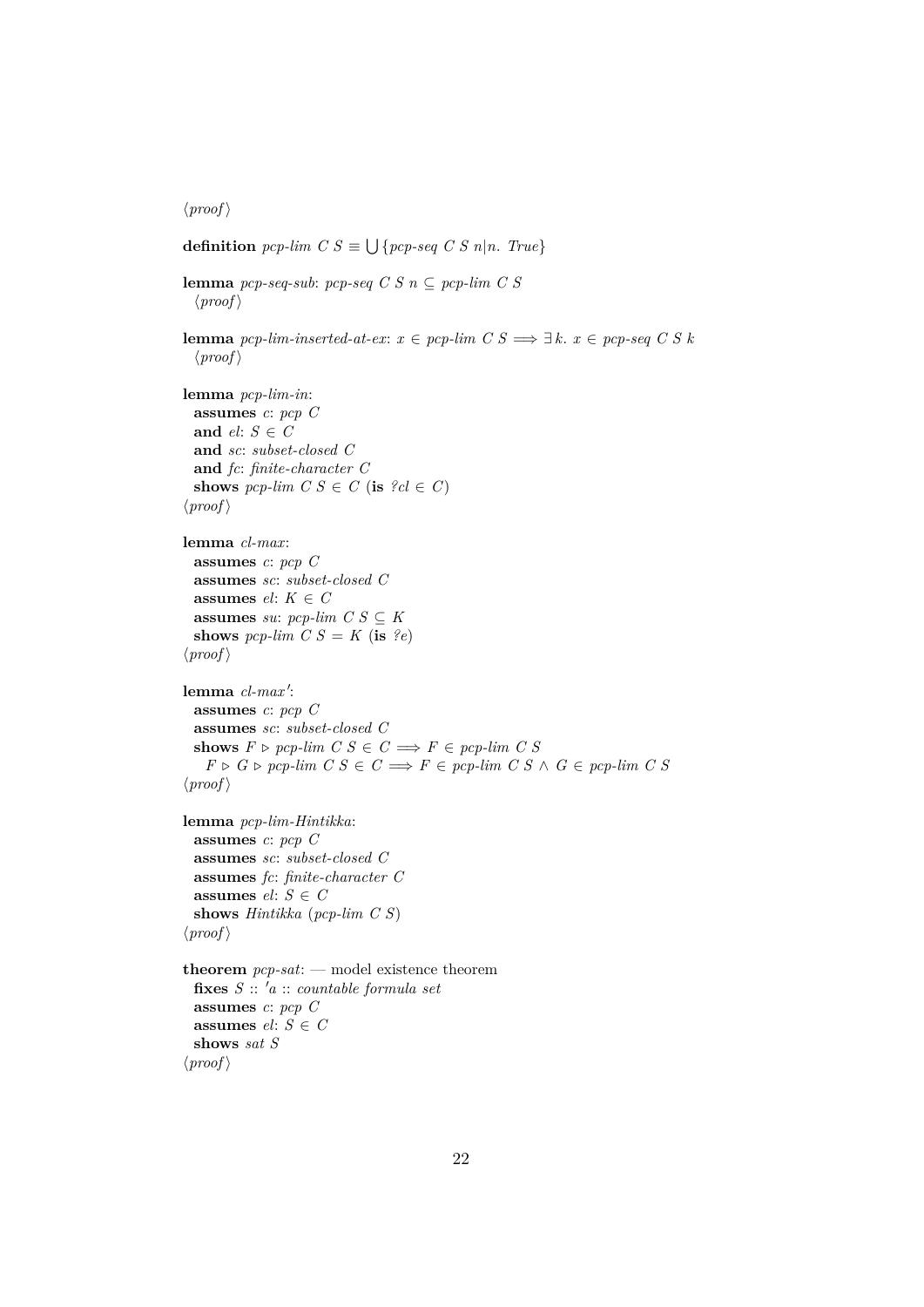#### <span id="page-22-0"></span>**1.7 Compactness**

**theory** *Compactness* **imports** *Sema* **begin**

**lemma** *fin-sat-extend: fin-sat*  $S \implies$  *fin-sat* (*insert*  $F S$ )  $\vee$  *fin-sat* (*insert* ( $\neg F$ ) *S*)  $\langle proof \rangle$ 

**context begin**

**lemma** *fin-sat-antimono: fin-sat*  $F \implies G \subseteq F \implies$  *fin-sat G* \*proof* \\ \end{proof \end{proof}\$ **lemmas** *fin-sat-insert* = *fin-sat-antimono*[*OF - subset-insertI*]

**primrec** *extender* :: *nat*  $\Rightarrow$  ('a :: *countable*) *formula set*  $\Rightarrow$  'a *formula set* **where** *extender 0 S* =  $S$  | *extender* (*Suc n*) *S* = ( *let r* = *extender n S*;  $rt = insert (from-nat n) r;$  $rf = insert (\neg (from-nat n)) r$ *in if fin-sat rf then rf else rt*  $\lambda$ 

**private lemma** *extender-fin-sat*: *fin-sat*  $S \implies$  *fin-sat* (*extender n S*)  $\langle proof \rangle$ 

**definition** *extended*  $S = \bigcup \{ \text{extended } n \mid S | n. \text{ True} \}$ 

**lemma** *extended-max*: *F* ∈ *extended S* ∨ *Not F* ∈ *extended S*  $\langle proof \rangle$  **lemma** *extender-Sucset: extender k S*  $\subseteq$  *<i>extender* (*Suc k*) *S*  $\langle proof \rangle$  **lemma**  $\text{extender-deeper: } F \in \text{extender } k \leq k \leq l \Longrightarrow F \in \text{extender } l \leq (proof) \text{ lemma}$ *extender-subset*: *S* ⊆ *extender k S*  $\langle proof \rangle$ 

**lemma** *extended-fin-sat*: **assumes** *fin-sat S* **shows** *fin-sat* (*extended S*)  $\langle proof \rangle$ 

**lemma** *extended-superset*:  $S \subseteq$  *extended*  $S \langle proof \rangle$ 

```
lemma extended-complem:
  assumes fs: fin-sat S
  shows (F \in \text{extended } S) \neq (Not \ F \in \text{extended } S)\langle proof \rangle
```
**end**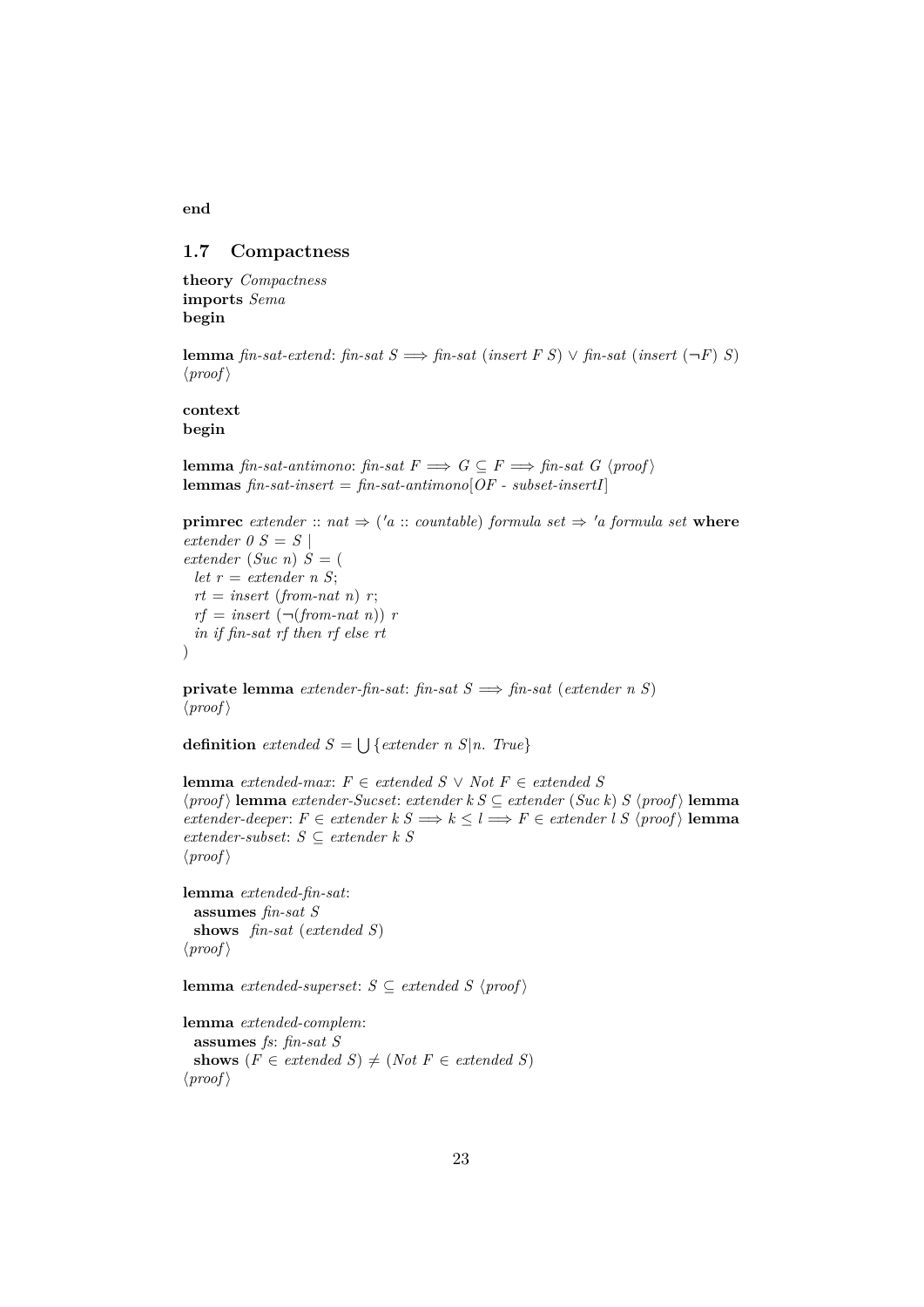**lemma** *not-fin-sat-extended-UNIV*: fixes  $S :: 'a :: countable formula set$  **assumes**  $\neg$ *fin-sat S* **shows** *extended S* = *UNIV* 

Note that this crucially depends on the fact that we check *first* whether adding  $\neg$  *F* makes the set not satisfiable, and add *F* otherwise *without any further checks*. The proof of compactness does (to the best of my knowledge) depend on neither of these two facts.

 $\langle proof \rangle$ 

## **lemma** *extended-tran*:  $S \subseteq T \implies$  *extended*  $S \subseteq$  *extended*  $T$

This lemma doesn't hold: think of making S empty and inserting a formula into T s.t. it can never be satisfied simultaneously with the first non-tautological formula in the extension S. Showing that this is possible is not worth the effort, since we can't influence the ordering of formulae. But we showed it anyway.

```
\langle proof \rangle
```

```
lemma extended-not-increasing: ∃ S T. fin-sat S ∧ fin-sat T ∧ ¬ (S ⊂ T →
extended S \subseteq \text{extended}(T:: 'a :: \text{countable formula set}))\langle proof \rangle lemma not-in-extended-FE: fin-sat S \implies (\neg sat \ (insert \ (Not \ F) \ G)) \impliesF \notin \mathit{extended} \ S \Longrightarrow G \subseteq \mathit{extended} \ S \Longrightarrow \mathit{finite} \ G \Longrightarrow \mathit{False}\langle proof \rangle
```
**lemma** *extended-id*: *extended* (*extended S*) = *extended S*  $\langle proof \rangle$ 

**lemma** *ext-model*: **assumes** *r*: *fin-sat S* **shows**  $(\lambda k. Atom \, k \in \mathit{extended} \, S) \models F \longleftrightarrow F \in \mathit{extended} \, S$  $\langle proof \rangle$ 

**theorem** *compactness*: **fixes** *S* :: <sup>0</sup>*a* :: *countable formula set* **shows** *sat*  $S \leftrightarrow \text{fin-sat } S$  (**is**  $\mathcal{U} = \mathcal{U}r$ )  $\langle proof \rangle$ 

**corollary** *compact-entailment*:  $f \mathbf{k}$ **xes**  $F :: 'a :: countable formula$ **assumes** *fent*:  $\Gamma \models F$ shows  $\exists \Gamma'.$  *finite*  $\Gamma' \wedge \Gamma' \subseteq \Gamma \wedge \Gamma' \models F$  $\langle proof \rangle$ 

```
corollary compact-to-formula:
  f \mathbf{i} \mathbf{x}es F :: 'a :: countable formulaassumes fent: \Gamma \models Fobtains \Gamma' where set \Gamma' \subseteq \Gamma \models (\Lambda \Gamma') \rightarrow F
```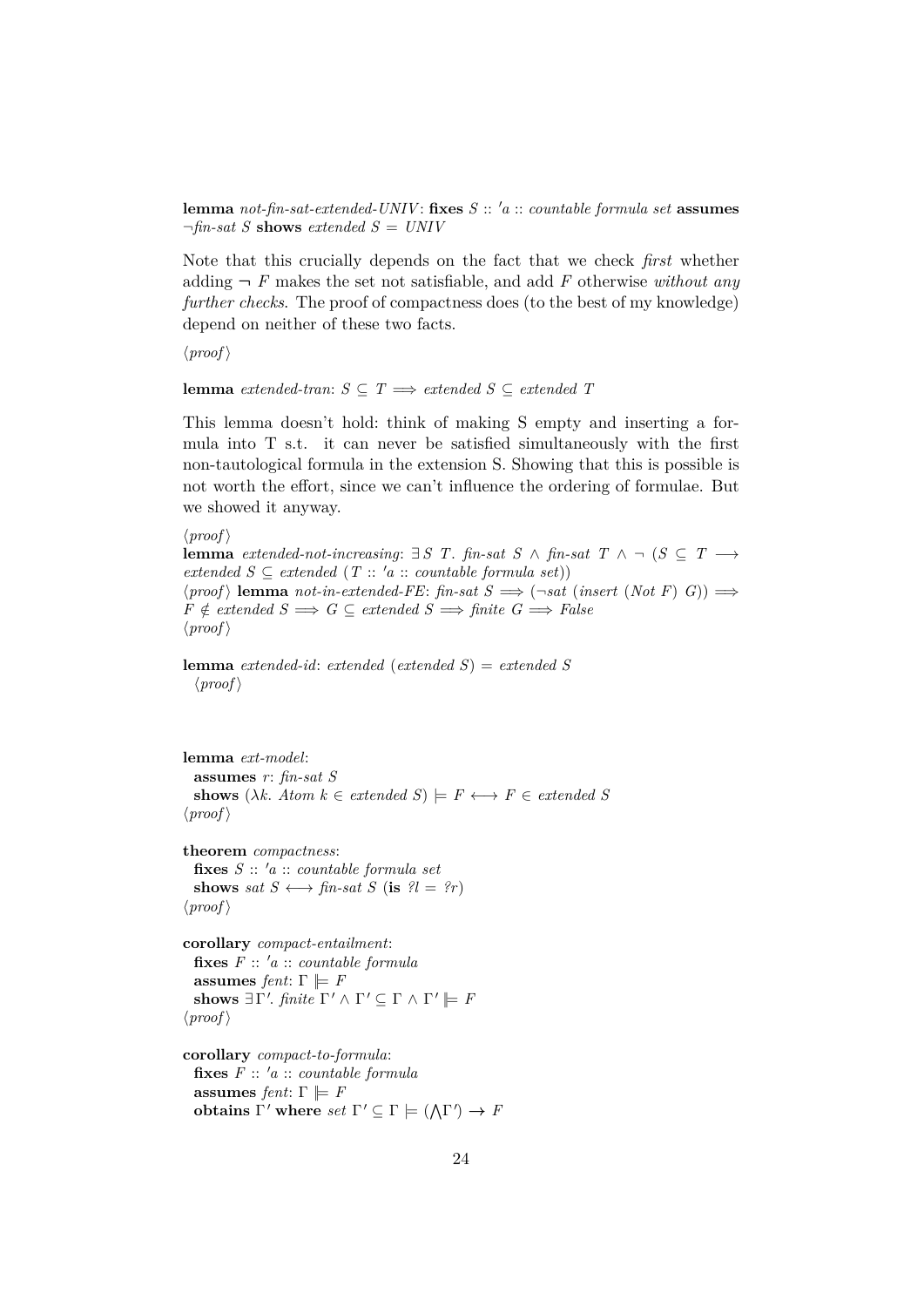$\langle proof \rangle$ 

**end**

**end theory** *Compactness-Consistency* **imports** *Consistency* **begin**

**theorem** *sat*  $S \leftrightarrow \text{fin-sat } (S :: 'a :: \text{countable formula set})$  (**is**  $\mathcal{U} = \{x\}$ )  $\langle proof \rangle$ 

**end**

## <span id="page-24-0"></span>**1.8 Craig Interpolation using Semantics**

**theory** *Sema-Craig* **imports** *Substitution-Sema* **begin**

Semantic proof of Craig interpolation following Harrison [\[5\]](#page-57-4).

**lemma** *subst-true-false*: assumes  $A \models F$ shows  $\mathcal{A} \models ((F[\top / n]) \vee (F[\bot / n]))$  $\langle proof \rangle$ 

```
theorem interpolation:
  \text{assumes} \models \Gamma \rightarrow \Deltaobtains \rho where
      \models \Gamma \rightarrow \varrho \models \varrho \rightarrow \Deltaatoms \varrho \subseteq atoms \Gammaatoms \varrho \subseteq atoms \triangle\langle proof \rangle
```
The above proof is constructive, and it is actually very easy to write a procedure down.

```
function interpolate where
```

```
interpolate F H = (
let K = atoms F - atoms Hif K = \{\}then F
 else (
   let k = Min Kin interpolate ((F[\top / k]) \vee (F[\bot / k])) H
 \lambda) \langle proof \rangle
```
Showing termination is slightly technical. . .

**termination** *interpolate*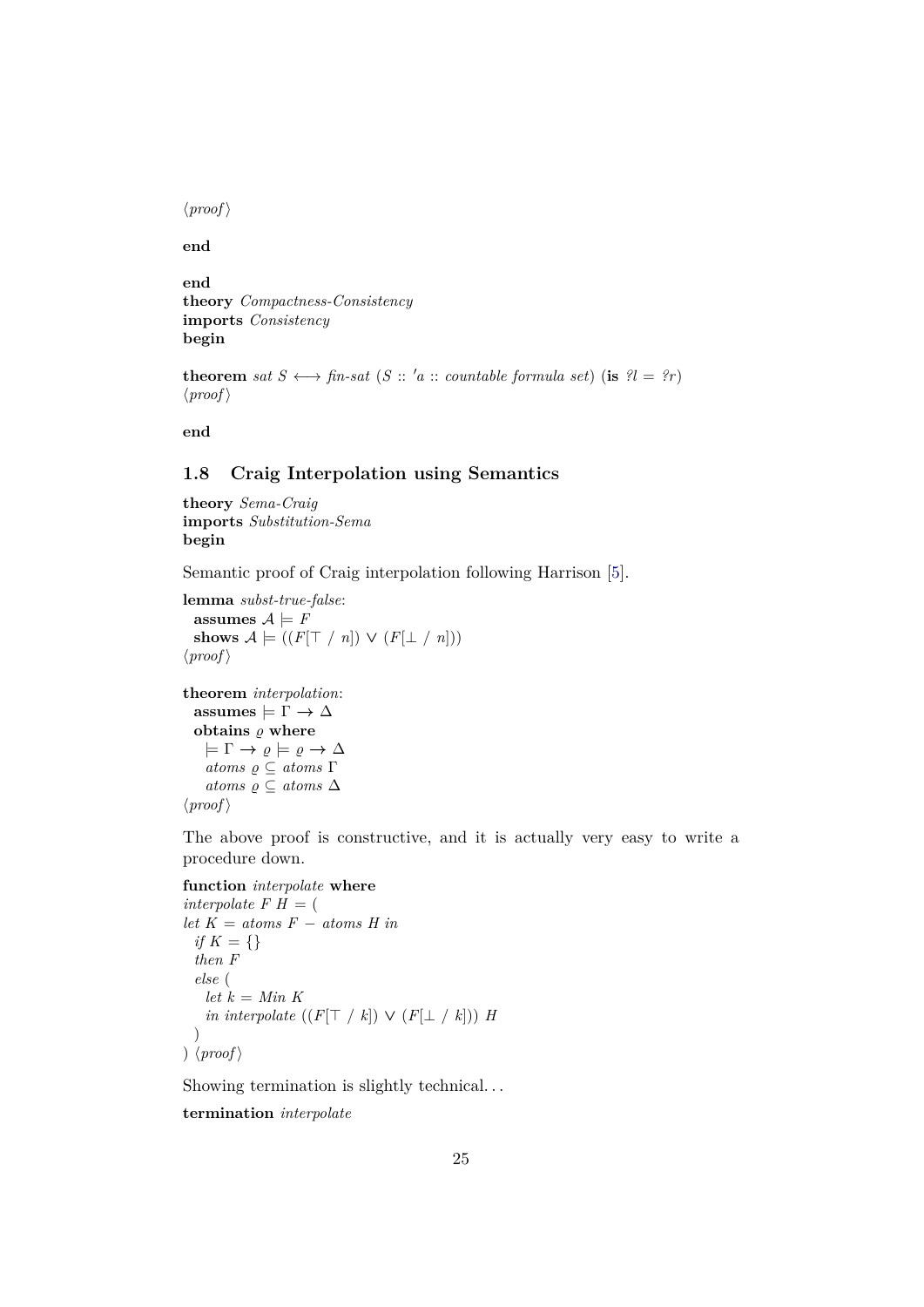## $\langle proof \rangle$

Surprisingly, *interpolate* is even executable, despite all the set operations involving *atoms*

**lemma** *interpolate* (*And* (*Atom* (*0* ::*nat*)) (*Atom 1* )) (*Or* (*Atom 1* ) (*Atom 2* )) =  $(T \wedge Atom \t1) \vee (\perp \wedge Atom \t1) \langle proof \rangle$ 

**value**[*code*] *simplify-consts* (*interpolate* (*And* (*Atom* (*0* ::*nat*)) (*Atom 1* )) (*Or* (*Atom 1* ) (*Atom 2* )))

**lemma** *let*  $P = Atom$  (*0* :: *nat*);  $Q = Atom$  *1*;  $R = Atom$  *2*;  $T = Atom$  *3*;  $\varphi = (\neg (P \land Q)) \rightarrow (\neg R \land Q);$  $\psi = (T \rightarrow P) \vee (T \rightarrow (\neg R));$  $I =$  *interpolate*  $\varphi \psi$  *in*  $(size I) = 23 \land simplify-constants I = Atom 2 \rightarrow Atom 0$  $\langle proof \rangle$ 

## **theorem** *nonexistential-interpolation*:

 $\text{assumes} \models F \rightarrow H$ **shows**  $\models$  *F*  $\rightarrow$  *interpolate F H* (**is** *?t1*)  $\models$  *interpolate F H*  $\rightarrow$  *H* (**is** *?t2*) *atoms* (*interpolate*  $F$  *H*) ⊆ *atoms*  $F$  ∩ *atoms*  $H$  (**is**  $?s$ )  $\langle proof \rangle$ 

So no, the proof is by no means easier this way. Admittedly, part of the fuzz is due to *Min*, but replacing atoms with something that returns lists doesn't make it better.

**end**

## <span id="page-25-0"></span>**2 Proof Systems**

## <span id="page-25-1"></span>**2.1 Sequent Calculus**

**theory** *SC* **imports** *Formulas HOL*−*Library*.*Multiset* **begin**

**abbreviation** *msins*  $(-, -[56, 56], 56)$  **where**  $x, M == add-mset x M$ 

We do not formalize the concept of sequents, only that of sequent calculus derivations.

**inductive** *SCp* :: '*a* formula multiset  $\Rightarrow$  '*a* formula multiset  $\Rightarrow$  bool ((− $\Rightarrow$  / −) [53] *53* ) **where** *BotL*:  $\perp$  ∈#  $\Gamma \implies \Gamma \Rightarrow \Delta$  | *Ax*: *Atom k* ∈#  $\Gamma \implies$  *Atom k* ∈#  $\Delta \implies \Gamma \Rightarrow \Delta$  | *NotL*:  $\Gamma \Rightarrow F, \Delta \Rightarrow$  *Not*  $F, \Gamma \Rightarrow \Delta$ *NotR*:  $F, \Gamma \Rightarrow \Delta \implies \Gamma \Rightarrow Not F, \Delta$ *AndL*:  $F, G, \Gamma \Rightarrow \Delta \implies And F \ G, \Gamma \Rightarrow \Delta \mid$ *AndR*:  $[\Gamma \Rightarrow F, \Delta; \Gamma \Rightarrow G, \Delta] \implies \Gamma \Rightarrow And F G, \Delta$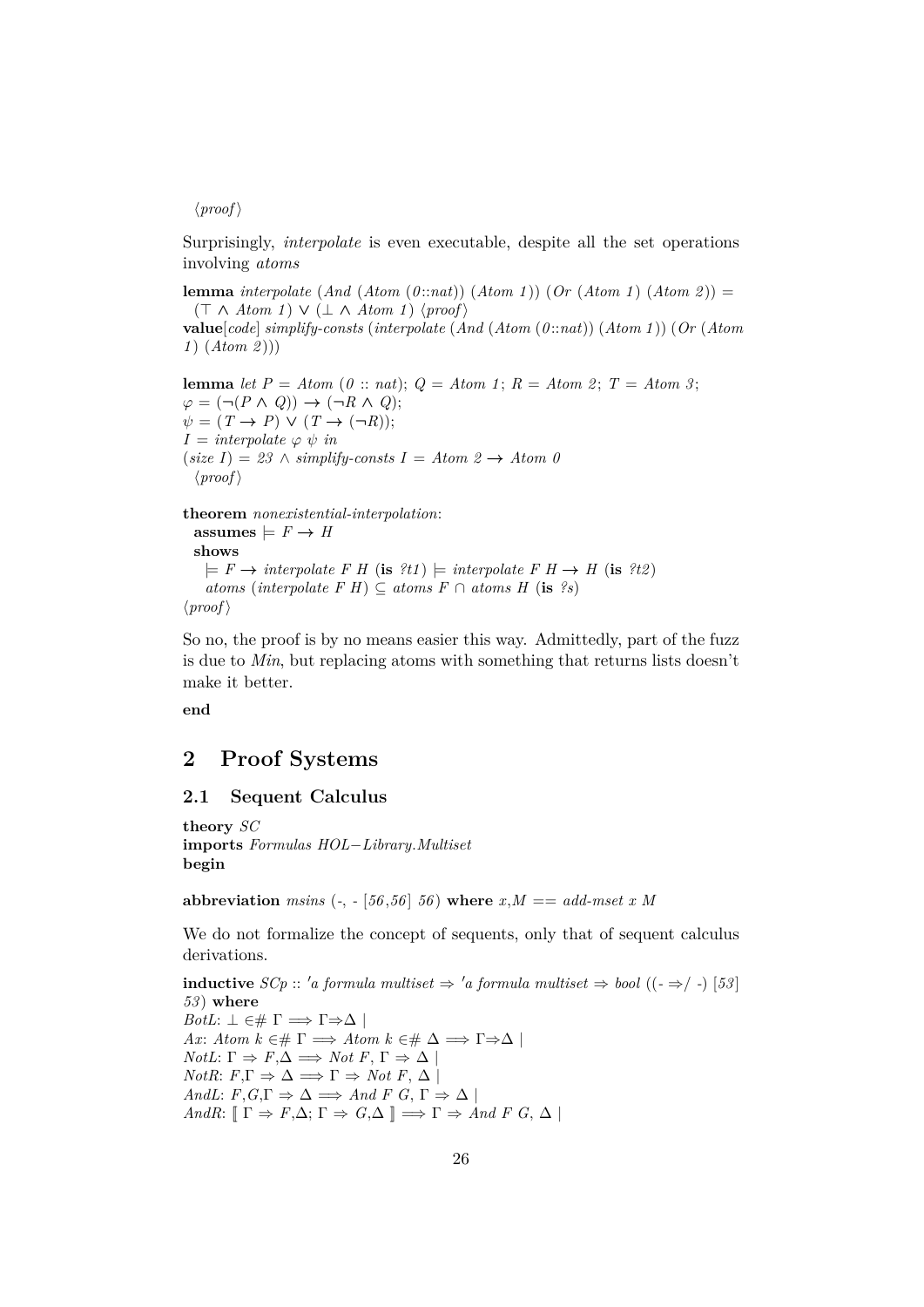$OrL: \llbracket F, \Gamma \Rightarrow \Delta; G, \Gamma \Rightarrow \Delta \rrbracket \Longrightarrow Or F G, \Gamma \Rightarrow \Delta \rrbracket$  $OrR: \Gamma \Rightarrow F, G, \Delta \Longrightarrow \Gamma \Rightarrow Or F G, \Delta$ *ImpL*:  $[\Gamma \Rightarrow F, \Delta; G, \Gamma \Rightarrow \Delta] \implies \text{Imp } F \ G, \Gamma \Rightarrow \Delta$ *ImpR*:  $F.\Gamma \Rightarrow G.\Delta \Longrightarrow \Gamma \Rightarrow \text{Imp } F \ G.\Delta$ 

Many of the proofs here are inspired Troelstra and Schwichtenberg [\[11\]](#page-58-1).

**lemma**

**shows** *BotL-canonical*[*intro*!]: ⊥,Γ⇒∆ **and**  $Ax$ -canonical[*intro*!]:  $Atom \, k, \Gamma \Rightarrow Atom \, k, \Delta$  $\langle proof \rangle$ 

**lemma**  $lem1: x \neq y \Longrightarrow x, M = y, N \longleftrightarrow x \in \mathcal{H} \times N \times M = y, (N - \{\#x\})$  $\langle proof \rangle$ 

**lemma**  $lem2: x ≠ y$   $\implies x, M = y, N \leftrightarrow y ∈ # M \land N = x, (M - \{\#y\})$  $\langle proof \rangle$ 

This is here to deal with a technical problem: the way the simplifier uses *?x*, *?y*, *?M* = *?y*, *?x*, *?M* is really suboptimal for the unification of SC rules.

**lemma** *sc-insertion-ordering*[*simp*]:  $NO-MATCH$   $(I \rightarrow J)$   $H \Longrightarrow H, F \rightarrow G, S = F \rightarrow G, H, S$  $NO-MATCH$   $(I \rightarrow J)$   $H \Longrightarrow NO-MATCH$   $(NJ)$   $H \Longrightarrow H, F \vee G, S = F \vee G, H, S$  $NO-MATCH$   $(I \rightarrow J)$   $H \implies NO-MATCH$   $(NJ)$   $H \implies NO-MATCH$   $(INJ)$   $H$  $\Longrightarrow$   $H$ *,F* $\land$ *G,S* = *F* $\land$ *G,H,S*  $NO-MATCH$   $(I \rightarrow J)$   $H \implies NO-MATCH$   $(NJ)$   $H \implies NO-MATCH$   $(NJ)$   $H$  $\implies$  *NO-MATCH*  $(\neg J)$  *H*  $\implies$  *H*, $\neg$ *G*,*S* =  $\neg$ *G*,*H*,*S*  $NO-MATCH$   $(I \rightarrow J)$   $H \implies NO-MATCH$   $(NJ)$   $H \implies NO-MATCH$   $(NJ)$   $H$  $\Rightarrow$  *NO-MATCH*  $(\neg J)$  *H*  $\Rightarrow$  *NO-MATCH*  $(L)$  *H*  $\Rightarrow$  *H*,  $\perp$ , *S* =  $\perp$ , *H*, *S*  $NO-MATCH$   $(I \rightarrow J)$   $H \implies NO-MATCH$   $(NJ)$   $H \implies NO-MATCH$   $(INJ)$   $H$  $\Rightarrow$  *NO-MATCH*  $(\neg J)$  *H*  $\Rightarrow$  *NO-MATCH*  $(L)$  *H*  $\Rightarrow$  *NO-MATCH* (*Atom k*) *H*  $\implies$  *H*,*Atom l*,*S* = *Atom l*,*H*,*S* 

 $\langle proof \rangle$ 

**lemma shows**

 $inR1: \Gamma \Rightarrow G, H, \Delta \Longrightarrow \Gamma \Rightarrow H, G, \Delta$ and *inL1*: *G*, *H*,  $\Gamma \Rightarrow \Delta \Rightarrow H$ , *G*,  $\Gamma \Rightarrow \Delta$ and *inR2*:  $\Gamma \Rightarrow F$ , *G*, *H*,  $\Delta \Rightarrow \Gamma \Rightarrow G$ , *H*, *F*,  $\Delta$ **and** *inL2*: *F*, *G*, *H*,  $\Gamma \Rightarrow \Delta \implies G$ , *H*,  $F$ ,  $\Gamma \Rightarrow \Delta$  \*proof* \ **lemmas** *SCp-swap-applies*[*elim*!,*intro*] = *inL1 inL2 inR1 inR2*

**lemma** *NotL-inv*: *Not*  $F, \Gamma \Rightarrow \Delta \Rightarrow \Gamma \Rightarrow F, \Delta$  $\langle proof \rangle$ 

**lemma** *AndL-inv*: *And*  $F G$ ,  $\Gamma \Rightarrow \Delta \Rightarrow F, G, \Gamma \Rightarrow \Delta$  $\langle proof \rangle$ 

**lemma** *OrL-inv*: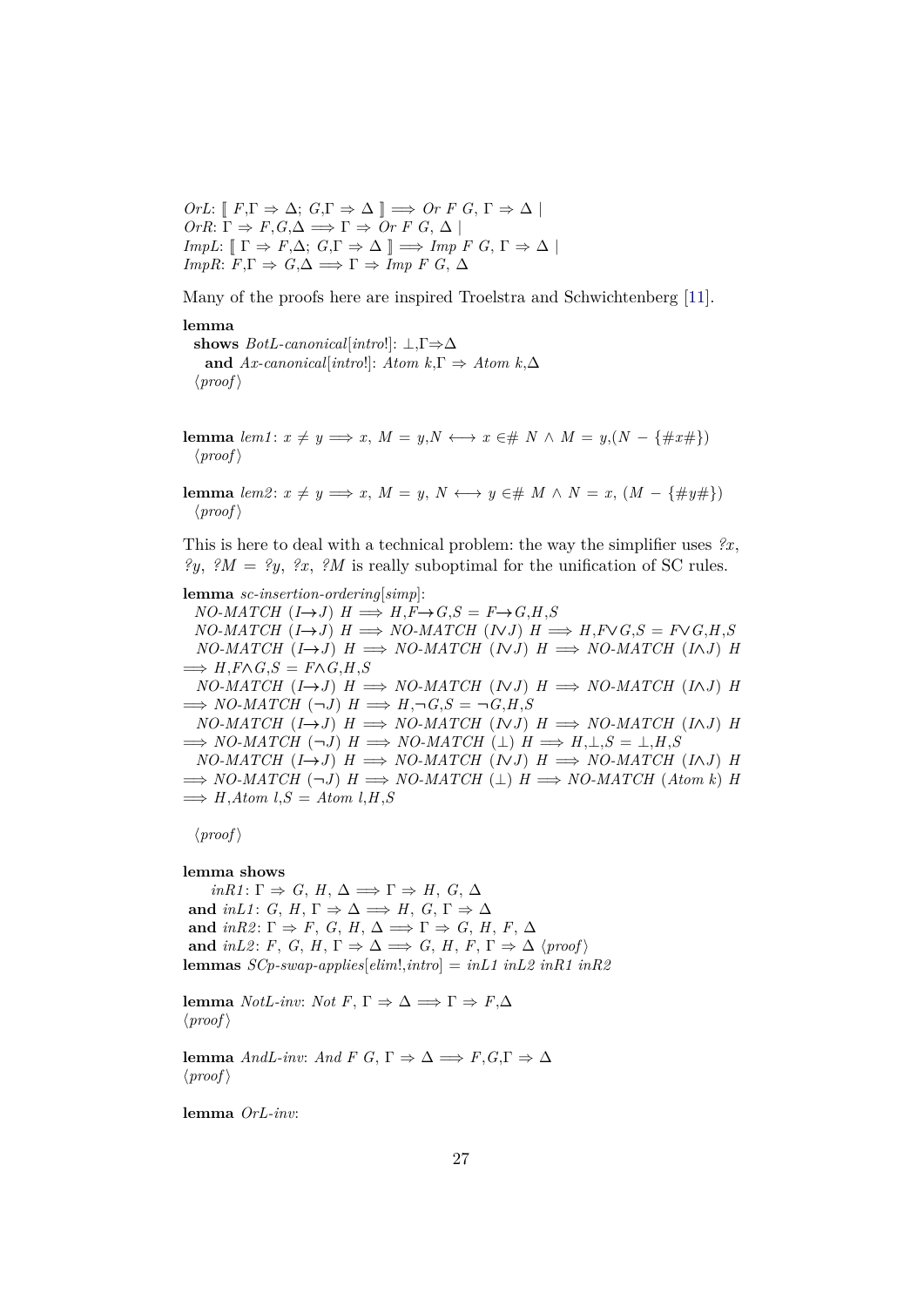**assumes** *Or F G*,  $\Gamma \Rightarrow \Delta$ shows  $F,\Gamma \Rightarrow \Delta \wedge G,\Gamma \Rightarrow \Delta$  $\langle proof \rangle$ **lemma** *ImpL-inv*: **assumes** *Imp*  $F G$ ,  $\Gamma \Rightarrow \Delta$ shows  $\Gamma \Rightarrow F, \Delta \wedge G, \Gamma \Rightarrow \Delta$  $\langle proof \rangle$ **lemma** *ImpR-inv*: **assumes**  $\Gamma \Rightarrow \text{Imp } F \text{ } G,\Delta$ **shows**  $F,\Gamma \Rightarrow G,\Delta$  $\langle proof \rangle$ **lemma** *AndR-inv*: shows  $\Gamma \Rightarrow And \ F \ G, \ \Delta \Longrightarrow \Gamma \Rightarrow F, \ \Delta \wedge \Gamma \Rightarrow G, \ \Delta$  $\langle proof \rangle$ **lemma** *OrR-inv*: Γ  $\Rightarrow$  *Or F G*, Δ  $\Rightarrow$  Γ  $\Rightarrow$  *F*,*G*,Δ  $\langle proof \rangle$ **lemma** *NotR-inv*: Γ  $\Rightarrow$  *Not F*, Δ  $\Rightarrow$  *F*,Γ  $\Rightarrow$  Δ  $\langle proof \rangle$ **lemma** *weakenL*: Γ  $\Rightarrow$  Δ  $\Rightarrow$  *F*,Γ  $\Rightarrow$  Δ  $\langle proof \rangle$ **lemma** *weakenR*: Γ  $\Rightarrow$  Δ  $\Rightarrow$  Γ  $\Rightarrow$  *F*,Δ  $\langle proof \rangle$ **lemma** *weakenL-set*: Γ  $\Rightarrow$  Δ  $\Rightarrow$  *F* + Γ  $\Rightarrow$  Δ  $\langle proof \rangle$ **lemma** *weakenR-set*: Γ  $\Rightarrow$  Δ  $\Rightarrow$  Γ  $\Rightarrow$  *F* + Δ  $\langle proof \rangle$ **lemma** *extended-Ax*:  $\Gamma \cap \# \Delta \neq {\#} \implies \Gamma \Rightarrow \Delta$  $\langle proof \rangle$ **lemma** *Bot-delR*: Γ  $\Rightarrow$  Δ  $\Rightarrow$  Γ  $\Rightarrow$  Δ -{#⊥#}  $\langle proof \rangle$ **corollary** *Bot-delR-simp*:  $\Gamma \Rightarrow \bot, \Delta = \Gamma \Rightarrow \Delta$  $\langle proof \rangle$ **end theory** *SC-Cut* **imports** *SC* **begin**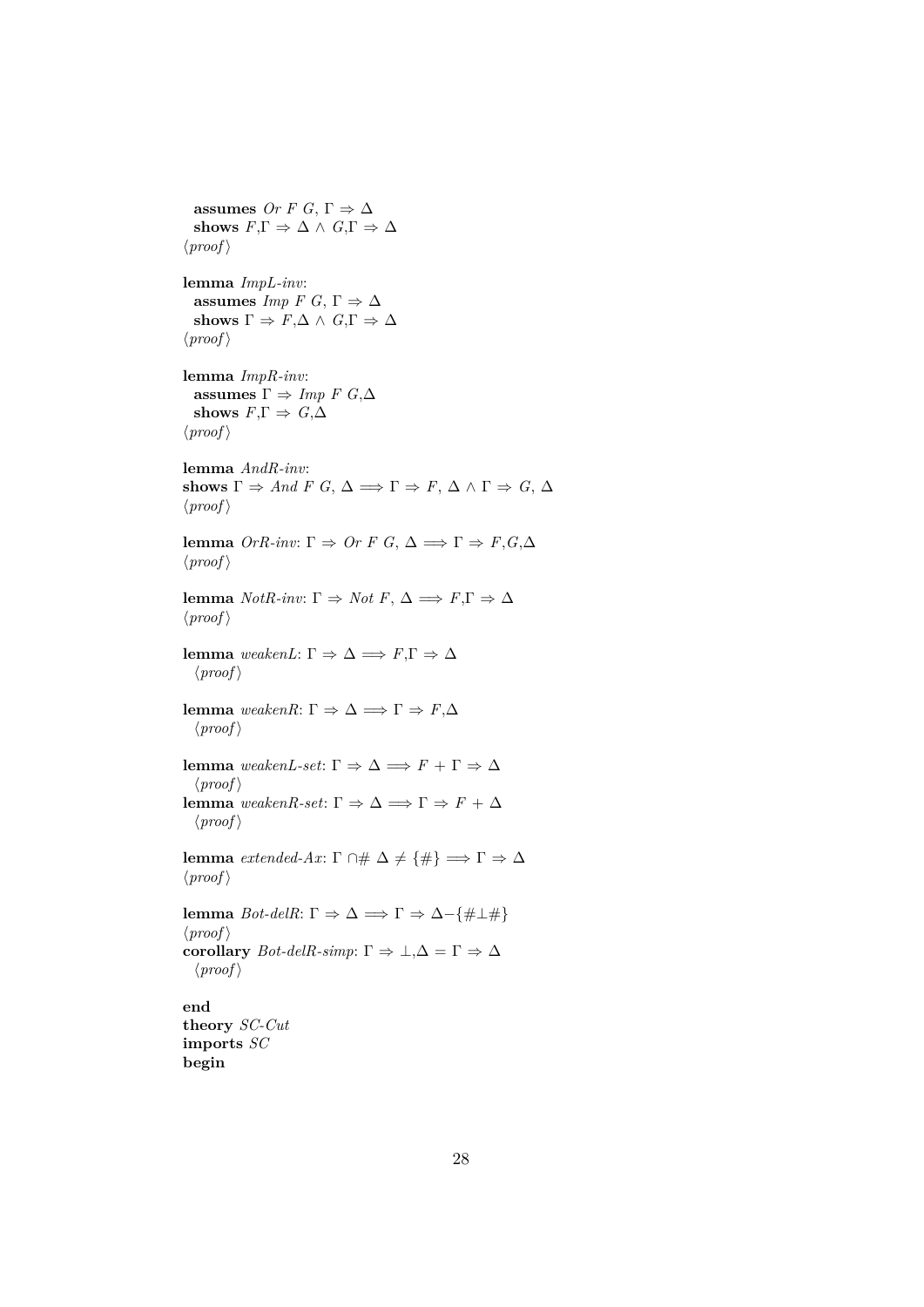#### <span id="page-28-0"></span>**2.1.1 Contraction**

First, we need contraction:

**lemma** *contract*:  $(F, F, \Gamma \Rightarrow \Delta \rightarrow F, \Gamma \Rightarrow \Delta) \wedge (\Gamma \Rightarrow F, F, \Delta \rightarrow \Gamma \Rightarrow F, \Delta)$  $\langle proof \rangle$ **corollary shows** *contractL*: *F*, *F*,  $\Gamma \Rightarrow \Delta \Rightarrow F$ ,  $\Gamma \Rightarrow \Delta$ **and** *contractR*:  $\Gamma \Rightarrow F, F, \Delta \Rightarrow \Gamma \Rightarrow F, \Delta$  $\langle proof \rangle$ 

#### <span id="page-28-1"></span>**2.1.2 Cut**

Which cut rule we show is up to us:

**lemma** *cut-cs-cf* : **assumes** *context-sharing-Cut*:  $\bigwedge (A::'a \text{ formula}) \Gamma \Delta \Gamma \Rightarrow A,\Delta \Rightarrow A,\Gamma \Rightarrow \Delta$  $\Longrightarrow \Gamma \Rightarrow \Delta$ **shows** *context-free-Cut*:  $\Gamma \Rightarrow (A::'a \text{ formula}), \Delta \Rightarrow A, \Gamma' \Rightarrow \Delta' \Rightarrow \Gamma + \Gamma' \Rightarrow$  $\Delta + \Delta'$  $\langle proof \rangle$ **lemma** *cut-cf-cs*: **assumes** *context-free-Cut:*  $\bigwedge (A::'a \text{ formula}) \Gamma \Gamma' \Delta \Delta'. \Gamma \Rightarrow A, \Delta \Rightarrow A, \Gamma' \Rightarrow$  $\Delta' \Longrightarrow \Gamma + \Gamma' \Rightarrow \Delta + \Delta'$ **shows** *context-sharing-Cut*:  $\Gamma \Rightarrow (A::'a \text{ formula}), \Delta \Rightarrow A, \Gamma \Rightarrow \Delta \Rightarrow \Gamma \Rightarrow \Delta$  $\langle proof \rangle$ 

According to Troelstra and Schwichtenberg [\[11\]](#page-58-1), the sharing variant is the one we want to prove.

**lemma** *Cut-Atom-pre*: *Atom*  $k, \Gamma \Rightarrow \Delta \implies \Gamma \Rightarrow Atom k, \Delta \implies \Gamma \Rightarrow \Delta$  $\langle proof \rangle$ 

We can show the admissibility of the cut rule by induction on the cut formula (or, if you will, as a procedure that splits the cut into smaller formulas that get cut). The only mildly complicated case is that of cutting in an *Atom k*. It is, contrary to the general case, only mildly complicated, since the cut formula can only appear principal in the axiom rules.

**theorem** *cut*:  $\Gamma \Rightarrow F, \Delta \Rightarrow F, \Gamma \Rightarrow \Delta \Rightarrow \Gamma \Rightarrow \Delta$  $\langle proof \rangle$ 

**corollary** *cut-cf*:  $[\Gamma \Rightarrow A, \Delta; A, \Gamma' \Rightarrow \Delta' ] \Rightarrow \Gamma + \Gamma' \Rightarrow \Delta + \Delta'$  $\langle proof \rangle$ 

**lemma assumes** *cut*:  $\Lambda \Gamma' \Delta'$  (*A*::'*a formula*).  $[\Gamma' \Rightarrow A, \Delta'; A, \Gamma' \Rightarrow \Delta'] \Longrightarrow \Gamma'$  $\Rightarrow \Delta'$ 

**shows** *contraction-admissibility*:  $F, F, \Gamma \Rightarrow \Delta \implies (F : 'a \text{ formula}), \Gamma \Rightarrow \Delta$  $\langle proof \rangle$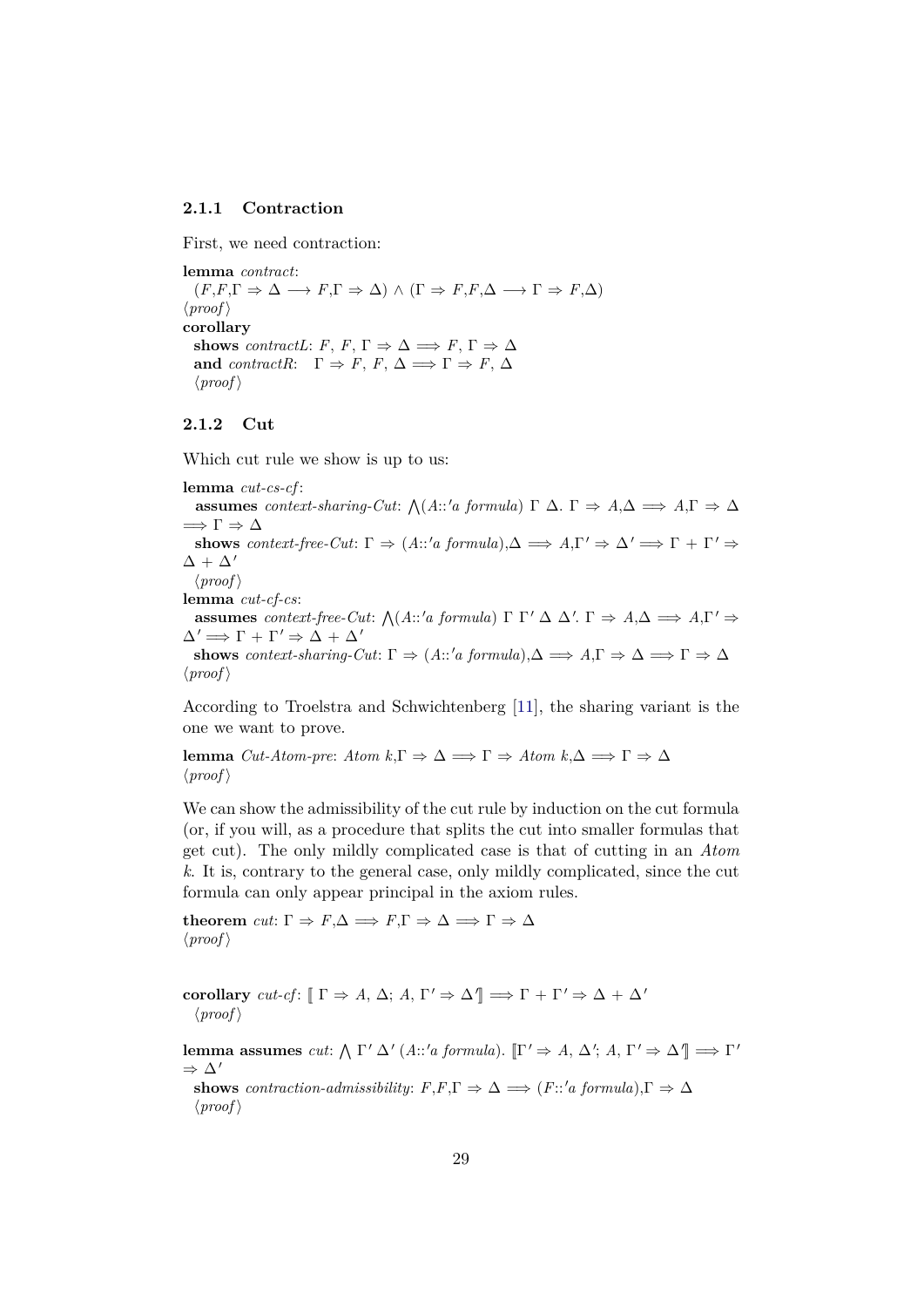**end theory** *SC-Depth* **imports** *SC* **begin**

Many textbook arguments about SC use the depth of the derivation tree as basis for inductions. We had originally thought that this is mandatory for the proof of contraction, but found out it is not. It remains unclear to us whether there is any proof on SC that requires an argument using depth.

We keep our formalization of SC with depth for didactic reasons: we think that arguments about depth do not need much meta-explanation, but structural induction and rule induction usually need extra explanation for students unfamiliar with Isabelle/HOL. They are also a lot harder to execute. We dare the reader to write down (a few of) the cases for, e.g.  $And L\text{-}inv'$ , by hand.

**inductive** *SCc* :: 'a formula multiset  $\Rightarrow$  'a formula multiset  $\Rightarrow$  nat  $\Rightarrow$  bool (((-⇒/ *-*) ↓ *-*) [*53* ,*53* ] *53* ) **where**  $BotL: \perp \in \# \Gamma \Longrightarrow \Gamma \Longrightarrow \Delta \downarrow Suc \; n$ *Ax*: *Atom k* ∈#  $\Gamma \implies$  *Atom k* ∈#  $\Delta \implies \Gamma \Rightarrow \Delta \downarrow$  *Suc n* |  $NotL: \Gamma \Rightarrow F, \Delta \downarrow n \Longrightarrow Not F, \Gamma \Rightarrow \Delta \downarrow Suc n$ *NotR*:  $F, \Gamma \Rightarrow \Delta \downarrow n \Longrightarrow \Gamma \Rightarrow Not F, \Delta \downarrow Suc n$ *AndL*:  $F, G, \Gamma \Rightarrow \Delta \downarrow n \Longrightarrow And F \ G, \Gamma \Rightarrow \Delta \downarrow Suc \ n$ *AndR*:  $[\Gamma \Rightarrow F, \Delta \downarrow n; \Gamma \Rightarrow G, \Delta \downarrow n] \implies \Gamma \Rightarrow And F G, \Delta \downarrow Suc n$  $OrL: \llbracket F, \Gamma \Rightarrow \Delta \downarrow n; G, \Gamma \Rightarrow \Delta \downarrow n \rrbracket \Longrightarrow Or \ F \ G, \Gamma \Rightarrow \Delta \downarrow Suc \ n \rrbracket$  $OrR: \Gamma \Rightarrow F, G, \Delta \downarrow n \Longrightarrow \Gamma \Rightarrow Or \ F \ G, \Delta \downarrow Suc \ n$ *ImpL*:  $[\Gamma \Rightarrow F, \Delta \downarrow n; G, \Gamma \Rightarrow \Delta \downarrow n] \Rightarrow \text{Imp } F \ G, \Gamma \Rightarrow \Delta \downarrow \text{Suc } n$ *ImpR*:  $F, \Gamma \Rightarrow G, \Delta \downarrow n \Longrightarrow \Gamma \Rightarrow \text{Imp } F \ G, \Delta \downarrow \text{Suc } n$ 

#### **lemma**

shows  $BotL$ -canonical'[intro!]:  $\bot$ ,  $\Gamma \Rightarrow \Delta \downarrow Suc$ <sup>n</sup> **and**  $Ax\text{-}canonical'[\text{intro}]: Atom \, k, \Gamma \Rightarrow Atom \, k, \Delta \downarrow \text{Suc } n$  $\langle proof \rangle$ **lemma** *deeper*:  $\Gamma \Rightarrow \Delta \downarrow n \Longrightarrow \Gamma \Rightarrow \Delta \downarrow n + m$  $\langle proof \rangle$ **lemma** *deeper-suc*:  $\Gamma \Rightarrow \Delta \downarrow n \Longrightarrow \Gamma \Rightarrow \Delta \downarrow Suc n$ 

**thm** *deeper*[*unfolded Suc-eq-plus1* [*symmetric*]]  $\langle proof \rangle$ 

The equivalence is obvious.

**theorem** *SC-SCp-eq*: **fixes**  $\Gamma \Delta :: 'a$  *formula multiset* shows  $(\exists n. \Gamma \Rightarrow \Delta \downarrow n) \longleftrightarrow \Gamma \Rightarrow \Delta (\text{is } ?c \longleftrightarrow ?p)$  $\langle proof \rangle$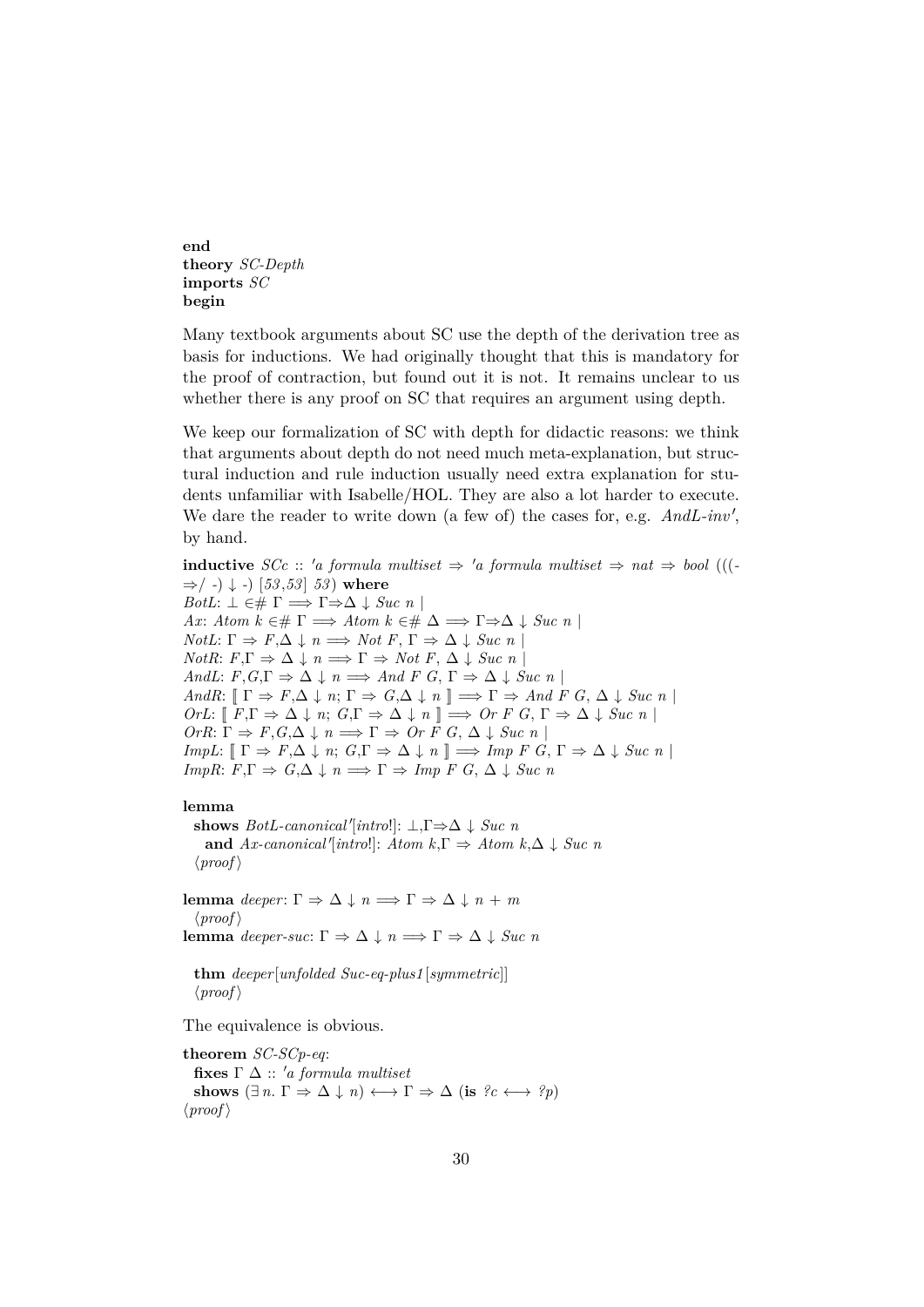**lemma** *no-0-SC*[*dest*!]: Γ  $\Rightarrow$  Δ  $\downarrow$  *θ*  $\Rightarrow$  *False*  $\langle proof \rangle$ 

**lemma** *inR1'*:  $\Gamma \Rightarrow G, H, \Delta \downarrow n \Longrightarrow \Gamma \Rightarrow H, G, \Delta \downarrow n$  (proof) **lemma** *inL1'*: *G*, *H*,  $\Gamma \Rightarrow \Delta \downarrow n \Longrightarrow H$ , *G*,  $\Gamma \Rightarrow \Delta \downarrow n$  {*proof*} **lemma** *inR2'*:  $\Gamma \Rightarrow F$ , *G*, *H*,  $\Delta \downarrow n \implies \Gamma \Rightarrow G$ , *H*,  $F$ ,  $\Delta \downarrow n$   $\langle \text{proof} \rangle$ **lemma** *inL2'*: *F*, *G*, *H*,  $\Gamma \Rightarrow \Delta \downarrow n \Longrightarrow G$ , *H*,  $F$ ,  $\Gamma \Rightarrow \Delta \downarrow n$   $\langle \text{proof} \rangle$ **lemma** *inR3'*:  $\Gamma \Rightarrow F$ , *G*, *H*,  $\Delta \downarrow n \implies \Gamma \Rightarrow H$ , *F*, *G*,  $\Delta \downarrow n$  *\proof* \equal \equal \equal \equal \equal \equal \equal \equal \equal \equal \equal \equal \equal \equal \equal \equal \equal \equal \equal \equal **lemma**  $inR4$ <sup>'</sup>:  $\Gamma \Rightarrow F$ , *G*, *H*, *I*,  $\Delta \downarrow n \implies \Gamma \Rightarrow H$ , *I*, *F*, *G*,  $\Delta \downarrow n$   $\langle proof \rangle$ **lemma** *inL3'*: *F*, *G*, *H*,  $\Gamma \Rightarrow \Delta \downarrow n \Longrightarrow H$ , *F*, *G*,  $\Gamma \Rightarrow \Delta \downarrow n$   $\langle \text{proof} \rangle$ **lemma**  $inL4$ <sup>'</sup>: *F*, *G*, *H*, *I*,  $\Gamma \Rightarrow \Delta \downarrow n \implies H$ , *I*, *F*, *G*,  $\Gamma \Rightarrow \Delta \downarrow n$   $\langle proof \rangle$ **lemmas** *SC-swap-applies*[ $\text{intro}, \text{elim}$ !] =  $\text{in} \text{L1}' \text{ in} \text{L2}' \text{ in} \text{L3}' \text{ in} \text{L4}' \text{ in} \text{R1}' \text{ in} \text{R2}' \text{ in} \text{R3}'$  $inR\measuredangle$ <sup> $\prime$ </sup>

**lemma**  $Atom\ C \rightarrow Atom\ D \rightarrow Atom\ E,$  $Atom\ k \rightarrow Atom\ C \land Atom\ D,$ *Atom k*, {#} ⇒ {# *Atom E* #} ↓ *Suc* (*Suc* (*Suc* (*Suc* (*Suc 0* ))))  $\langle proof \rangle$ **lemma** *Bot-delR'*:  $\Gamma \Rightarrow \Delta \downarrow n \Longrightarrow \Gamma \Rightarrow \Delta - \{\#\bot \# \downarrow n\}$  $\langle proof \rangle$ **lemma** *NotL-inv': Not*  $F, \Gamma \Rightarrow \Delta \downarrow n \Longrightarrow \Gamma \Rightarrow F, \Delta \downarrow n$  $\langle proof \rangle$ **lemma** *AndL-inv': And*  $F$   $G$ ,  $\Gamma \Rightarrow \Delta \downarrow n \Longrightarrow F$ ,  $G$ ,  $\Gamma \Rightarrow \Delta \downarrow n$  $\langle proof \rangle$ lemma OrL-inv': **assumes** *Or F G*,  $\Gamma \Rightarrow \Delta \downarrow n$ **shows**  $F.\Gamma \Rightarrow \Delta \downarrow n \wedge G.\Gamma \Rightarrow \Delta \downarrow n$  $\langle proof \rangle$ lemma *ImpL-inv'*: **assumes** *Imp*  $F G$ ,  $\Gamma \Rightarrow \Delta \downarrow n$ **shows**  $\Gamma \Rightarrow F, \Delta \downarrow n \wedge G, \Gamma \Rightarrow \Delta \downarrow n$  $\langle proof \rangle$ lemma *ImpR-inv'*: **assumes**  $\Gamma \Rightarrow \text{Imp } F \ G, \Delta \downarrow n$ **shows**  $F, \Gamma \Rightarrow G, \Delta \downarrow n$  $\langle proof \rangle$ 

lemma  $And R\text{-}inv'$ :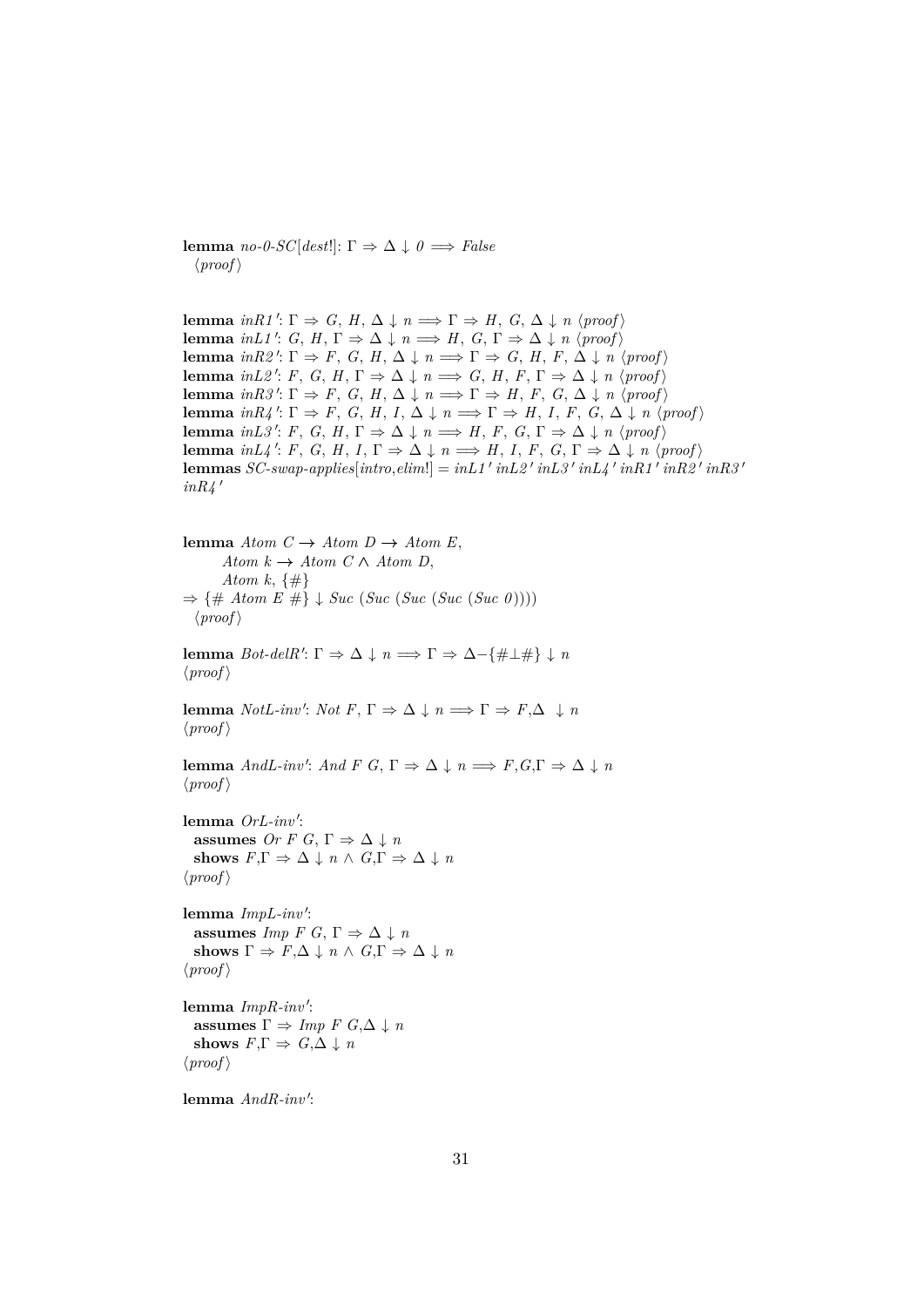shows  $\Gamma \Rightarrow And \ F \ G, \ \Delta \downarrow n \Longrightarrow \Gamma \Rightarrow F, \ \Delta \downarrow n \wedge \Gamma \Rightarrow G, \ \Delta \downarrow n$  $\langle proof \rangle$ **lemma**  $OrR\text{-}inv'$ :  $\Gamma \Rightarrow Or \ F \ G, \Delta \downarrow n \Longrightarrow \Gamma \Rightarrow F, G, \Delta \downarrow n$  $\langle proof \rangle$ **lemma** *NotR-inv'*:  $\Gamma \Rightarrow$  *Not*  $F, \Delta \downarrow n \Longrightarrow F, \Gamma \Rightarrow \Delta \downarrow n$  $\langle proof \rangle$ **lemma**  $\text{weak} \in \mathbb{R}^n$ .  $\Gamma \Rightarrow \Delta \downarrow n \Longrightarrow F, \Gamma \Rightarrow \Delta \downarrow n$  $\langle proof \rangle$ **lemma**  $\text{weaken } R': \Gamma \Rightarrow \Delta \downarrow n \Longrightarrow \Gamma \Rightarrow F, \Delta \downarrow n$  $\langle proof \rangle$ lemma *contract'*:  $(F, F, \Gamma \Rightarrow \Delta \downarrow n \longrightarrow F, \Gamma \Rightarrow \Delta \downarrow n) \wedge (\Gamma \Rightarrow F, F, \Delta \downarrow n \longrightarrow \Gamma \Rightarrow F, \Delta \downarrow n)$  $\langle proof \rangle$ **lemma**  $Cut\text{-}Atom\text{-}depth: Atom\ k, \Gamma \Rightarrow \Delta \downarrow n \Longrightarrow \Gamma \Rightarrow Atom\ k, \Delta \downarrow m \Longrightarrow \Gamma \Rightarrow \Delta$  $\downarrow$  *n* + *m*  $\langle proof \rangle$ **primrec** *cut-bound* ::  $nat \Rightarrow nat \Rightarrow 'a$  *formula*  $\Rightarrow nat$  **where**  $cut$ -bound n m  $(Atom -) = m + n$  $cut$ *bound n m Bot* = *n* |  $cut$ -bound n m (*Not F*) =  $cut$ -bound m n F |  $cut$ -bound n m  $(And F \ G) = cut$ -bound n  $cut$ -bound n m  $F \ G$  $cut$ -bound n m  $(Or F G) = cut$ -bound  $(cut$ -bound n m F) m G  $cut$ -bound n m (Imp F G) =  $cut$ -bound ( $cut$ -bound m n F) m G **theorem** *cut-bound*:  $\Gamma \Rightarrow F, \Delta \downarrow n \Longrightarrow F, \Gamma \Rightarrow \Delta \downarrow m \Longrightarrow \Gamma \Rightarrow \Delta \downarrow cut$ -bound n *m F*  $\langle proof \rangle$ 

#### **context begin**

**private primrec**  $cut$ -bound'::  $nat \Rightarrow 'a$  formula  $\Rightarrow nat$  where  $cut$ -bound' *n* (*Atom -*) =  $2*n$  $cut$ *-bound' n*  $Bot = n$  $cut$ -bound' *n* (*Not F*) =  $cut$ -bound' *n F* |  $cut$ -bound' *n* (And F G) =  $cut$ -bound' ( $cut$ -bound' *n* F) G  $cut$ -bound' *n* (Or F G) = cut-bound' (cut-bound' *n* F) G  $cut$ -bound' *n* (Imp F G) =  $cut$ -bound' ( $cut$ -bound' *n* F) *G* 

**private lemma** cut-bound'-mono:  $a \leq b \implies cut\text{-}bound'$  a  $F \leq cut\text{-}bound'$  b F

 $\langle proof \rangle$  **lemma** *cut-bound-mono:*  $a \leq c \implies b \leq d \implies cut\text{-}bound\ a\ b\ F \leq$ *cut-bound c d F*

 $\langle proof \rangle$  **lemma** *cut-bound-max*: *max n* (*cut-bound'* (*max n m*)  $F$ ) = *cut-bound'* (*max n m*) *F*

 $\langle proof \rangle$  **lemma** *cut-bound-max': max n* (*cut-bound' n F*) = *cut-bound' n F*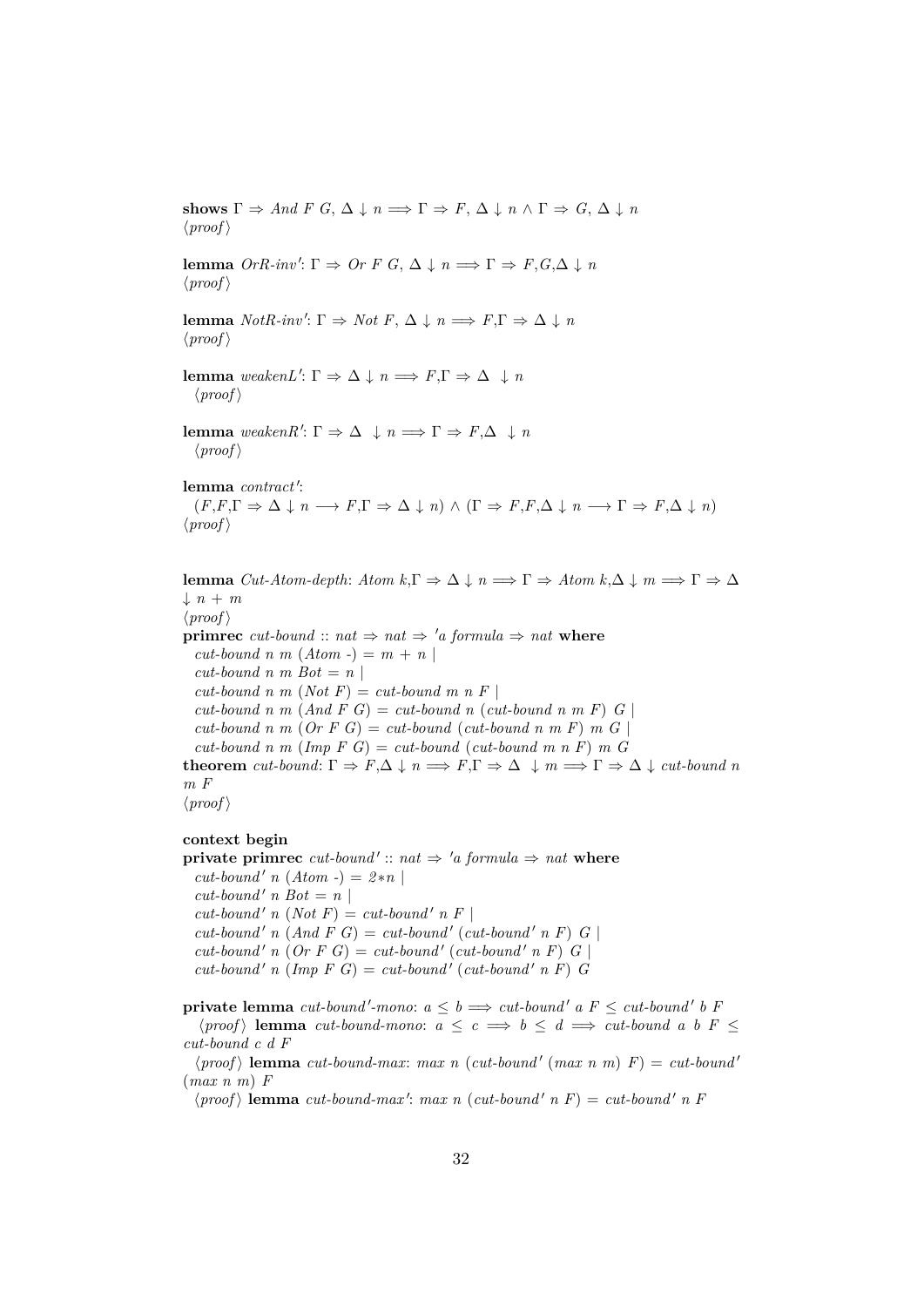$\langle proof \rangle$  **lemma** *cut-bound-': cut-bound n m F*  $\leq$  *<i>cut-bound'* (*max n m*) *F*  $\langle proof \rangle$ 

**primrec** *depth* ::  $'a$  *formula*  $\Rightarrow$  *nat* **where**  $depth (Atom -) = 0$  $depth$   $Bot = 0$  |  $depth (Not F) = Succ (depth F)$  $depth (And F G) = Succ (max (depth F) (depth G))$  $depth (Or F G) = Succ (max (depth F) (depth G))$  $depth (Imp F G) = Succ (max (depth F) (depth G))$ **private primrec** *cbnd* **where**  $cbnd k \theta = 2*k$  $\operatorname{ch} d k$  (*Suc n*) =  $\operatorname{ch} d$  (*cbnd k n*) *n* **private lemma** *cbnd-grow*: (*k* :: *nat*) ≤ *cbnd k d*  $\langle proof \rangle$  **lemma** *cbnd-mono*: **assumes**  $b \leq d$  **shows** *cbnd* (*a*::*nat*)  $b \leq c$ *dnd a d*  $\langle proof \rangle$  **lemma** *cut-bound'-cbnd*: *cut-bound'*  $n F \leq \text{chnd } n (\text{depth } F)$  $\langle proof \rangle$ **value** *map* (*cbnd* (*0* ::*int*)) [*0* ,*1* ,*2* ,*3* ,*4* ] **value** *map* (*cbnd* (*1* ::*int*)) [*0* ,*1* ,*2* ,*3* ,*4* ] **value** *map* (*cbnd* (*2* ::*int*)) [*0* ,*1* ,*2* ,*3* ,*4* ] **value** *map* (*cbnd* (*3* ::*int*)) [*0* ,*1* ,*2* ,*3* ,*4* ] **value**  $[nbe]$   $map (int \circ (\lambda n. n \ div \beta) \circ cut-bound \beta \beta \circ (\lambda n. ((\lambda F. And F F) \sim$ *n*) (*Atom 0* ))) [*0* ,*1* ,*2* ,*3* ,*4* ,*5* ,*6* ,*7* ] **value**  $[nbe]$   $map (int \circ (\lambda n. n \ div \theta) \circ cut-bound' \theta \circ (\lambda n. ((\lambda F. And F F) \sim n))$ 

**value**  $[nbe]$   $map (int \circ (\lambda n. n \ div \theta) \circ cut-bound \theta \theta \theta \circ (\lambda n. ((\lambda F. Imp (Or F F)))$  $(And \ F \ F)) \n\sim n) (Atom \ 0))$   $[0,1,2]$ **value**  $[nbe]$   $map (int \circ (\lambda n. n \ div \beta) \circ cut-bound' \beta \circ (\lambda n. ((\lambda F. Imp \ (Or \ F \ F))$  $(And \ F \ F))$   $\sim n)$   $(Atom \ 0)$ ))  $[0,1,2]$ 

**value**  $[nbe]$   $(\lambda F. And (Or F F) (Or F F))$   $\sim$  2

 $(Atom 0))$   $[0,1,2,3,4]$ 

**lemma**  $n + ((n + m) * 2)$   $\hat{ }$  (*size F* − *Suc 0*) +  $(n + (n + m + (n + m) * 2)$   $\hat{c}$  (*size F* − *Suc 0*)))  $* 2$   $\hat{c}$  (*size G* − *Suc 0*)) ≤ (*n* + (*m* :: *nat*)) ∗ *2 ^* (*size F* + *size G*)  $\langle proof \rangle$ 

**lemma** *cut-bound*  $(n:: nat)$  *m*  $F \leq (n + m) * (2 \cap (size F - 1) + 1)$  $\langle proof \rangle$  **lemma** *cbnd-comm*: *cbnd*  $(l * k::nat)$   $n = l * cbnd$  ( $k::nat$ ) *n*  $\langle proof \rangle$  **lemma** *cbnd-closed: <i>cbnd* (*k*::*nat*)  $n = k * 2$   $\hat{p}$  (2  $\hat{p}$  n)  $\langle proof \rangle$ 

 ${\bf theorem}$  *cut'*:  ${\bf assume} \Gamma \Rightarrow F, \Delta \downarrow n \ F, \Gamma \Rightarrow \Delta \downarrow n \ {\bf shows} \ \Gamma \Rightarrow \Delta \downarrow n * 2 \ \widehat{\ } (2)$  $\hat{\phantom{a}}$  *depth*  $F$  $\langle proof \rangle$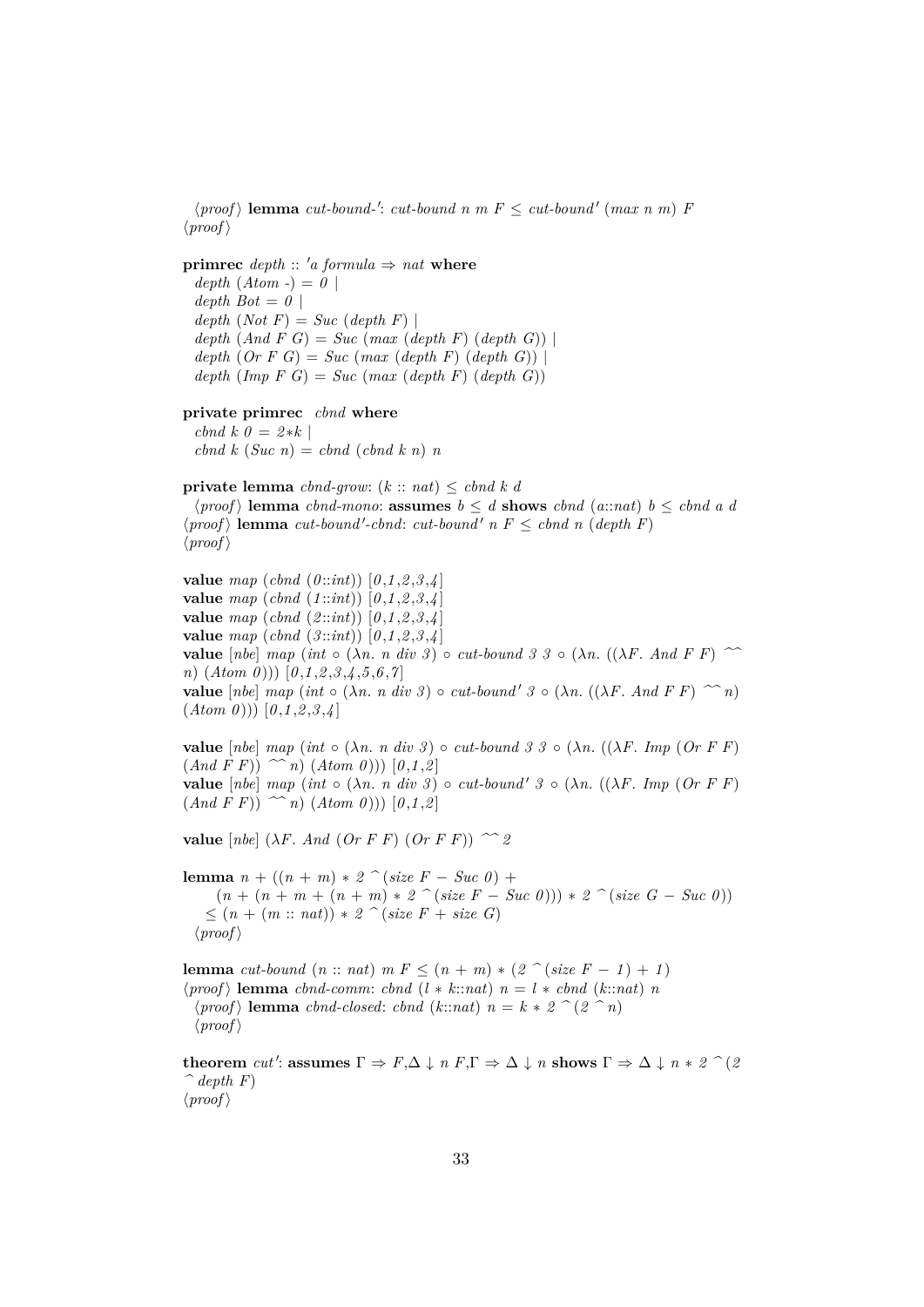**end**

**end**

## <span id="page-33-0"></span>**2.1.3 Mimicking the original**

**theory** *SC-Gentzen* **imports** *SC-Depth SC-Cut* **begin**

This system attempts to mimic the original sequent calculus ("Reihen von Formeln, durch Kommata getrennt", translates roughly to sequences of formulas, separated by a comma) [\[4\]](#page-57-5).

**inductive** *SCg* :: '*a formula list*  $\Rightarrow$  '*a formula list*  $\Rightarrow$  *bool* (**infix**  $\Rightarrow$  *30*) **where** *Anfang*:  $[\mathfrak{D}] \Rightarrow [\mathfrak{D}]$  $FalschA: \Box \Rightarrow \Box$ *VerduennungA*:  $\Gamma \Rightarrow \Theta \Longrightarrow \mathfrak{D} \# \Gamma \Rightarrow \Theta$ *VerduennungS*:  $\Gamma \Rightarrow \Theta \Longrightarrow \Gamma \Rightarrow \mathfrak{D} \# \Theta$  $ZusammenziehungA: \mathfrak{D} \# \mathfrak{D} \# \Gamma \Rightarrow \Theta \Longrightarrow \mathfrak{D} \# \Gamma \Rightarrow \Theta$  $ZusammenziehungS: \Gamma \Rightarrow \mathfrak{D} \# \mathfrak{D} \# \Theta \Longrightarrow \Gamma \Rightarrow \mathfrak{D} \# \Theta$  $Vert^\circ$ *VertauschungS*:  $\Gamma \Rightarrow \Theta @ \mathfrak{E} \# \mathfrak{D} \# \Lambda \Longrightarrow \Gamma \Rightarrow \Theta @ \mathfrak{D} \# \mathfrak{E} \# \Lambda \bot$ *Schnitt*:  $[\Gamma \Rightarrow \mathfrak{D} \# \Theta; \mathfrak{D} \# \Delta \Rightarrow \Lambda] \Longrightarrow \Gamma @ \Delta \Rightarrow \Theta @ \Lambda$ *UES*:  $[\Gamma \Rightarrow \mathfrak{A} \# \Theta; \Gamma \Rightarrow \mathfrak{B} \# \Theta] \Longrightarrow \Gamma \Rightarrow \mathfrak{A} \wedge \mathfrak{B} \# \Theta$  $UEA1: \mathfrak{A} \# \Gamma \Rightarrow \Theta \Longrightarrow \mathfrak{A} \wedge \mathfrak{B} \# \Gamma \Rightarrow \Theta \mid UEA2: \mathfrak{B} \# \Gamma \Rightarrow \Theta \Longrightarrow \mathfrak{A} \wedge \mathfrak{B} \# \Gamma \Rightarrow \Theta \mid \Theta$ *OEA*:  $[\mathfrak{A} \# \Gamma \Rightarrow \Theta; \mathfrak{B} \# \Gamma \Rightarrow \Theta] \Longrightarrow \mathfrak{A} \lor \mathfrak{B} \# \Gamma \Rightarrow \Theta$  $OES1: \Gamma \Rightarrow \mathfrak{A} \# \Theta \Longrightarrow \Gamma \Rightarrow \mathfrak{A} \lor \mathfrak{B} \# \Theta \mid OES2: \Gamma \Rightarrow \mathfrak{B} \# \Theta \Longrightarrow \Gamma \Rightarrow \mathfrak{A} \lor \mathfrak{B} \# \Theta \mid OES2: \Gamma \Rightarrow \mathfrak{A} \# \Theta$ *FES*:  $\mathfrak{A} \# \Gamma \Rightarrow \mathfrak{B} \# \Theta \Longrightarrow \Gamma \Rightarrow \mathfrak{A} \rightarrow \mathfrak{B} \# \Theta$ *FEA*:  $[\Gamma \Rightarrow \mathfrak{A} \# \Theta; \mathfrak{B} \# \Delta \Rightarrow \Lambda] \Longrightarrow \mathfrak{A} \rightarrow \mathfrak{B} \# \Gamma @ \Delta \Rightarrow \Theta @ \Lambda \mid$ *NES*:  $\mathfrak{A} \# \Gamma \Rightarrow \Theta \Longrightarrow \Gamma \Rightarrow \neg \mathfrak{A} \# \Theta$ *NEA*: Γ  $\Rightarrow$  24#Θ  $\Longrightarrow \neg 24$ #Γ  $\Rightarrow$  Θ

Nota bene: E here stands for "Einführung", which is introduction and not elemination.

The rule for  $\perp$  is not part of the original calculus. Its addition is necessary to show equivalence to our *SCp*.

Note that we purposefully did not recreate the fact that Gentzen sometimes puts his principal formulas on end and sometimes on the beginning of the list.

**lemma** *AnfangTauschA*:  $\mathfrak{D} \# \Delta \mathfrak{Q} \Gamma \Rightarrow \Theta \Rightarrow \Delta \mathfrak{Q} \mathfrak{D} \# \Gamma \Rightarrow \Theta$  $\langle proof \rangle$ **lemma** *AnfangTauschS*: Γ ⇒ D#∆@Θ =⇒ Γ ⇒ ∆@D#Θ  $\langle proof \rangle$ **lemma** *MittenTauschA*: ∆@D#Γ ⇒ Θ =⇒ D#∆@Γ ⇒ Θ  $\langle proof \rangle$ **lemma** *MittenTauschS*: Γ  $\Rightarrow$  Δ*Q* $\mathfrak{D}$ #Θ  $\Rightarrow$  Γ  $\Rightarrow$   $\mathfrak{D}$ #Δ*Q*θ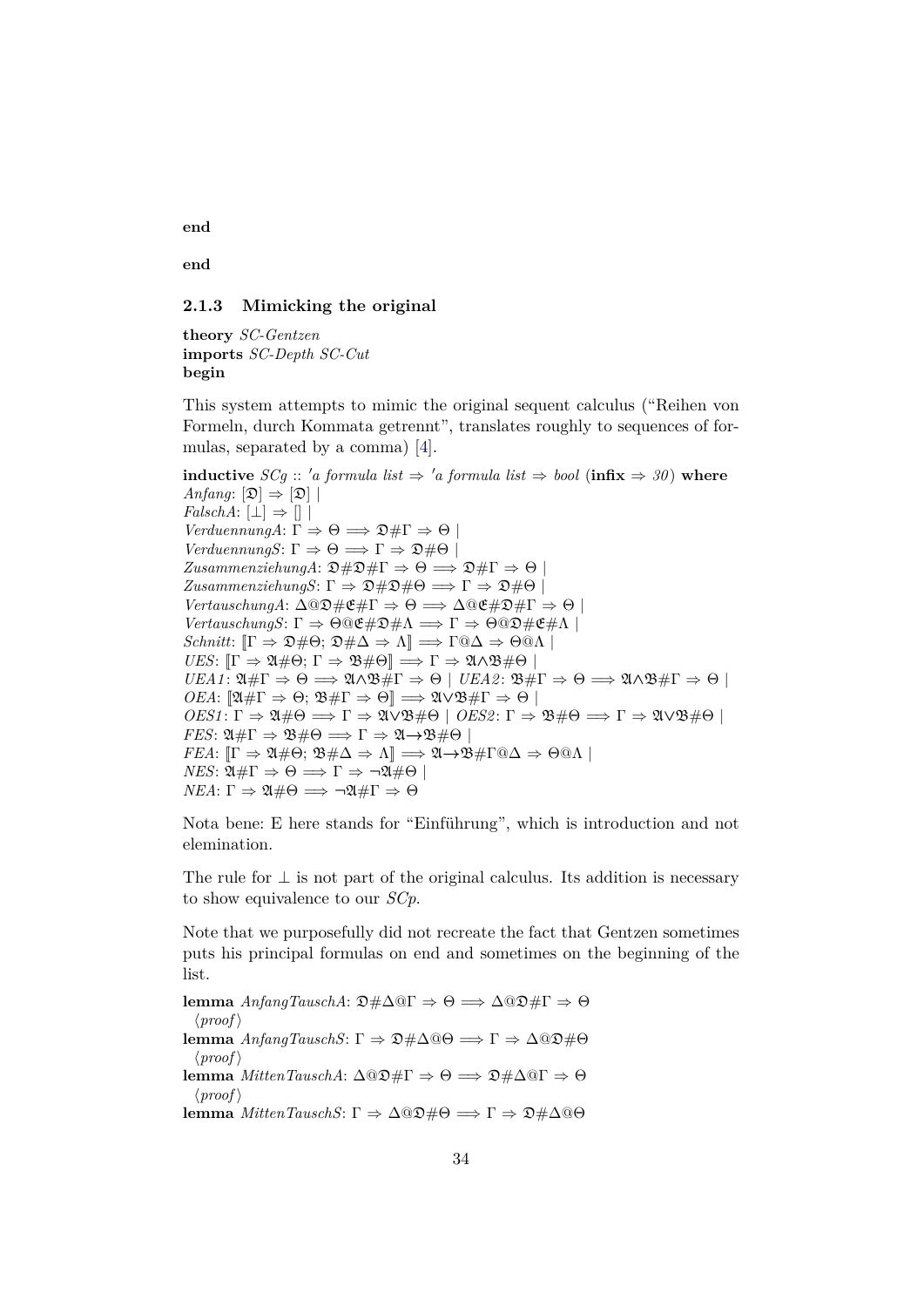$\langle proof \rangle$ **lemma** *BotLe*: ⊥∈*set* Γ =⇒ Γ⇒∆  $\langle proof \rangle$ **lemma** *Axe*:  $A \in set \Gamma \implies A \in set \Delta \implies \Gamma \Rightarrow \Delta$  $\langle proof \rangle$ **lemma** *VerduennungListeA*: Γ  $\Rightarrow$  Θ  $\Rightarrow$  Γ@Γ  $\Rightarrow$  Θ  $\langle proof \rangle$ **lemma** *VerduennungListeS*: Γ  $\Rightarrow$  Θ  $\Rightarrow$  Γ  $\Rightarrow$  Θ @Θ  $\langle proof \rangle$ **lemma** *ZusammenziehungListeA*: Γ $@Γ ⇒ Θ ⇒ Γ ⇒ Θ$  $\langle proof \rangle$ **lemma** *ZusammenziehungListeS*: Γ  $\Rightarrow$  Θ<sup>*Q*</sup> $\theta$   $\Rightarrow$  Γ  $\Rightarrow$  Θ  $\langle proof \rangle$ 

**theorem** gentzen-sc-eq: mset  $\Gamma \Rightarrow$  mset  $\Delta \leftrightarrow \Gamma \Rightarrow \Delta$  (proof)

**end**

#### <span id="page-34-0"></span>**2.1.4 Soundness, Completeness**

**theory** *SC-Sema* **imports** *SC Sema* **begin**

**definition** *sequent-semantics* :: 'a valuation  $\Rightarrow$  'a formula multiset  $\Rightarrow$  'a formula  $multiset \Rightarrow bool ((-\models (- \Rightarrow / -)) [53, 53, 53] 53)$  where  $\mathcal{A}\models \Gamma\Rightarrow \Delta\equiv (\forall\,\gamma\in\!\# \Gamma\!\!.\:\mathcal{A}\models \gamma)\longrightarrow (\exists\,\delta\in\!\#\ \Delta\!\!.\:\mathcal{A}\models \delta)$ **abbreviation** *sequent-valid* :: 'a formula multiset  $\Rightarrow$  'a formula multiset  $\Rightarrow$  bool  $((\models (\neg \Rightarrow / \neg)) [53, 53] 53)$  where  $\models \Gamma \Rightarrow \Delta \equiv \forall A. A \models \Gamma \Rightarrow \Delta$ **abbreviation** *sequent-nonvalid* :: 'a valuation  $\Rightarrow$  'a formula multiset  $\Rightarrow$  'a formula *multiset*  $\Rightarrow$  *bool* (( $\cdot \neg \models$  ( $\cdot \Rightarrow$ / $\rightarrow$ )) [53, 53,53] 53) where  $\mathcal{A} \neg \models \Gamma \Rightarrow \Delta \equiv \neg \mathcal{A} \models \Gamma \Rightarrow \Delta$ 

**lemma** *sequent-intuitonistic-semantics*:  $= \Gamma \Rightarrow \{\#\delta\#\}\longleftrightarrow set\text{-}mset \Gamma \models \delta$  $\langle proof \rangle$ 

**lemma** *SC-soundness*: Γ  $\Rightarrow$  Δ  $\Rightarrow$   $\models$  Γ  $\Rightarrow$  Δ  $\langle proof \rangle$ 

**definition** *sequent-cost* Γ ∆ = *Suc* (*sum-list* (*sorted-list-of-multiset* (*image-mset size*  $(\Gamma + \Delta))$ 

**function**(*sequential*)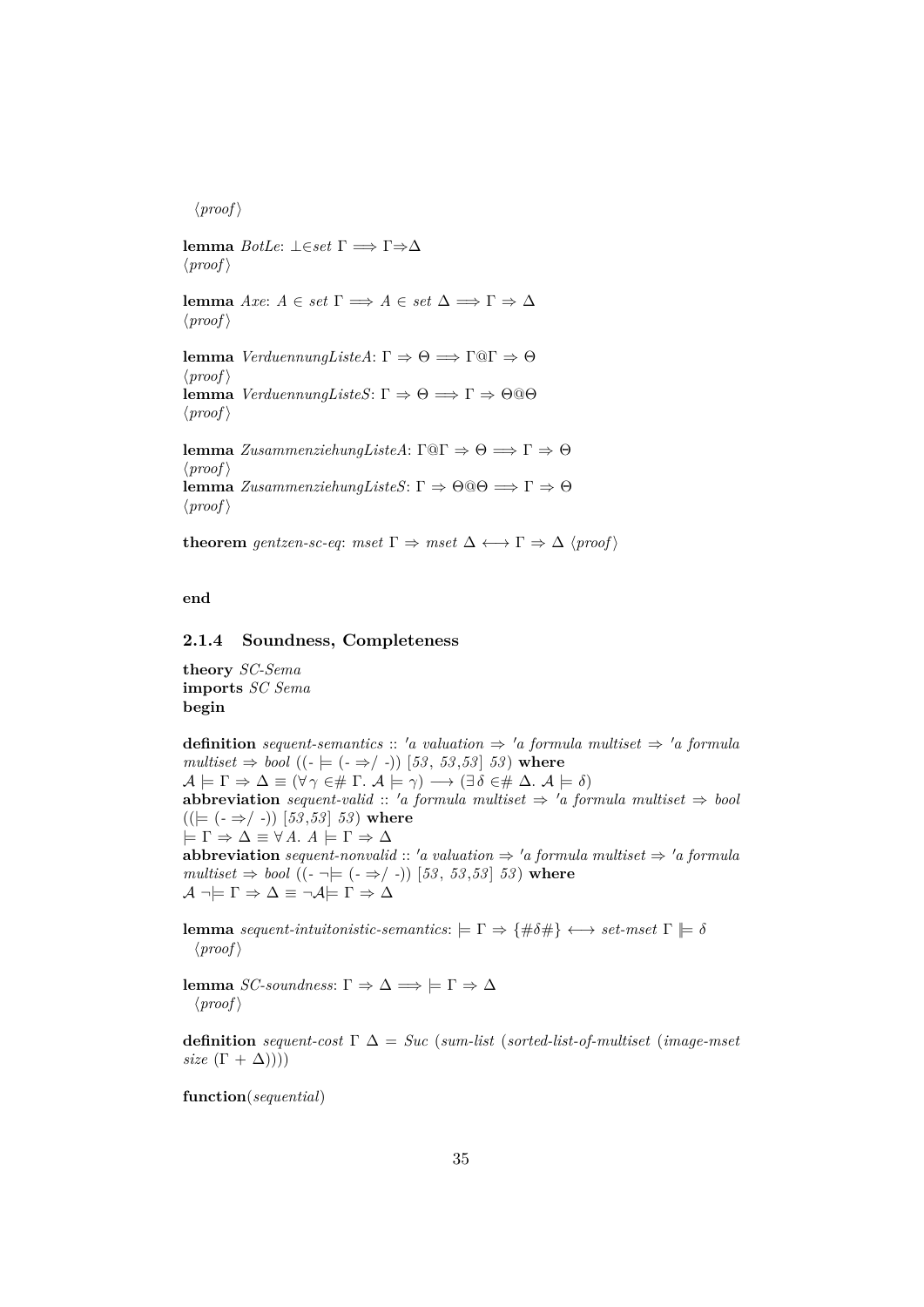$\textit{sc}$  ::  $\textit{'a formula}$  list  $\Rightarrow$   $\textit{'a list} \Rightarrow \textit{'a formula}$  list  $\Rightarrow \textit{'a list} \Rightarrow \textit{'a list} \times \textit{'a list}$  *set* **where** *sc*  $(\perp \# \Gamma)$   $A \Delta B = \{\}\$ *sc*  $\lceil A \rceil$  *B* = (*if set A* ∩ *set B* = {} *then* {(*remdups A,remdups B*)} *else* {}) | *sc*  $(Atom k \# \Gamma)$   $\land \Delta B = sc \Gamma (k \# A) \Delta B$ *sc* (*Not*  $F \# \Gamma$ )  $\overline{A} \Delta B = sc \Gamma A (F \# \Delta) B$ *sc*  $(And F G \# \Gamma) \land \Delta B = sc (F \# G \# \Gamma) \land \Delta B$ *sc* (*Or F G*  $# \Gamma$ ) *A*  $\Delta$  *B* = *sc* (*F*# $\Gamma$ ) *A*  $\Delta$  *B* ∪ *sc* (*G*# $\Gamma$ ) *A*  $\Delta$  *B* | *sc* (*Imp F G*  $\#$  Γ) *A*  $\Delta$  *B* = *sc* Γ *A* ( $F \# \Delta$ ) *B* ∪ *sc* ( $G \# \Gamma$ ) *A*  $\Delta$  *B* | *sc*  $\Gamma$  *A* ( $\perp \# \Delta$ )  $B = sc \Gamma A \Delta B$ *sc*  $\Gamma$  *A* (*Atom k*  $\#\Delta$ ) *B* = *sc*  $\Gamma$  *A*  $\Delta$  (*k* $\#B$ ) | *sc*  $\Gamma$  *A* (*Not*  $F \neq \Delta$ )  $B = sc(F \neq \Gamma)$  *A*  $\Delta$  *B* | *sc* Γ *A* (*And F G*  $# Δ$ )  $B = sc \Gamma A$  ( $F#Δ$ )  $B ∪ sc \Gamma A$  ( $G#Δ$ )  $B$ *sc* Γ *A* (*Or F G*  $\#$   $\Delta$ )  $B = sc \Gamma$  *A* ( $F \# G \# \Delta$ )  $B \mid$ *sc*  $\Gamma$  *A* (*Imp F G*  $\#$   $\Delta$ ) *B* = *sc* (*F* $\#$  $\Gamma$ ) *A* (*G* $\#$  $\Delta$ ) *B*  $\langle proof \rangle$ 

**definition** *list-sequent-cost*  $\Gamma \Delta = 2*sum-list \ (map size \ (\Gamma \omega \Delta)) + length \ (\Gamma \omega \Delta)$ **termination** *sc*  $\langle proof \rangle$ 

**lemma** *sc*  $[]$   $[((Atom \ 0 \rightarrow Atom \ 1) \rightarrow Atom \ 0) \rightarrow Atom \ 1]$   $[] = {([0], [1::] \n}$ *nat*])}

 $\langle proof \rangle$ 

**lemma** *sc-sim*: **fixes**  $\Gamma \Delta$  :: 'a formula list and  $G D$  :: 'a list **assumes** *sc*  $\Gamma$  *A*  $\Delta$  *B* = {} **shows** *image-mset Atom* (*mset A*) + *mset*  $\Gamma \Rightarrow$  *image-mset Atom* (*mset B*) + *mset* ∆  $\langle proof \rangle$ 

**lemma** *scc-ce-distinct*:  $(C,E) \in sc \Gamma$   $G \Delta D \Longrightarrow set C \cap set E = \{\}$  $\langle proof \rangle$ 

Completeness set aside, this is an interesting fact on the side: Sequent Calculus can provide counterexamples.

**theorem** *SC-counterexample*:  $(C,D) \in sc \Gamma A \Delta B \Longrightarrow$  $(\lambda a. a \in set C) \rightarrow \models image \textit{--} \textit{m} \textit{+} \textit{A} \textit{+} \textit{+} \textit{+} \textit{A}) + \textit{m} \textit{+} \textit{+} \textit{+} \textit{+} \textit{+} \textit{+} \textit{+} \textit{+} \textit{+} \textit{+} \textit{+} \textit{+} \textit{+} \textit{+} \textit{+} \textit{+} \textit{+} \textit{+} \textit{+} \textit{+} \textit{+} \textit{+} \textit{+} \textit{+} \textit{+}$  $(mset B) + mset \Delta$  $\langle proof \rangle$ 

corollary *SC-counterexample'*: **assumes**  $(C,D) \in sc \Gamma \parallel \Delta \parallel$ **shows**  $(\lambda k. k \in set C) \rightarrow \text{mset } \Gamma \Rightarrow \text{mset } \Delta$  $\langle proof \rangle$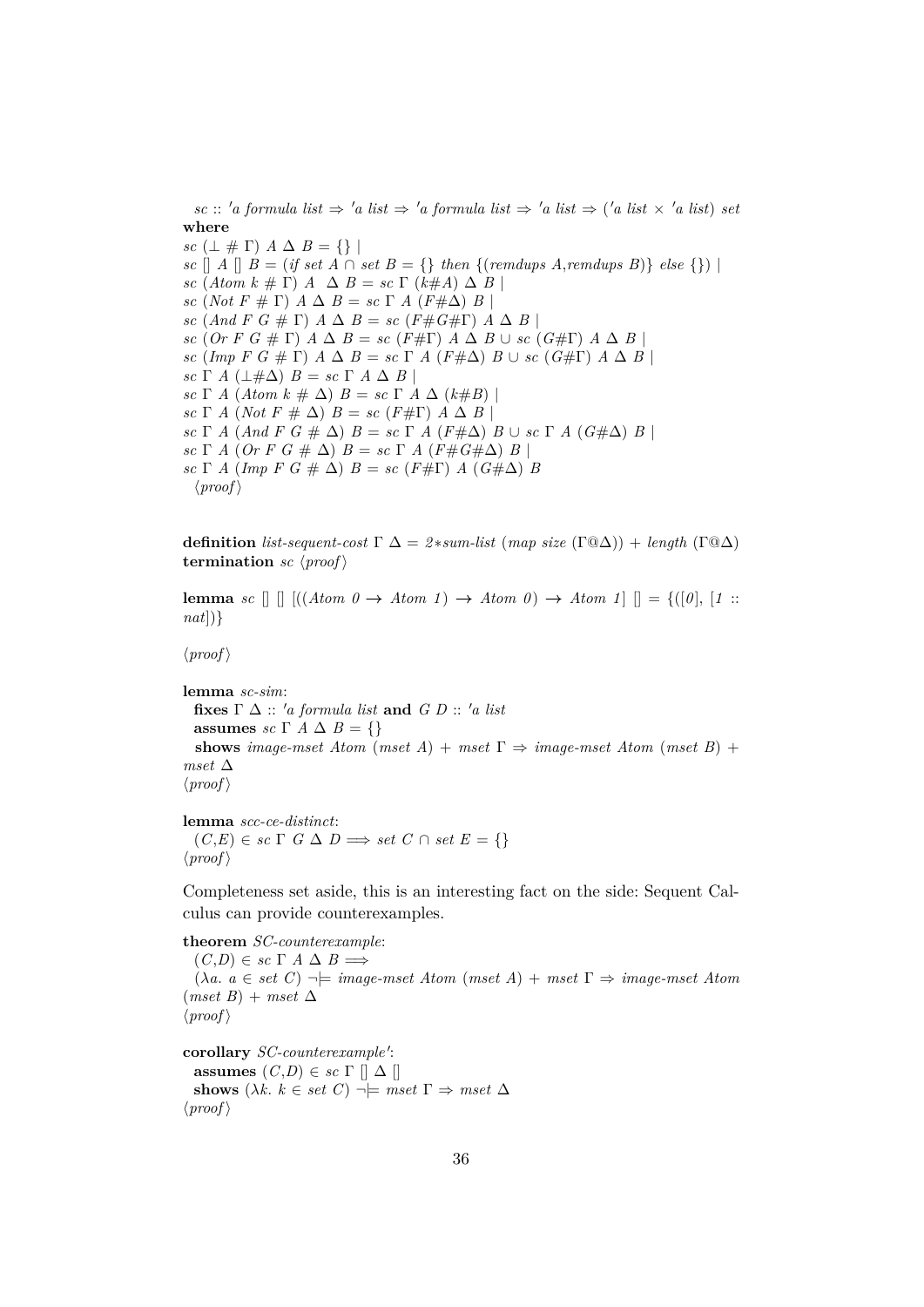**theorem** *SC-sound-complete*:  $\Gamma \Rightarrow \Delta \longleftrightarrow \models \Gamma \Rightarrow \Delta$  $\langle proof \rangle$ 

**theorem**  $\models \Gamma \Rightarrow \Delta \Longrightarrow \Gamma \Rightarrow \Delta$  $\langle proof \rangle$ 

**end theory** *SC-Depth-Limit* **imports** *SC-Sema SC-Depth* **begin**

**lemma** *SC-completeness*:  $\models Γ ⇒ Δ ⇒ Γ ⇒ Δ ∥ *sequent-cost* Γ Δ$  $\langle proof \rangle$ 

Making this proof of completeness go through should be possible, but finding the right way to split the cases could get verbose. The variant with the search procedure is a lot more elegant.

**lemma** *sc-sim-depth*: **assumes** *sc*  $\Gamma$  *A*  $\Delta$  *B* = {} **shows** *image-mset Atom* (*mset A*) + *mset*  $\Gamma \Rightarrow$  *image-mset Atom* (*mset B*) + *mset*  $\Delta \downarrow$  *sum-list* (*map size* ( $\Gamma @ \Delta$ )) + (*if set*  $A \cap set B = \{\}$  *then 0 else* 1)  $\langle proof \rangle$ 

**corollary** *sc-depth-complete*: **assumes**  $s: \models \Gamma \Rightarrow \Delta$ **shows**  $\Gamma \Rightarrow \Delta \downarrow \text{sum-mset (image-mset size } (\Gamma + \Delta))$  $\langle proof \rangle$ 

**end theory** *SC-Compl-Consistency* **imports** *Consistency SC-Cut SC-Sema* **begin**

**context begin private lemma** *reasonable*:  $\forall \Gamma'. \ F \Rightarrow set-mset \ \Gamma = set-mset \ \Gamma' \Longrightarrow P \ \Gamma' \Longrightarrow P \ (F, \ \Gamma)$  $\forall \Gamma'. \ F \triangleright G \triangleright set-mset \ \Gamma = set-mset \ \Gamma' \Longrightarrow P \ \Gamma' \Longrightarrow P \ (F, \ G, \Gamma) \ \langle proof \rangle$ **lemma** *SC-consistent: pcp* {*set-mset* Γ| Γ.  $\neg$ (Γ  $\Rightarrow$  {#})}

 $\langle proof \rangle$ 

**end**

**lemma**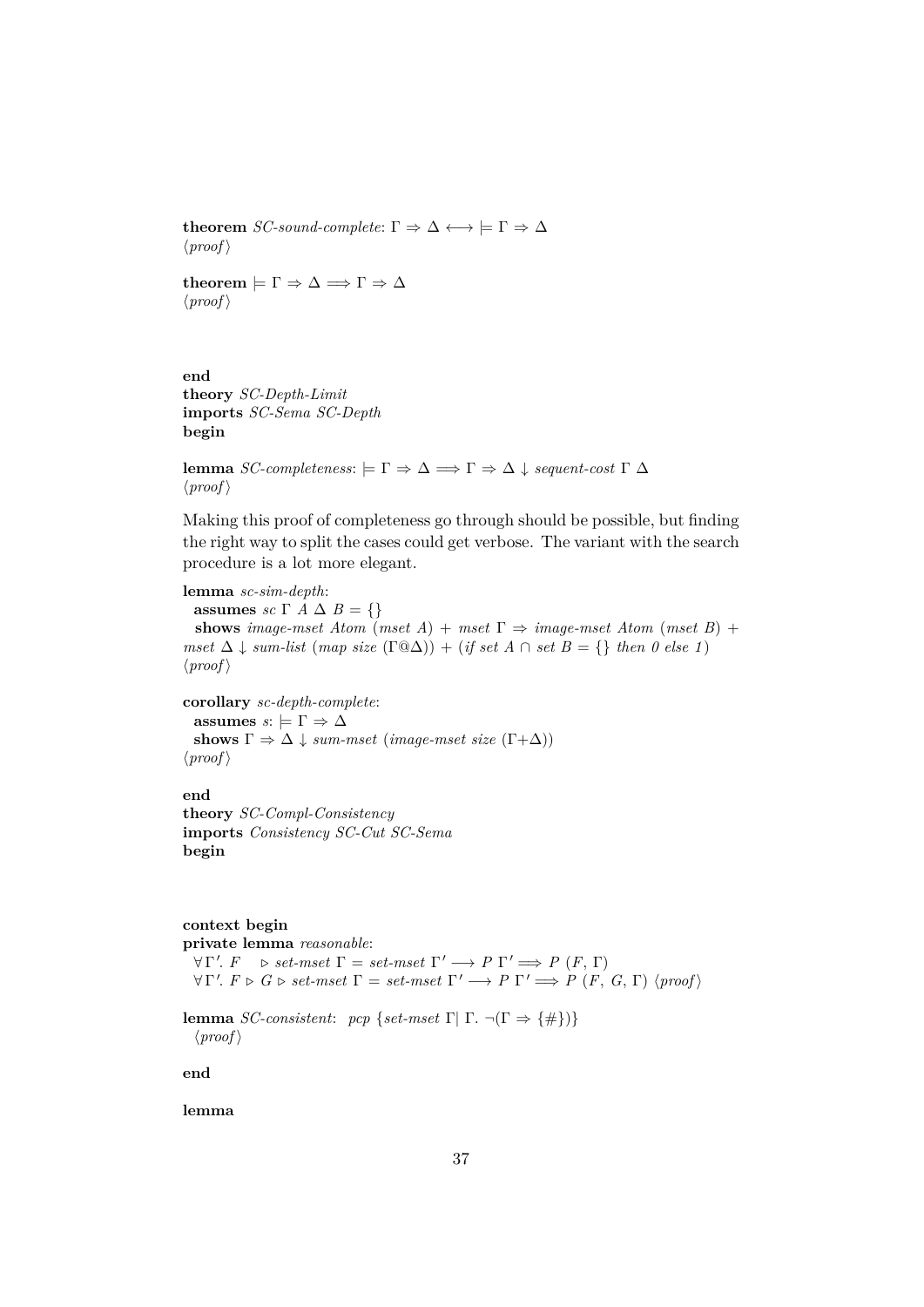fixes  $\Gamma \Delta :: 'a :: countable formula multiset$  $\textbf{shows} \models \Gamma \Rightarrow \Delta \Longrightarrow \Gamma \Rightarrow \Delta$  $\langle proof \rangle$ 

**end**

## <span id="page-37-0"></span>**2.2 Natural Deduction**

**theory** *ND* **imports** *Formulas* **begin**

**inductive** *ND* :: 'a formula set  $\Rightarrow$  'a formula  $\Rightarrow$  bool (**infix**  $\vdash$  30) **where** *Ax*:  $F \in \Gamma \Longrightarrow \Gamma \vdash F$ *NotE*:  $[\Gamma \vdash Not F; \Gamma \vdash F]] \Longrightarrow \Gamma \vdash \bot$  $NotI: \overline{F} \triangleright \Gamma \vdash \bot \Longrightarrow \Gamma \vdash \overline{Not}\ F$ *CC*: *Not*  $F \triangleright \Gamma \vdash \bot \Longrightarrow \Gamma \vdash F$ *AndE1*:  $\Gamma \vdash And F G \Longrightarrow \Gamma \vdash F$ *AndE2*:  $\Gamma \vdash And F G \Longrightarrow \Gamma \vdash G$ *AndI*:  $[\Gamma \vdash F; \Gamma \vdash G]] \Longrightarrow \Gamma \vdash And F G$  $OrI1: \Gamma \vdash F \Longrightarrow \Gamma \vdash Or \ F \ G \ |$  $OrI2: \Gamma \vdash G \Longrightarrow \Gamma \vdash Or \ F \ G \ \vdash$  $OrE: \llbracket \Gamma \vdash Or \ F \ G; \ F \triangleright \Gamma \vdash H; \ G \triangleright \Gamma \vdash H \rrbracket \Longrightarrow \Gamma \vdash H \rrbracket$ *ImpI*:  $F \triangleright \Gamma \vdash G \Longrightarrow \Gamma \vdash \text{Imp } F \ G \mid$ *ImpE*:  $[\Gamma \vdash \text{Imp } F \ G; \Gamma \vdash F \ ] \Longrightarrow \Gamma \vdash G$ 

```
lemma Weaken: [\![ \Gamma \vdash F; \Gamma \subseteq \Gamma' \!] \Longrightarrow \Gamma' \vdash F\langle proof \rangle
```
**lemma**  $BotE : \Gamma \vdash \bot \Longrightarrow \Gamma \vdash F$  $\langle proof \rangle$ 

**lemma** *Not2E*: *Not*(*Not F*) $\triangleright$  Γ  $\vdash$  *F*  $\langle proof \rangle$ 

**lemma** *Not2I*:  $F \triangleright \Gamma \vdash Not(Not \ F)$  $\langle proof \rangle$ 

**lemma**  $Not2IE: F\triangleright \Gamma \vdash G \Longrightarrow Not (Not F)\triangleright \Gamma \vdash G$  $\langle proof \rangle$ 

**lemma** *NDtrans*:  $\Gamma \vdash F \Longrightarrow F \triangleright \Gamma \vdash G \Longrightarrow \Gamma \vdash G$  $\langle proof \rangle$ 

**lemma** *AndL-sim*:  $F \triangleright G \triangleright \Gamma \vdash H \Longrightarrow And F G \triangleright \Gamma \vdash H$  $\langle proof \rangle$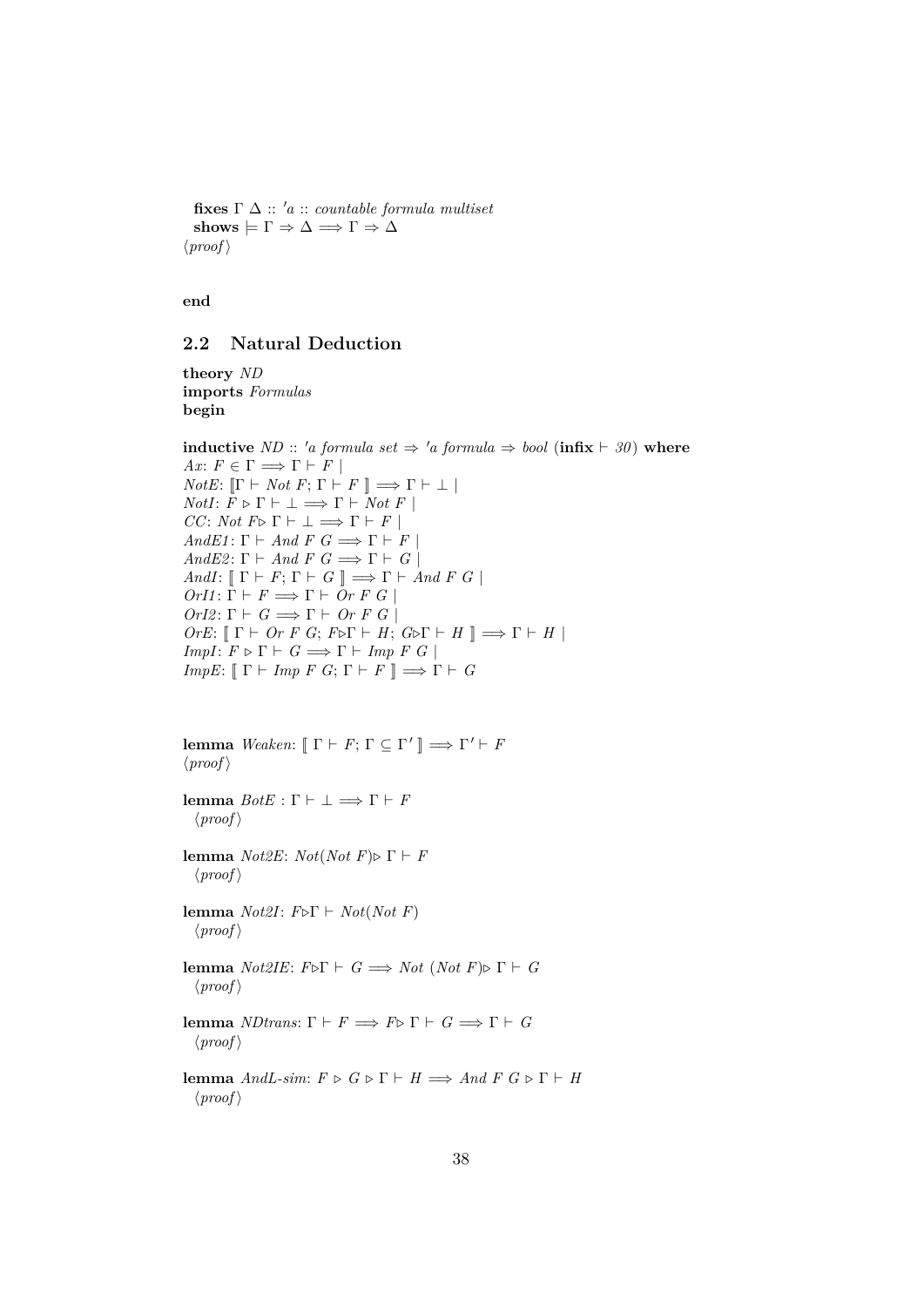**lemma** *NotSwap*: *Not*  $F \triangleright \Gamma \vdash G \Longrightarrow Not \ G \triangleright \Gamma \vdash F$  $\langle proof \rangle$ **lemma** *AndR-sim*:  $[$  *Not*  $F \triangleright \Gamma \vdash H$ ; *Not*  $G \triangleright \Gamma \vdash H$   $] \implies Not(And F \ G) \triangleright \Gamma \vdash H$  $\langle proof \rangle$ **lemma**  $OrL-sim: \llbracket F \triangleright \Gamma \vdash H; G \triangleright \Gamma \vdash H \rrbracket \implies F \vee G \triangleright \Gamma \vdash H$  $\langle proof \rangle$ **lemma**  $OrR\text{-}sim: \mathbb{F} \to F\triangleright \neg G\triangleright \Gamma \vdash \bot \rbrack \implies \neg (G \vee F)\triangleright \Gamma \vdash \bot$  $\langle proof \rangle$ **lemma**  $ImpL\text{-}sim: \mathbb{F} \cap F \triangleright \bot; G \triangleright \Gamma \vdash \bot \mathbb{F} \implies F \to G \triangleright \Gamma \vdash \bot$  $\langle proof \rangle$ **lemma** *ImpR-sim*:  $[\neg \ G \triangleright F \triangleright \Gamma \vdash \bot] \implies \neg (F \rightarrow G) \triangleright \Gamma \vdash \bot$  $\langle proof \rangle$ **lemma** *ND-lem*: {}  $\vdash$  *Not*  $F \lor F$  $\langle proof \rangle$ **lemma** *ND-caseDistinction*:  $[$   $F \triangleright \Gamma \vdash H$ ; *Not*  $F \triangleright \Gamma \vdash H$   $] \implies \Gamma \vdash H$  $\langle proof \rangle$ **lemma**  $[\neg F \triangleright \Gamma \vdash H; G \triangleright \Gamma \vdash H] \Longrightarrow F \to G \triangleright \Gamma \vdash H$  $\langle proof \rangle$ **lemma** *ND-deMorganAnd*: { $\neg$  (*F*  $\wedge$  *G*)}  $\vdash$   $\neg$  *F*  $\vee$   $\neg$  *G*  $\langle proof \rangle$ **lemma** *ND-deMorganOr*: {¬ ( $F \vee G$ )}  $\vdash$  ¬  $F \wedge \neg G$  $\langle proof \rangle$ **lemma** *sim-sim*:  $F \triangleright \Gamma \vdash H \Longrightarrow G \triangleright \Gamma \vdash F \Longrightarrow G \triangleright \Gamma \vdash H$  $\langle proof \rangle$ **thm** *sim-sim*[**where** Γ={}, *rotated*, *no-vars*] **lemma**  $Top\text{-}provable[simp, introl]: \Gamma \vdash \top \langle proof \rangle$ **lemma**  $NotBot-provable[simp, intro!]$ :  $\Gamma \vdash \neg \bot \langle proof \rangle$ **lemma** *Top-useless*:  $\Gamma \vdash F \Longrightarrow \Gamma - \{\top\} \vdash F$  $\langle proof \rangle$ **lemma**  $AssmBigAnd: set \ G \vdash F \longleftrightarrow \{\} \vdash (\bigwedge G \rightarrow F)$  $\langle proof \rangle$ **end theory** *ND-Sound*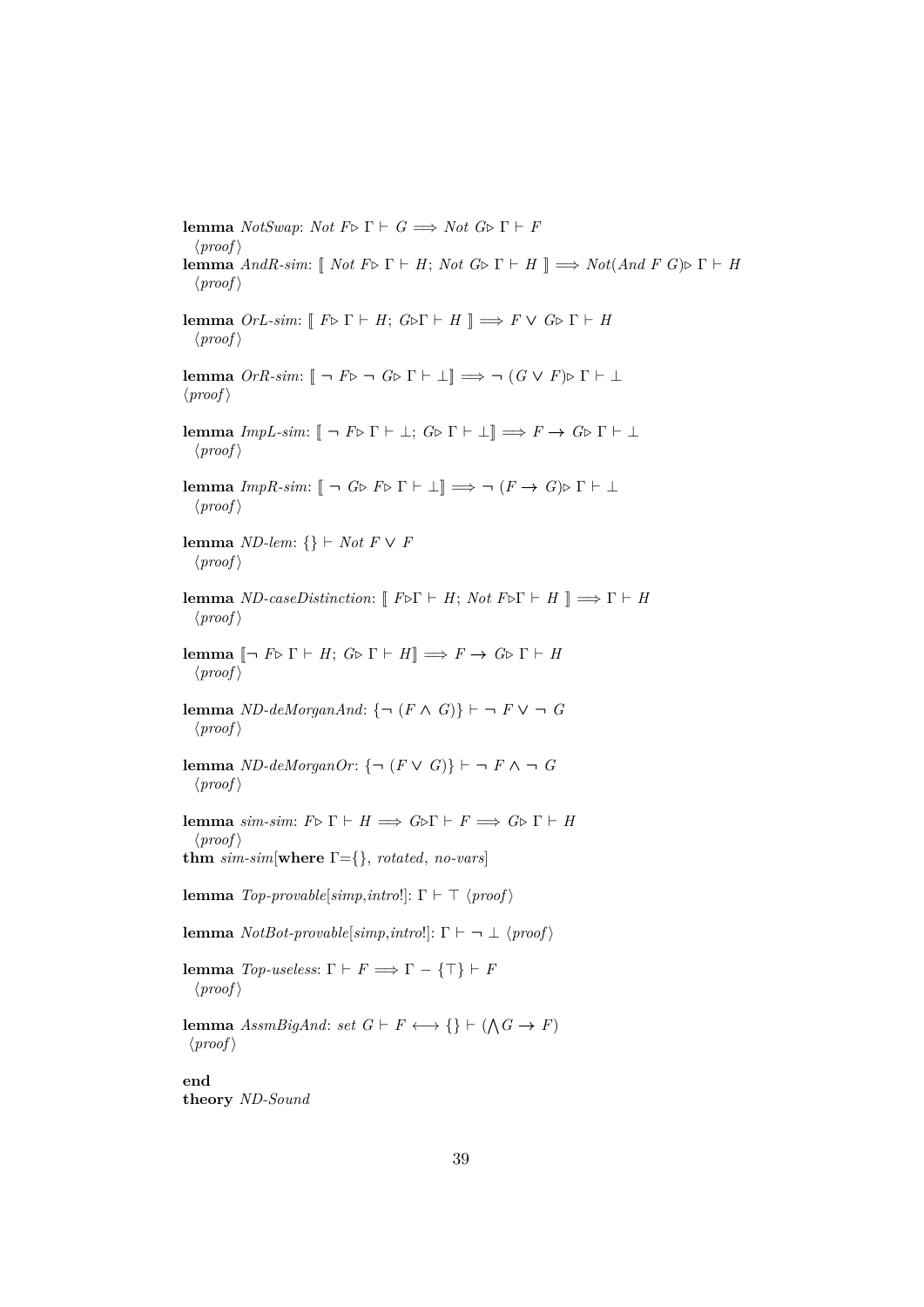**imports** *ND Sema* **begin**

**lemma** *BigAndImp*:  $A \models (\bigwedge P \rightarrow G) \longleftrightarrow ((\forall F \in set P. A \models F) \rightarrow A \models G)$  $\langle proof \rangle$ 

**lemma** *ND-sound*:  $\Gamma \vdash F \Longrightarrow \Gamma \models F$  $\langle proof \rangle$ 

**end theory** *ND-Compl-Truthtable* **imports** *ND-Sound* **begin**

This proof is inspired by Huth and Ryan [\[7\]](#page-57-6).

**definition**  $turn$ *-true*  $\mathcal{A} F \equiv if \mathcal{A} \models F$  then F else (Not F) **lemma**  $lemma\{sim, intro!\}: A \models turn\text{-}true \mathcal{A} \ F \ \langle proof \rangle$ 

**lemma** *turn-true-simps*[*simp*]:  $A \models F \Longrightarrow turn$ -true  $A \not F = F$  $\neg A \models F \Longrightarrow turn\text{-}true A F = \neg F$  $\langle proof \rangle$ 

**definition** *line-assm* :: 'a valuation  $\Rightarrow$  'a set  $\Rightarrow$  'a formula set where *line-assm*  $\mathcal{A} \equiv (\cdot)$  ( $\lambda k$ . *turn-true*  $\mathcal{A}$  ( $Atom k$ )) **definition** *line-suitable* :: 'a set  $\Rightarrow$  'a formula  $\Rightarrow$  bool **where** *line-suitable Z F*  $\equiv$  (*atoms F*  $\subseteq$  *Z*) **lemma** *line-suitable-junctors*[*simp*]: *line-suitable*  $\mathcal{A}$  (*Not*  $F$ ) = *line-suitable*  $\mathcal{A}$   $F$ *line-suitable*  $\mathcal{A}$  (*And*  $\overline{F}$  *G*) = (*line-suitable*  $\mathcal{A}$   $\overline{F}$   $\wedge$  *line-suitable*  $\mathcal{A}$  *G*) *line-suitable*  $\mathcal{A}$  (*Or*  $F$  *G*) = (*line-suitable*  $\mathcal{A}$   $F \wedge$  *line-suitable*  $\mathcal{A}$  *G*) *line-suitable*  $\mathcal{A}$  (*Imp F G*) = (*line-suitable*  $\mathcal{A}$  *F*  $\land$  *line-suitable*  $\mathcal{A}$  *G*)  $\langle proof \rangle$ 

**lemma** *line-assm-Cons*[*simp*]: *line-assm*  $\mathcal{A}$  ( $k \geq k$ ) = (*if*  $\mathcal{A}$  *k* then Atom k else Not  $(Atom k)) \triangleright line-assm \mathcal{A}$  *ks*  $\langle proof \rangle$ 

**lemma** *NotD*:  $\Gamma \vdash \neg F \implies F \triangleright \Gamma \vdash \bot \langle \text{proof} \rangle$ 

**lemma** *truthline-ND-proof* :  $fixes$   $F :: 'a$  formula **assumes** *line-suitable Z F* **shows** line-assm  $A Z \vdash turn$ *true*  $A F$  $\langle proof \rangle$ **thm** *NotD*[*THEN BotE*]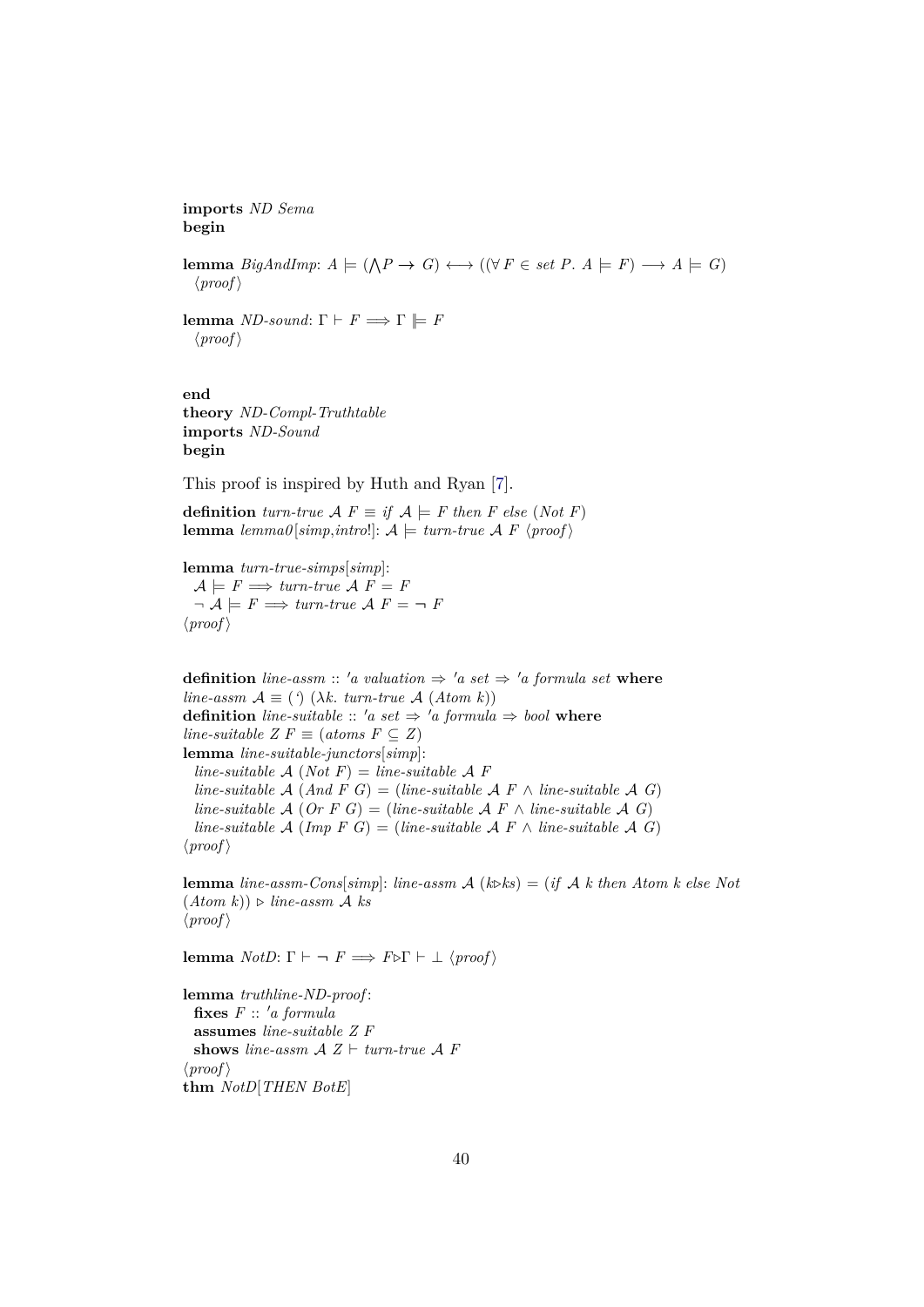```
lemma deconstruct-assm-set:
  assumes IH: \bigwedge A. line-assm A(k\triangleright Z) \vdash Fshows \bigwedge A. line-assm A Z \vdash F\langle proof \rangletheorem ND-complete:
 assumes taut: \models Fshows \{\} \vdash F\langle proof \ranglecorollary ND-sound-complete: {} \vdash F \longleftrightarrow \models F
  \langle proof \rangleend
theory ND-Compl-Truthtable-Compact
imports ND-Compl-Truthtable Compactness
begin
theorem
```

```
fixes Γ :: 0a :: countable formula set
  shows \Gamma \models F \Longrightarrow \Gamma \vdash F\langle proof \rangle
```
**end**

## <span id="page-40-0"></span>**2.3 Hilbert Calculus**

**theory** *HC* **imports** *Formulas* **begin**

We can define Hilbert Calculus as the modus ponens closure over a set of axioms:

**inductive** *HC* :: '*a* formula set  $\Rightarrow$  '*a* formula  $\Rightarrow$  *bool* (**infix**  $\vdash_H$  30) **for**  $\Gamma$  :: '*a formula set* **where** *Ax*:  $F \in \Gamma \Longrightarrow \Gamma \vdash_H F$  $MP: \Gamma \vdash_H F \Longrightarrow \Gamma \vdash_H F \to G \Longrightarrow \Gamma \vdash_H G$ 

**context begin**

.

The problem with that is defining the axioms. Normally, we just write that  $F \to G \to F$  is an axiom, and mean that anything can be substituted for *F* and *G*. Now, we can't just write down a set  $\{F \rightarrow (G \rightarrow F), \, \text{dots}$ . Instead, defining it as an inductive set with no induction is a good idea.

**inductive-set** *AX0* **where**  $F \rightarrow (G \rightarrow F) \in AXO$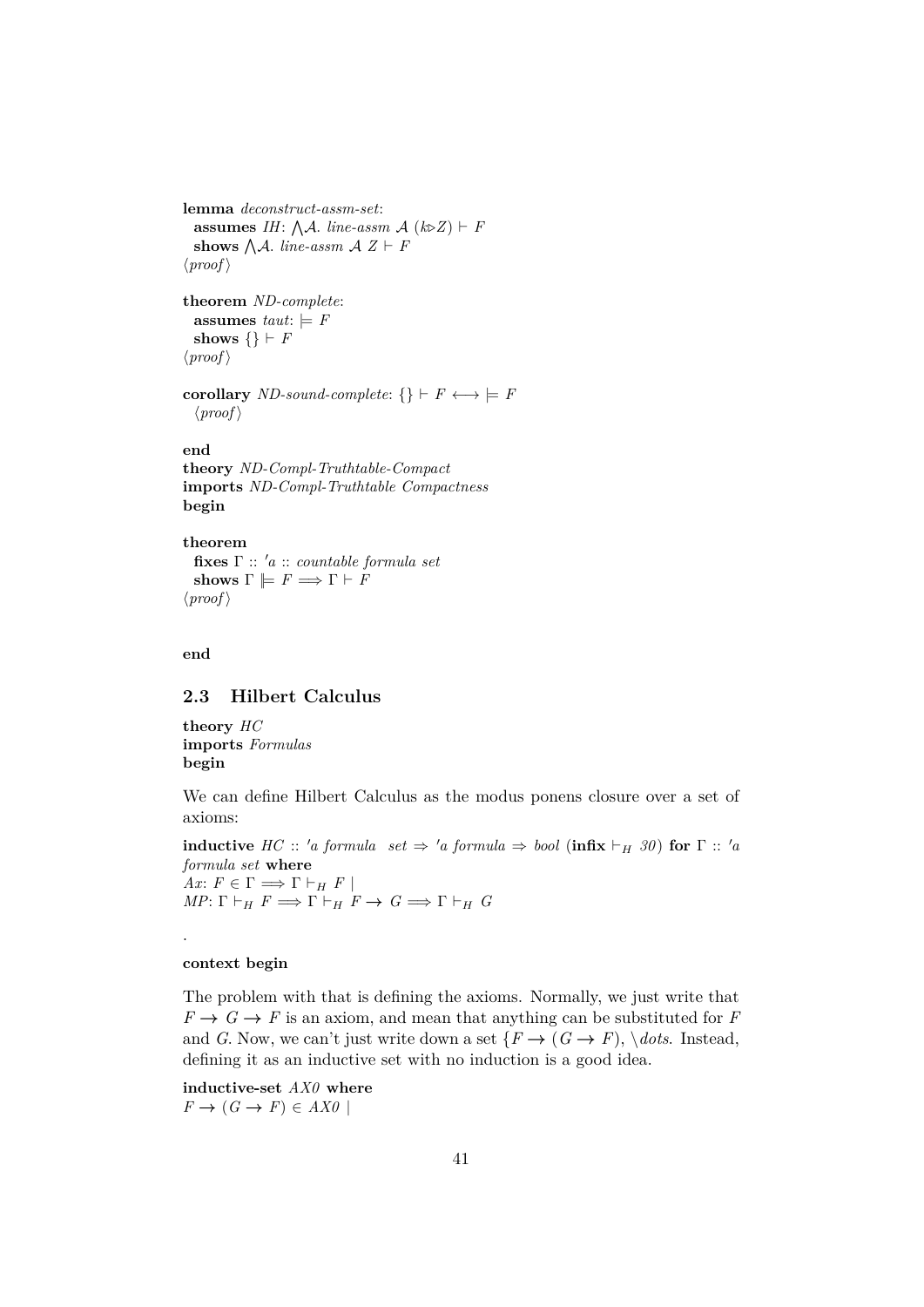$(F \to (G \to H)) \to ((F \to G) \to (F \to H)) \in AXO$ **inductive-set** *AX10* **where**  $F \in AXO \Longrightarrow F \in AX10$  $F \rightarrow (F \vee G) \in AX10$  $G \rightarrow (F \vee G) \in AX10$  $(F \rightarrow H) \rightarrow ((G \rightarrow H) \rightarrow ((F \vee G) \rightarrow H)) \in AX10$  $(F \wedge G) \rightarrow F \in AX10$  $(F \wedge G) \rightarrow G \in AX10$  $F \to (G \to (F \land G)) \in AX10$  $(F \to \bot) \to \neg F \in AX10$  $\neg F \rightarrow (F \rightarrow \bot) \in AX10$  $(\neg F \rightarrow \bot) \rightarrow F \in AX10$ **lemmas** *HC-intros*[*intro*!] = *AX0* .*intros*[*THEN HC*.*intros*(*1* )] *AX0* .*intros*[*THEN AX10* .*intros*(*1* ), *THEN HC*.*intros*(*1* )] *AX10* .*intros*(*2*−)[*THEN HC*.*intros*(*1* )]

The first four axioms, as originally formulated by Hilbert [\[6\]](#page-57-7).

**inductive-set** *AXH* **where**  $(F \to (G \to F)) \in AXH$  $(F \to (F \to G)) \to (F \to G) \in AXH$  $(F \to (G \to H)) \to (G \to (F \to H)) \in AXH$  $(G \rightarrow H) \rightarrow ((F \rightarrow G) \rightarrow (F \rightarrow H)) \in AXH$ 

**lemma** *HC-mono*:  $S \vdash_H F \Longrightarrow S \subseteq T \Longrightarrow T \vdash_H F$  $\langle proof \rangle$ **lemma** *AX010* : *AX0* ⊆ *AX10*  $\langle proof \rangle$ **lemma** *AX100*[ $\text{simp}$ ]: *AX0* ∪ *AX10* = *AX10* \proof\

Hilbert's first four axioms and  $AX0$  are syntactically quite different. Derivability does not change:

**lemma** *hilbert-folgeaxiome-as-strong-as-AX0* :  $AX0$  ∪  $\Gamma \vdash_H F \longleftrightarrow AXH \cup \Gamma \vdash_H$ *F*  $\langle proof \rangle$ 

**lemma**  $AX0 \vdash_H F \to F \langle proof \rangle$ 

**lemma** *imp-self*:  $AX0 \vdash_H F \rightarrow F \langle proof \rangle$ 

**theorem** *Deduction-theorem:*  $AX0 \cup insert F \Gamma \vdash_H G \Longrightarrow AX0 \cup \Gamma \vdash_H F \rightarrow G$  $\langle proof \rangle$ 

**end**

**end theory** *HC-Compl-Consistency*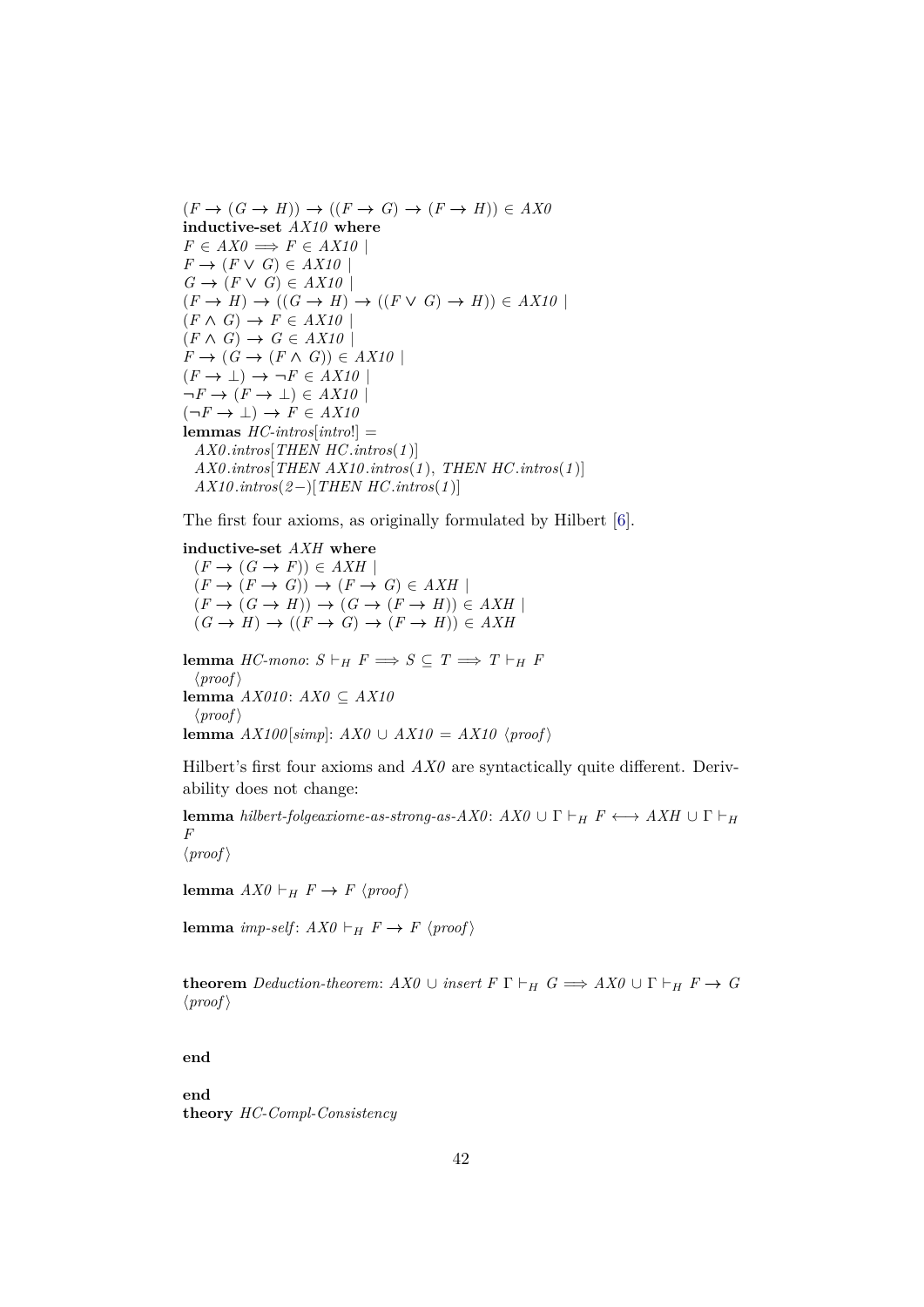**begin context begin private lemma**  $dt: F \triangleright \Gamma \cup AX10 \vdash_H G \Longrightarrow \Gamma \cup AX10 \vdash_H F \rightarrow G$  $\langle proof \rangle$ **lemma** *sim*:  $\Gamma \cup AX10 \vdash_H F \Longrightarrow F \triangleright \Gamma \cup AX10 \vdash_H G \Longrightarrow \Gamma \cup AX10 \vdash_H G$  $\langle proof \rangle$ **lemma** *sim-conj*:  $F \triangleright G \triangleright \Gamma \cup AX10 \vdash_H H \Longrightarrow \Gamma \cup AX10 \vdash_H F \Longrightarrow \Gamma \cup AX10$  $\vdash_H G \Longrightarrow \Gamma \cup AX10 \vdash_H H$  $\langle proof \rangle$ **lemma**  $\sin^{-}$  *disj*:  $\lbrack\lbrack F \rbrack \rbrack F \cup AX10 \vdash_H H$ ;  $G \rbrack \rbrack G \rbrack H$ ;  $\lbrack\lbrack F \rbrack H$ ;  $\lbrack\lbrack F \rbrack H$  $\vee$  *G*<sup> $\parallel$ </sup>  $\implies$   $\Gamma$   $\cup$  *AX10*  $\vdash$ <sub>*H*</sub> *H*  $\langle proof \rangle$  **lemma** *someax*:  $\Gamma \cup AX10 \vdash_H F \rightarrow \neg F \rightarrow \bot$  $\langle proof \rangle$ **lemma** *lem*:  $\Gamma \cup AX10 \vdash_H \neg F \vee F$  $\langle proof \rangle$ **lemma** *exchg*:  $\Gamma \cup AX10 \vdash_H F \vee G \Longrightarrow \Gamma \cup AX10 \vdash_H G \vee F$  $\langle proof \rangle$ **lemma**  $\text{lem2: } \Gamma \cup AX10 \vdash_H F \vee \neg F \langle \text{proof} \rangle$ **lemma** *imp-sim*:  $\Gamma \cup AX10 \vdash_H F \rightarrow G \Longrightarrow \Gamma \cup AX10 \vdash_H \neg F \vee G$  $\langle proof \rangle$ **lemma** *inpcp*:  $\Gamma \cup AX10 \vdash_H \bot \Longrightarrow \Gamma \cup AX10 \vdash_H F$  $\langle proof \rangle$ **lemma** *HC-case-distinction*:  $\Gamma \cup AX10 \vdash_H F \rightarrow G \Longrightarrow \Gamma \cup AX10 \vdash_H \neg F \rightarrow G$  $\implies \Gamma \cup AX10 \vdash_H G$  $\langle proof \rangle$ **lemma** *nand-sim*:  $\Gamma \cup AX10 \vdash_H \neg (F \wedge G) \Longrightarrow \Gamma \cup AX10 \vdash_H \neg F \vee \neg G$  $\langle proof \rangle$ **lemma** *HC-contrapos-nn*:  $[\Gamma \cup AX10 \vdash_H \neg F; \Gamma \cup AX10 \vdash_H G \rightarrow F] \Longrightarrow \Gamma \cup AX10 \vdash_H \neg G$  $\langle proof \rangle$ **lemma** *nor-sim*: **assumes**  $\Gamma \cup AX10 \vdash_H \neg (F \vee G)$ **shows**  $\Gamma \cup AX10 \vdash_H \neg F \Gamma \cup AX10 \vdash_H \neg G$  $\langle proof \rangle$ 

**lemma** *HC-contrapos-np*:

**imports** *Consistency HC*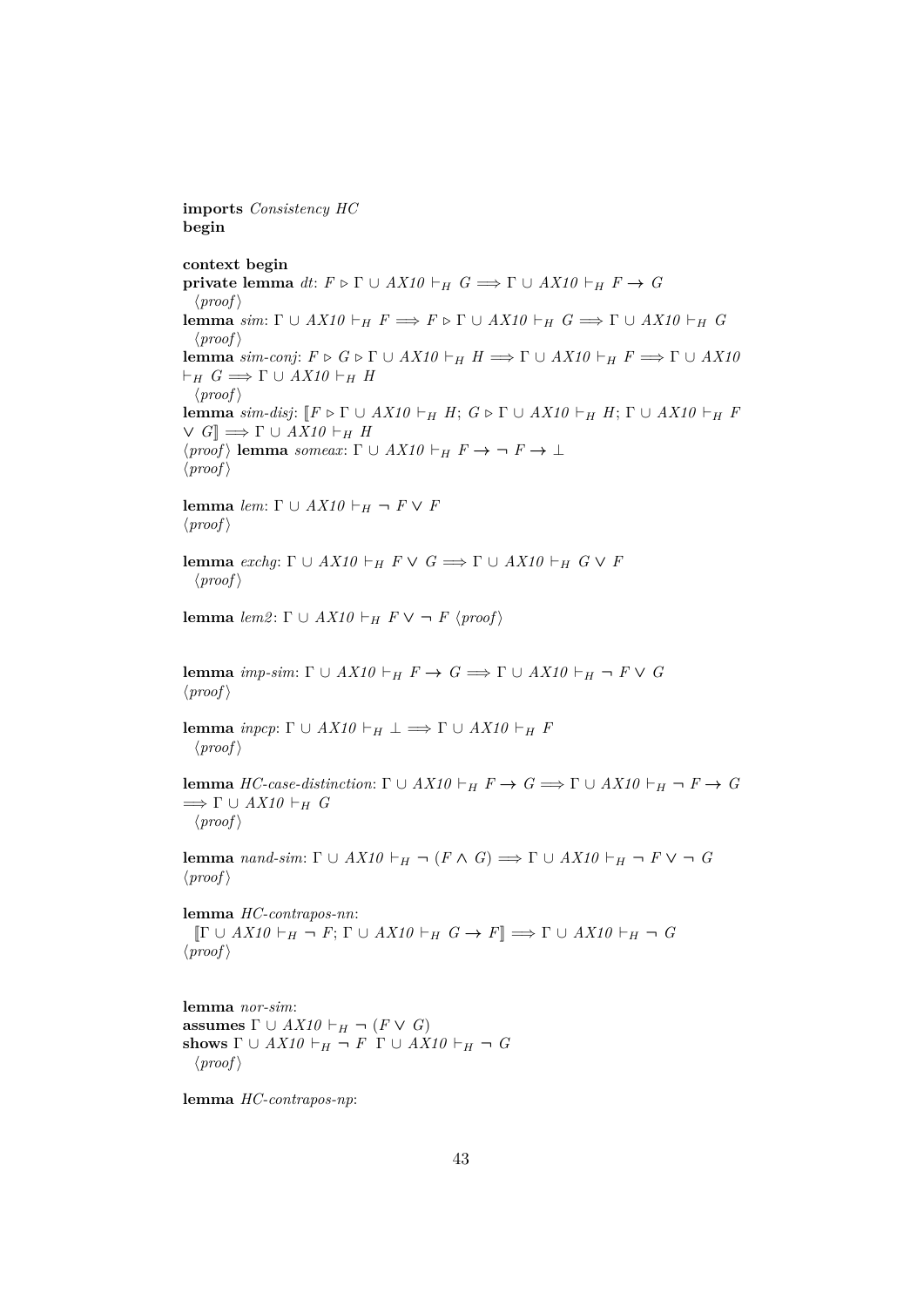$$
\[\Gamma \cup AX10 \vdash_H \neg F; \Gamma \cup AX10 \vdash_H \neg G \to F] \Longrightarrow \Gamma \cup AX10 \vdash_H G
$$
  

$$
\langle proof \rangle
$$

**lemma** *not-imp*:  $\Gamma \cup AX10 \vdash_H \neg F \rightarrow F \rightarrow G$  $\langle proof \rangle$ 

**lemma** *HC-consistent*: *pcp*  $\{\Gamma | \Gamma \}$ .  $\neg(\Gamma \cup AX10 \vdash_H \bot)\}$  $\langle proof \rangle$ 

**end**

**corollary** *HC-complete*:  $f \mathbf{i} \mathbf{x}$ **es**  $F :: 'a :: countable formula$ shows  $\models$   $F \Longrightarrow AX10 \vdash_H F$  $\langle proof \rangle$ 

**end**

## <span id="page-43-0"></span>**2.4 Resolution**

```
theory Resolution
imports CNF HOL−Library.While-Combinator
begin
```
Resolution is different from the other proof systems: its derivations do not represent proofs in the way the other systems do. Rather, they represent invariant additions (under satisfiability) to set of clauses.

**inductive** Resolution :: 'a literal set set  $\Rightarrow$  'a literal set  $\Rightarrow$  bool (- $\vdash$  - [30] 28) **where**

*Ass*:  $C \in S \implies S \vdash C$  $R: S \vdash C \Longrightarrow S \vdash D \Longrightarrow k^+ \in C \Longrightarrow k^{-1} \in D \Longrightarrow S \vdash (C - \{k^+\}) \cup (D - \{k^+\})$  $\{k^{-1}\}\$ 

The problematic part of this formulation is that we can't talk about a "Resolution Refutation" in an inductive manner. In the places where Gallier's proofs [\[3\]](#page-57-1) do that, we have to work around that.

**lemma**  $Resolution$ -weaken:  $S \vdash D \Longrightarrow T \cup S \vdash D$  $\langle proof \rangle$ 

**lemma** *Resolution-unnecessary*: **assumes** *sd*: ∀  $C$  ∈  $T$ .  $S$  ⊢  $C$ shows  $T \cup S \vdash D \longleftrightarrow S \vdash D$  (is  $\{i \leftrightarrow \{r\}}$ )  $\langle proof \rangle$ 

**lemma** *Resolution-taint-assumptions:*  $S \cup T \vdash C \Longrightarrow \exists R \subseteq D$ *. ((∪)*  $D \cdot S$ *) ∪ <i>T*  $\vdash R \cup C$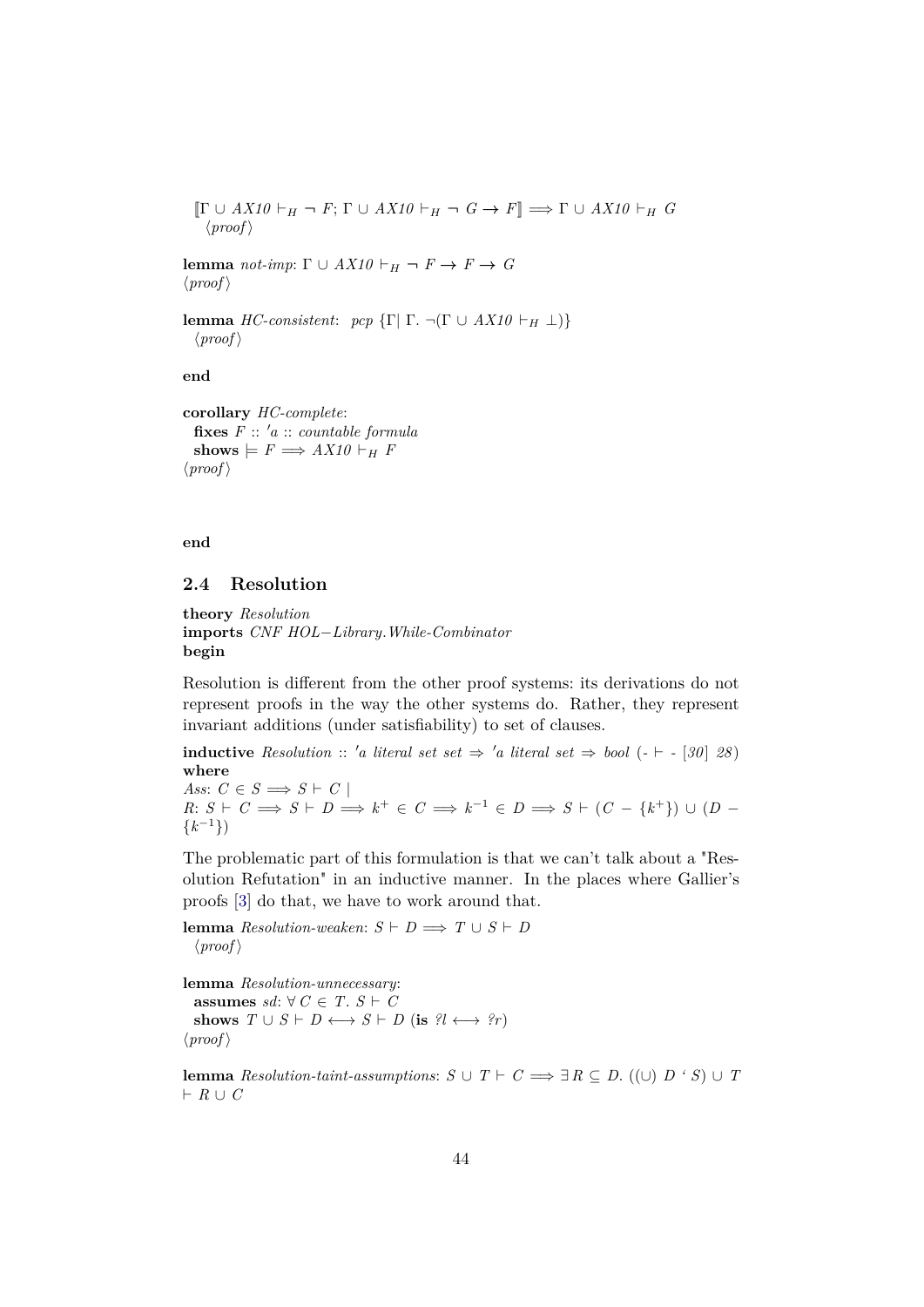## $\langle proof \rangle$

Resolution is "strange": Given a set of clauses that is presumed to be satisfiable, it derives new clauses that can be added while preserving the satisfiability of the set of clauses. However, not every clause that could be added while keeping satisfiability can actually be added by resolution. Especially, the above lemma *Resolution-taint-assumptions* gives us the derivability of a clause  $R \cup C$ , where  $R \subseteq D$ . What we might actually want is the derivability of *D* ∪ *C*. Any model that satisfies  $R$  ∪ *C* obviously satisfies  $D$  ∪ *C* (since they are disjunctions), but Resolution only allows to derive the former.

Nevertheless, *Resolution-taint-assumptions*, can still be a quite useful lemma: picking *D* to be a singleton set only leaves two possibilities for *R*.

**lemma** *Resolution-useless-infinite*: **assumes**  $R: S \vdash R$ **assumes** *finite R* **shows**  $\exists S' \subseteq S$ . *Ball S' finite* ∧ *finite*  $S' \wedge (S' \vdash R)$  $\langle proof \rangle$ 

Now we define and verify a toy resolution prover. Function *res* computes the set of resolvents of a clause set:

#### **context begin**

**definition** *res* :: 'a clause set  $\Rightarrow$  'a clause set where  $res S =$  $(\bigcup C1 \in S. \bigcup C2 \in S. \bigcup L1 \in C1. \bigcup L2 \in C2.$ (*case* (*L1* ,*L2* ) *of* (*Pos i*,*Neg j*) ⇒ *if i*=*j then* {(*C1* − {*Pos i*}) ∪ (*C2* − {*Neg j*})} *else* {}  $| \rightarrow \{\})$ 

**private definition**  $ext{ex1} \equiv \{ \{ Neg \ (0::int) \}, \{ Pos \ 0, Pos \ 1, Neg \ 2 \}, \{ Pos \ 0, Pos \ 0, Pos \} \}$ *1* , *Pos 2* }, {*Pos 0* , *Neg 1* }} **value** *res ex1*

**definition** *Rwhile* :: '*a clause set*  $\Rightarrow$  '*a clause set option* **where**  $Rwhile = while\text{-}option (\lambda S. \Box \notin S \land \neg \text{ res } S \subseteq S) (\lambda S. \text{ res } S \cup S)$ 

**value** [*code*] *Rwhile ex1* **lemma**  $\Box \in \text{the (Rwhile ext)} \langle \text{proof} \rangle$ 

**lemma** *Rwhile-sound*: **assumes** *Rwhile*  $S = Some S'$ shows  $\forall C \in S'.$  *Resolution S C*  $\langle proof \rangle$ 

**definition** *all-clauses S* = {*s*. *s* ⊆ {*Pos k*|*k*. *k* ∈ *atoms-of-cnf S*} ∪ {*Neg k*|*k*. *k* ∈ *atoms-of-cnf S*}}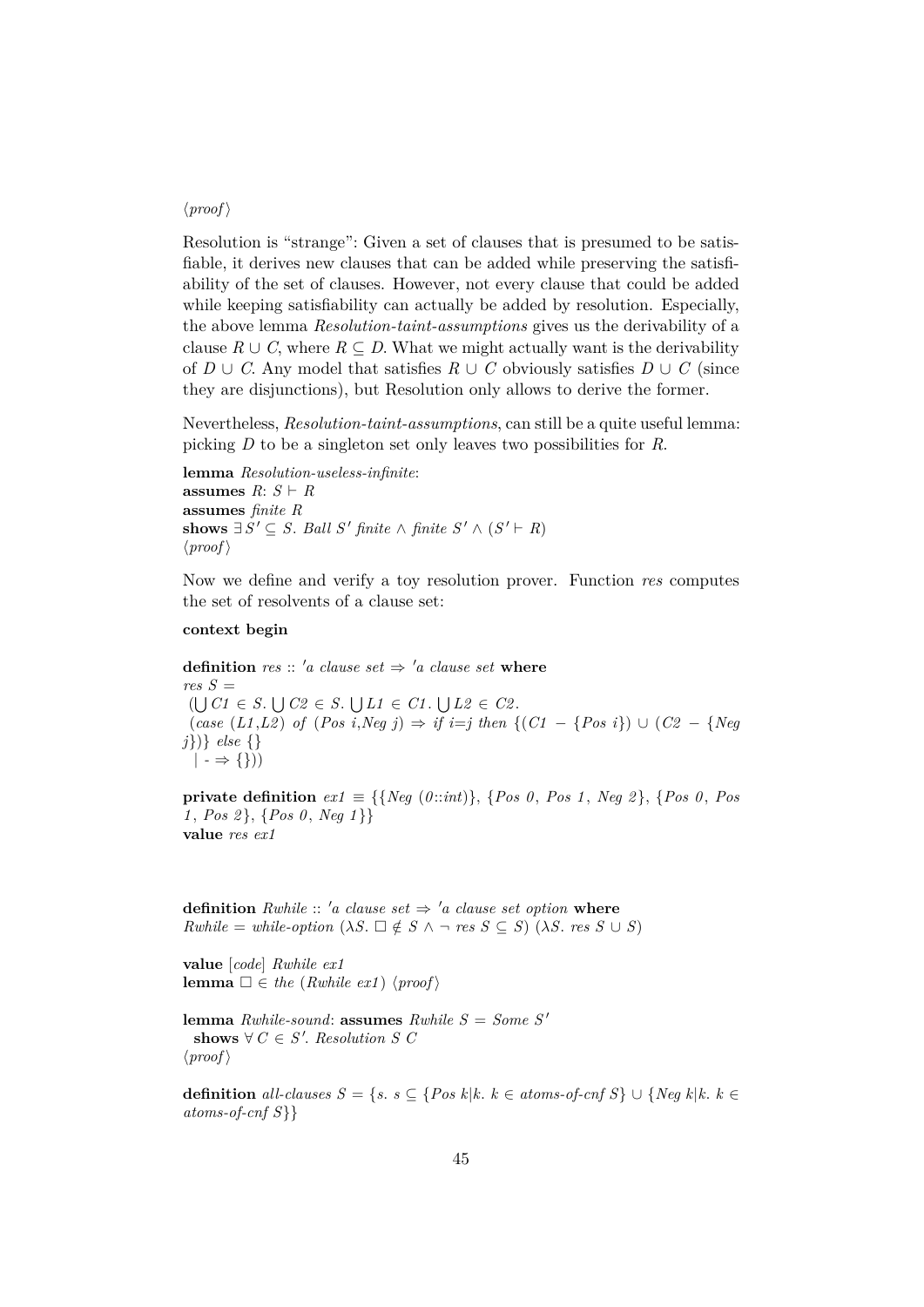**lemma** *s-sub-all-clauses*: *S* ⊆ *all-clauses S*  $\langle proof \rangle$ **lemma** *atoms-res*: *atoms-of-cnf* (*res S*) ⊆ *atoms-of-cnf* S  $\langle proof \rangle$ **lemma** *exlitE*:  $(\bigwedge x \cdot xe = Pos \; x \implies P \; x) \implies (\bigwedge x \cdot xe = Neg \; x \implies False) \implies$ ∃ *x*. *xe* = *Pos x* ∧ *P x*  $\langle proof \rangle$ **lemma** *res-in-all-clauses*: *res S* ⊆ *all-clauses S*  $\langle proof \rangle$ **lemma** *Res-in-all-clauses*: *res S* ∪ *S* ⊆ *all-clauses S*  $\langle proof \rangle$ **lemma** *all-clauses-Res-inv*: *all-clauses* (*res*  $S \cup S$ ) = *all-clauses*  $S$  $\langle proof \rangle$ **lemma** *all-clauses-finite: finite*  $S \wedge (\forall C \in S$ *. finite*  $C) \Longrightarrow$  *finite* (*all-clauses S*)  $\langle proof \rangle$ **lemma** *finite-res*: ∀ *C* ∈ *S*. *finite C*  $\implies$  ∀ *C* ∈ *res S*. *finite C*  $\langle proof \rangle$ **lemma** *finite*  $T \implies S \subseteq T \implies card S < Succ \ (card \ T)$  $\langle proof \rangle$ **lemma** *finite*  $S \wedge (\forall C \in S$ *. finite*  $C) \implies ∃T$ *. Rwhile*  $S = Some$  *T*  $\langle proof \rangle$ **partial-function**(*option*) *Res* **where**  $Res S = (let R = res S \cup S in if R = S then Some S else Res R)$ **declare** *Res*.*simps*[*code*] **value** [*code*] *Res ex1* **lemma**  $\square \in \text{the (Res ext) (proof)}$ **lemma** *res*:  $C \in res S \implies S \vdash C$  $\langle proof \rangle$ **lemma**  $Res\text{-}sound: Res S = Some S' \implies (\forall C \in S'. S \vdash C)$  $\langle proof \rangle$ **lemma** *Res-terminates: finite*  $S \implies \forall C \in S$ *. finite*  $C \implies \exists T$ *. Res*  $S = Some$  *<i>T*  $\langle proof \rangle$ **code-pred**  $Resolution$   $\langle proof \rangle$ **print-theorems end**

**end theory** *Resolution-Sound*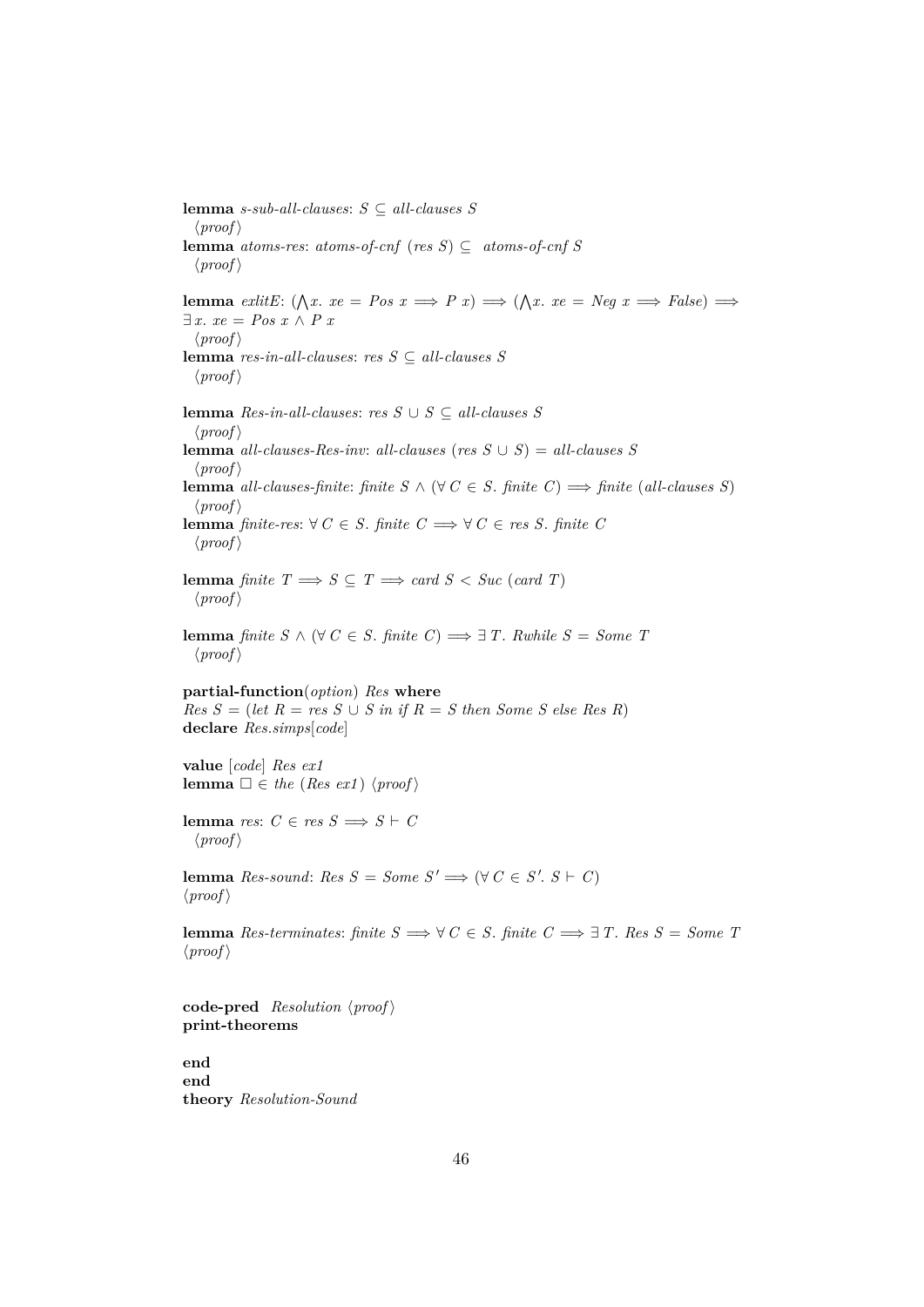**imports** *Resolution CNF-Formulas-Sema* **begin**

**lemma** *Resolution-insert:*  $S \vdash R \Longrightarrow \text{cnf-semantics}$   $A S \Longrightarrow \text{cnf-semantics}$   $A \{R\}$  $\langle proof \rangle$ 

**lemma**  $S \vdash R \Longrightarrow \text{cnf-semantics}$   $A \subseteq S \longleftrightarrow \text{cnf-semantics}$   $A \subseteq R \triangleright S$  $\langle proof \rangle$ 

**corollary** *Resolution-cnf-sound:* **assumes**  $S \vdash \Box$  **shows**  $\neg$  *cnf-semantics* A *S*  $\langle proof \rangle$ 

**corollary** *Resolution-sound*: **assumes** *rp*: *cnf*  $(nnfF) \vdash \Box$ shows  $\neg A \models F$  $\langle proof \rangle$ 

**end**

#### <span id="page-46-0"></span>**2.4.1 Completeness**

**theory** *Resolution-Compl* **imports** *Resolution CNF-Sema* **begin**

Completeness proof following Schöning [\[9\]](#page-57-0).

**definition** make-lit v  $a \equiv \text{case}$  v of True  $\Rightarrow \text{Pos } a \mid \text{False} \Rightarrow \text{Neg } a$ 

**definition** *restrict-cnf-atom a v*  $C \equiv \{c - \{make\}$   $\{c - \{make\}$   $\} \mid c, c \in C \land make\}$  $v \ a \notin c$ 

**lemma** *restrict-cnf-remove*: *atoms-of-cnf* (*restrict-cnf-atom a v c*) ⊆ *atoms-of-cnf c*  $-$  {*a*}  $\langle proof \rangle$ 

**lemma** *cnf-substitution-lemma*:  $cnf$ -semantics A (*restrict-cnf-atom a v S*) =  $cnf$ -semantics ( $A(a := v)$ ) *S*  $\langle proof \rangle$ 

**lemma** *finite-restrict*: *finite*  $S \implies$  *finite* (*restrict-cnf-atom a v S*)  $\langle proof \rangle$ 

The next lemma describes what we have to (or can) do to a CNF after it has been mangled by *restrict-cnf-atom* to get back to (a subset of) the original CNF. The idea behind this will be clearer upon usage.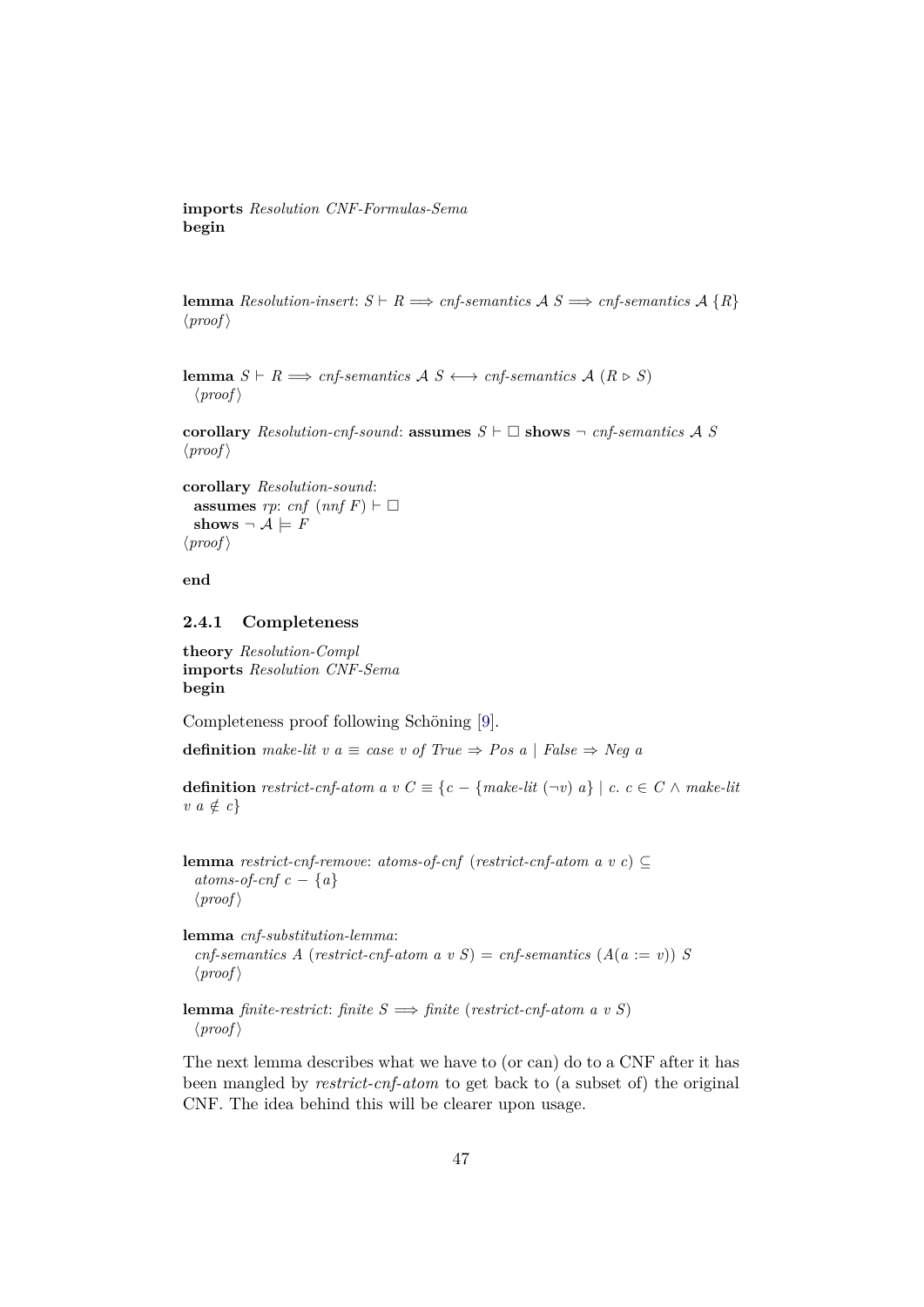```
lemma unrestrict-effects:
   (\lambda c. \textit{if } \{make\text{-}lit } (\neg v) \textit{a}\} \cup c \in S \textit{ then } \{make\text{-}lit } (\neg v) \textit{a}\} \cup c \textit{ else } c) 're-
strict-cnf-atom a v S \subseteq S
\langle proof \ranglelemma can-cope-with-unrestrict-effects:
  assumes pr: S \vdash \Boxassumes su: S \subseteq Tshows \exists R \subseteq \{make\text{-}lit \ v \ a\}. (\lambda c. if c \in n then \{make\text{-}lit \ v \ a\} \cup c \ else \ c) ' T \vdashR
\langle proof \ranglelemma unrestrict':
  fixes R :: 'a clause
  assumes rp: restrict-cnf-atom a v S \vdash \Boxshows ∃ R ⊂ {make-lit (¬v) a}. S \vdash R
\langle proof \ranglelemma Resolution-complete-standalone-finite:
  assumes ns: ∀ A. ¬cnf-semantics A S
  assumes fin: finite (atoms-of-cnf S)
  shows S \vdash \Box\langle proof \rangle
```
What you might actually want is  $\forall A$ .  $\neg$  *cnf-semantics*  $A S \implies S \vdash \Box$ . Unfortunately, applying compactness (to get a finite set with a finite number of atoms) here is problematic: You would need to convert all clauses to disjunction-formulas, but there might be clauses with an infinite number of atoms. Removing those has to be done before applying compactness, we would possibly have to remove an infinite number of infinite clauses. Since the notion of a formula with an infinite number of atoms is not exactly standard, it is probably better to just skip this.

#### **end**

```
theory Resolution-Compl-Consistency
imports Resolution Consistency CNF-Formulas CNF-Formulas-Sema
begin
```
 $\textbf{lemma } OrI2': (\neg P \implies Q) \implies P \lor Q \langle proof \rangle$ 

**lemma**  $atomD: Atom \, k \in S \implies \{Pos \, k\} \in \bigcup (cnf \land S) \, Not \, (Atom \, k) \in S \implies$  $\{Neg\ k\} \in \bigcup (cnf \cdot S) \ \langle proof \rangle$ 

#### **lemma** *pcp-disj*:

 $[F \vee G \in \Gamma; (\forall xa. (xa = F \vee xa \in \Gamma) \longrightarrow is \text{-}cnf\text{ }xa) \longrightarrow (cnf\text{ }F \cup (\bigcup x \in \Gamma, cnf))$  $\overline{x}$ )  $\vdash \Box$ ); ( $\forall$  *xa*. (*xa* = *G*  $\lor$  *xa* ∈ Γ)  $\longrightarrow$  *is-cnf xa*)  $\longrightarrow$  (*cnf G* ∪ ( $\bigcup$  *x*∈Γ. *cnf x*)  $\vdash$ ); ∀ *x*∈Γ. *is-cnf x*]]  $\implies$  ( $\bigcup x \in \Gamma$ . *cnf x*)  $\vdash \Box$  $\langle proof \rangle$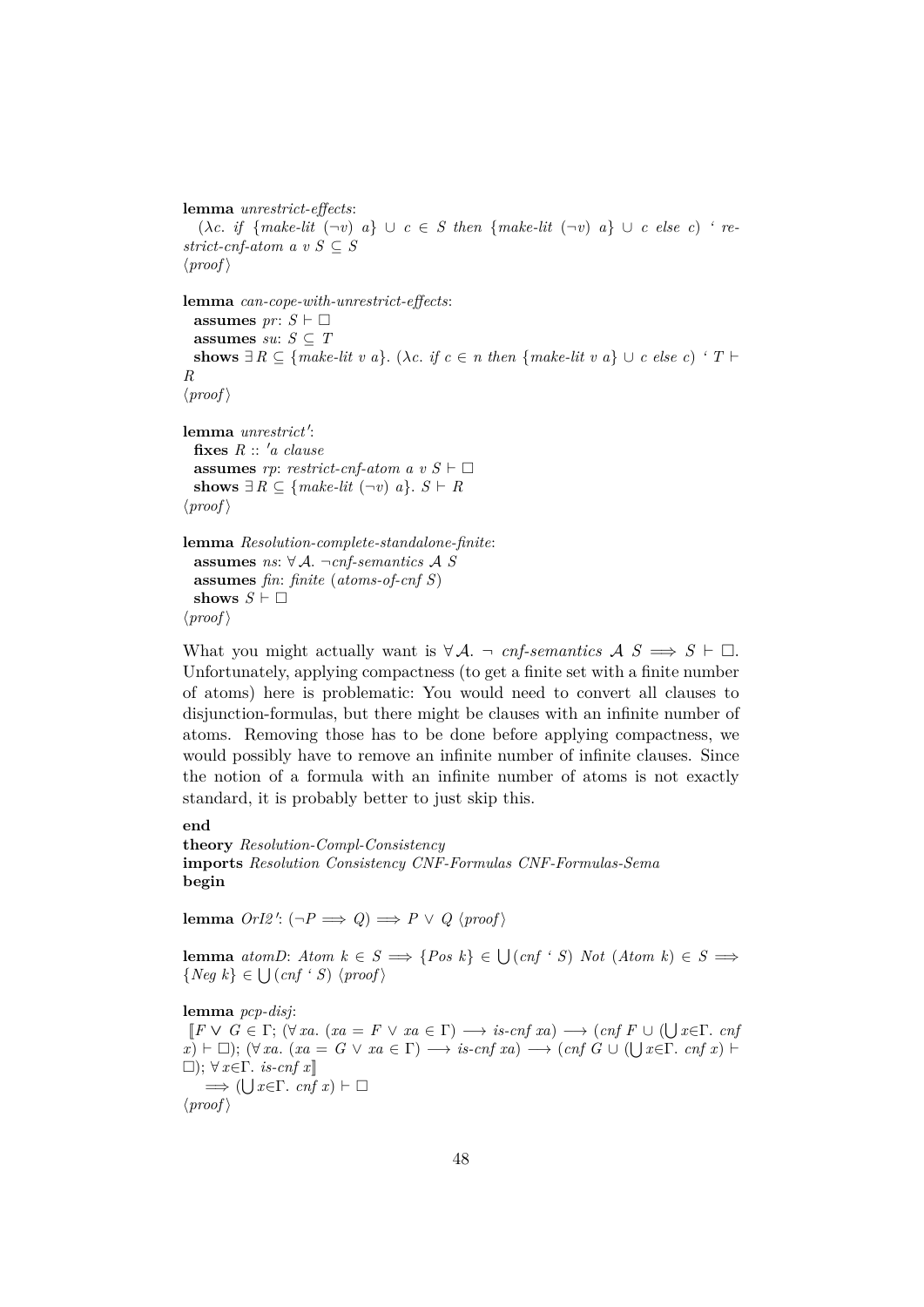**lemma** *R-consistent*: *pcp*  $\{\Gamma | \Gamma \cdot \neg ((\forall \gamma \in \Gamma \cdot \text{ is } -cnf \gamma) \longrightarrow ((\bigcup (cnf \cdot \Gamma)) \vdash \Box))\}$  $\langle proof \rangle$ 

**theorem** *Resolution-complete*:  $f \mathbf{ixes} \ F :: 'a :: countable formula$  $\textbf{shows} \models F \Longrightarrow \text{cnf}( \text{nnf}(\neg F)) \vdash \Box$  $\langle proof \rangle$ 

**end**

## <span id="page-48-0"></span>**3 Proof Transformation**

This is organized as a ring closure

## <span id="page-48-1"></span>**3.1 HC to SC**

**theory** *HCSC* **imports** *HC SC-Cut* **begin**

**lemma** *extended-AxE*[*intro*!]:  $F, \Gamma \Rightarrow F, \Delta$  \*proof* \end{*p*}

**theorem** *HCSC*:  $AX10 \cup set-mset$   $\Gamma \vdash_H F \Longrightarrow \Gamma \Rightarrow \{\#F\#\}$  $\langle proof \rangle$ 

**end**

## <span id="page-48-2"></span>**3.2 SC to ND**

**theory** *SCND* **imports** *SC ND* **begin**

**lemma**  $SCND: \Gamma \Rightarrow \Delta \implies (set-mset \Gamma) \cup Not \ (set-mset \Delta) \vdash \bot$  $\langle proof \rangle$ 

**end**

## <span id="page-48-3"></span>**3.3 ND to HC**

**theory** *NDHC* **imports** *ND HC* **begin**

The fundamental difference between the two is that Natural Deduction updates its set of assumptions while Hilbert Calculus does not. The Deduction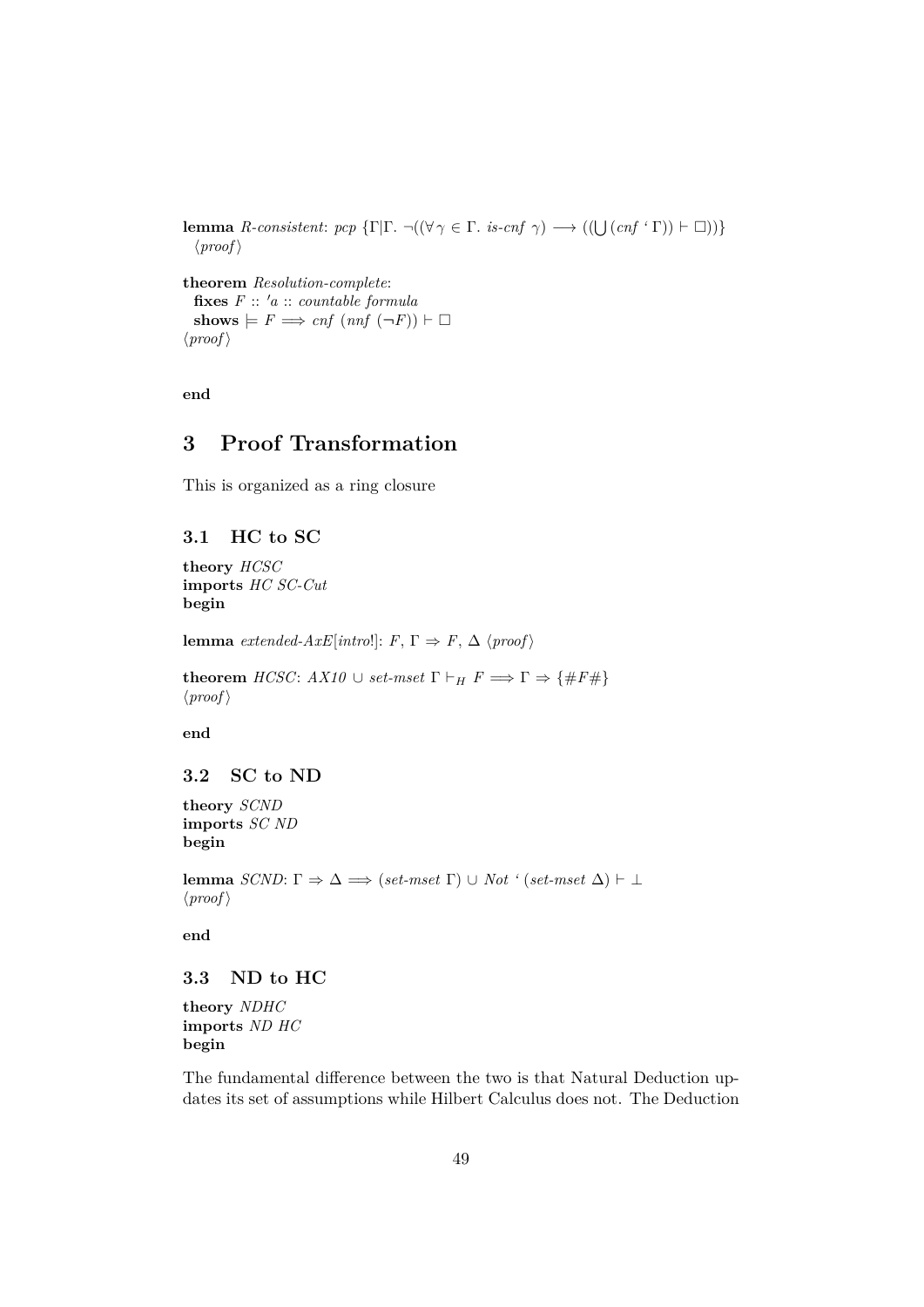Theorem  $AX0 \cup (?F \triangleright ?T) \vdash_H ?G \Longrightarrow AX0 \cup ?T \vdash_H ?F \rightarrow ?G$  helps with this.

**theorem** *NDHC*:  $\Gamma \vdash F \Longrightarrow AX10 \cup \Gamma \vdash_H F$  $\langle proof \rangle$ 

**end**

#### <span id="page-49-0"></span>**3.4 HC, SC, and ND**

**theory** *HCSCND* **imports** *HCSC SCND NDHC* **begin**

**theorem** *HCSCND*: **defines**  $hc F \equiv AX10 \vdash_H F$ **defines**  $nd F \equiv \{\} \vdash F$ defines  $sc F \equiv \{\#\} \Rightarrow \{\# F \neq\}$ shows  $hc \ F \longleftrightarrow nd \ F$  and  $nd \ F \longleftrightarrow sc \ F$  and  $sc \ F \longleftrightarrow hc \ F$  $\langle proof \rangle$ 

**end**

## <span id="page-49-1"></span>**3.5 Transforming SC proofs into proofs of CNFs**

**theory** *LSC* **imports** *CNF-Formulas SC-Cut* **begin**

Left handed SC with NNF transformation:

**inductive** *LSC*  $((-\Rightarrow_n)[53])$  where — logic: *Ax*:  $\neg$ (*Atom k*),*Atom k*,Γ  $\Rightarrow$ <sub>n</sub> | *BotL*:  $\bot, \Gamma \Rightarrow_n \ |$ *AndL*:  $F, G, \Gamma \Rightarrow_n \implies F \wedge G, \Gamma \Rightarrow_n |$  $OrL: F, \Gamma \Rightarrow_n \Rightarrow G, \Gamma \Rightarrow_n \Rightarrow F \vee G, \Gamma \Rightarrow_n |$ — nnf rules:  $NotOrNNF: \neg F, \neg G, \Gamma \Rightarrow_n \implies \neg (F \lor G), \Gamma \Rightarrow_n |$  $NotAndNNF: \neg F, \Gamma \Rightarrow_n \implies \neg G, \Gamma \Rightarrow_n \implies \neg (F \wedge G), \Gamma \Rightarrow_n |$  $ImpNNF: \neg F, \Gamma \Rightarrow_n \implies G, \Gamma \Rightarrow_n \implies F \rightarrow G, \Gamma \Rightarrow_n$  $NotImpNNF: F, \neg G, \Gamma \Rightarrow_n \implies \neg (F \rightarrow G), \Gamma \Rightarrow_n |$  $NotNotNNF: F, \Gamma \Rightarrow_n \implies \neg(\neg F), \Gamma \Rightarrow_n$ **lemmas** *LSC*.*intros*[*intro*!]

You can prove that derivability in *SCp* is invariant to *nnf*, and then transform *SCp* to *LSC* while assuming NNF. However, the transformation introduces the trouble of handling the right side of *SCp*. The idea behind this is that handling the transformation is easier when not requiring NNF.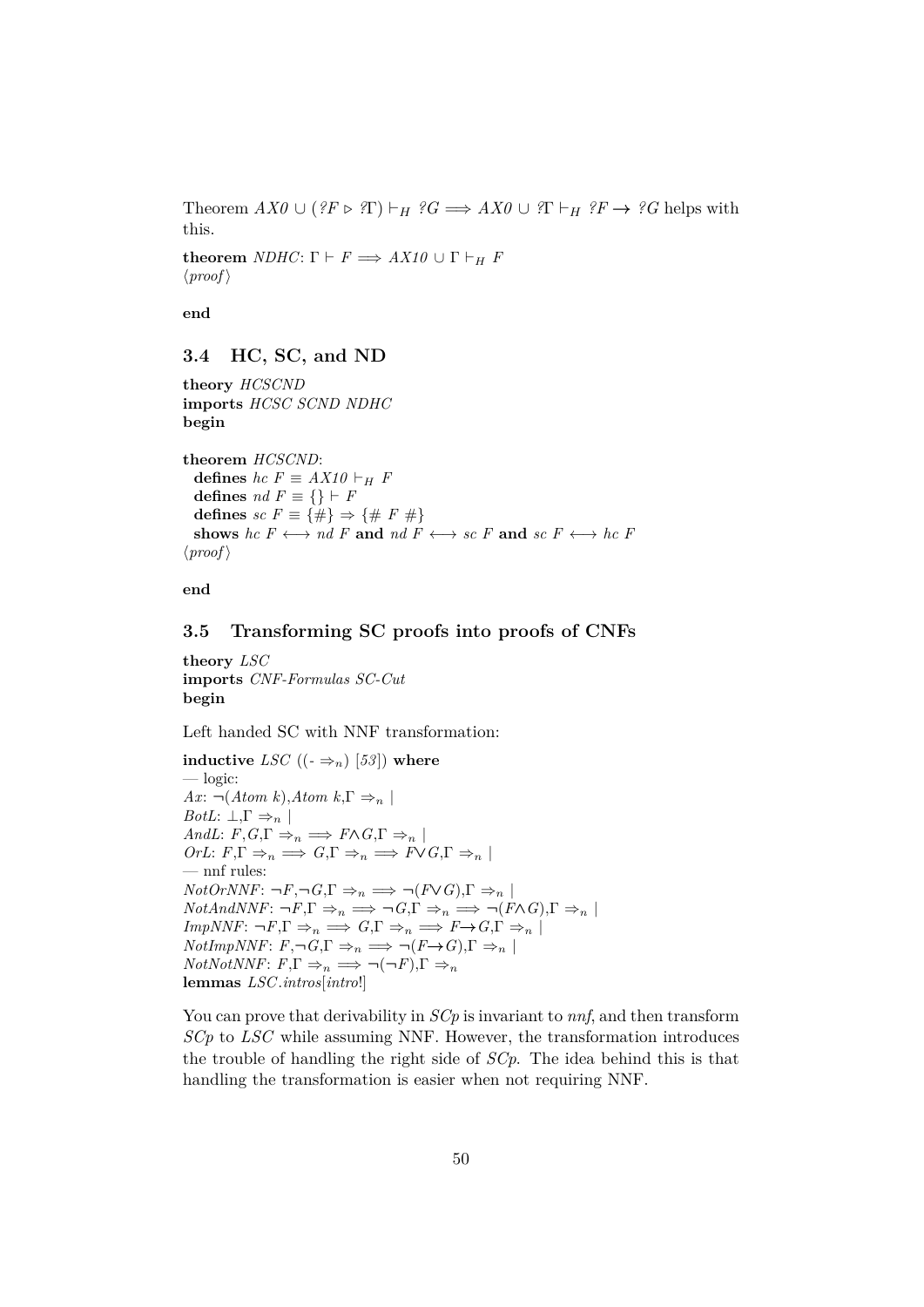One downside of the whole approach is that we often need everything to be in NNF. To shorten:

**abbreviation** *is-nnf-mset*  $\Gamma \equiv \forall x \in set\text{--}mset \Gamma$ . *is-nnf x* 

```
lemma \Gamma \Rightarrow {\#} \Longrightarrow \text{is-nnf-mset} \Gamma \Longrightarrow \Gamma \Rightarrow_n\langle proof \rangle
```

```
lemma LSC-to-SC:
  shows \Gamma \Rightarrow_n \implies \Gamma \Rightarrow \{\#\}\langle proof \rangle
```

```
lemma SC-to-LSC:
  assumes \Gamma \Rightarrow \Deltashows \Gamma + (image-mset Not \Delta) \Rightarrow<sub>n</sub>
\langle proof \rangle
```
**corollary** *SC-LSC*:  $\Gamma \Rightarrow \{\#\} \longleftrightarrow \Gamma \Rightarrow_n \langle \text{proof} \rangle$ 

The nice thing: The NNF-Transformation is even easier to show on the onesided variant.

```
lemma LSC-NNF: \Gamma \Rightarrow_n \implies \text{image-mset} nnf \Gamma \Rightarrow_n\langle proof \rangle
```
**lemma** *LSC-NNF-back*: *image-mset*  $nnf \Gamma \Rightarrow_n \implies \Gamma \Rightarrow_n$  $\langle proof \rangle$ 

If we got rid of the rules for NNF, we could call it Gentzen-Schütte-calculus. But it turned out that not doing that works quite fine.

If you stare at left-handed Sequent calcului for too long, and they start staring back: Try imagining that there is a  $\perp$  on the right hand side. Also, bear in mind that provability of  $\Gamma \Rightarrow_n$  and satisfiability of  $\Gamma$  are opposites here.

**lemma** *LHCut*: **assumes**  $F, \Gamma \Rightarrow_n \neg F, \Gamma \Rightarrow_n$ **shows**  $\Gamma \Rightarrow_n$  $\langle proof \rangle$ 

**lemma**

**shows** *LSC-AndL-inv:*  $F \wedge G$ ,  $\Gamma \Rightarrow_n \Rightarrow F$ ,  $G$ ,  $\Gamma \Rightarrow_n$ **and** *LSC-OrL-inv:*  $F \lor G, \Gamma \Rightarrow_n \Rightarrow F, \Gamma \Rightarrow_n \land G, \Gamma \Rightarrow_n$  $\langle proof \rangle$ **lemmas** *LSC-invs* = *LSC-AndL-inv LSC-OrL-inv*

```
lemma LSC-weaken-set: Γ \Rightarrow<sub>n</sub> \Rightarrow Γ + Θ \Rightarrow<sub>n</sub>
   \langle proof \rangle
```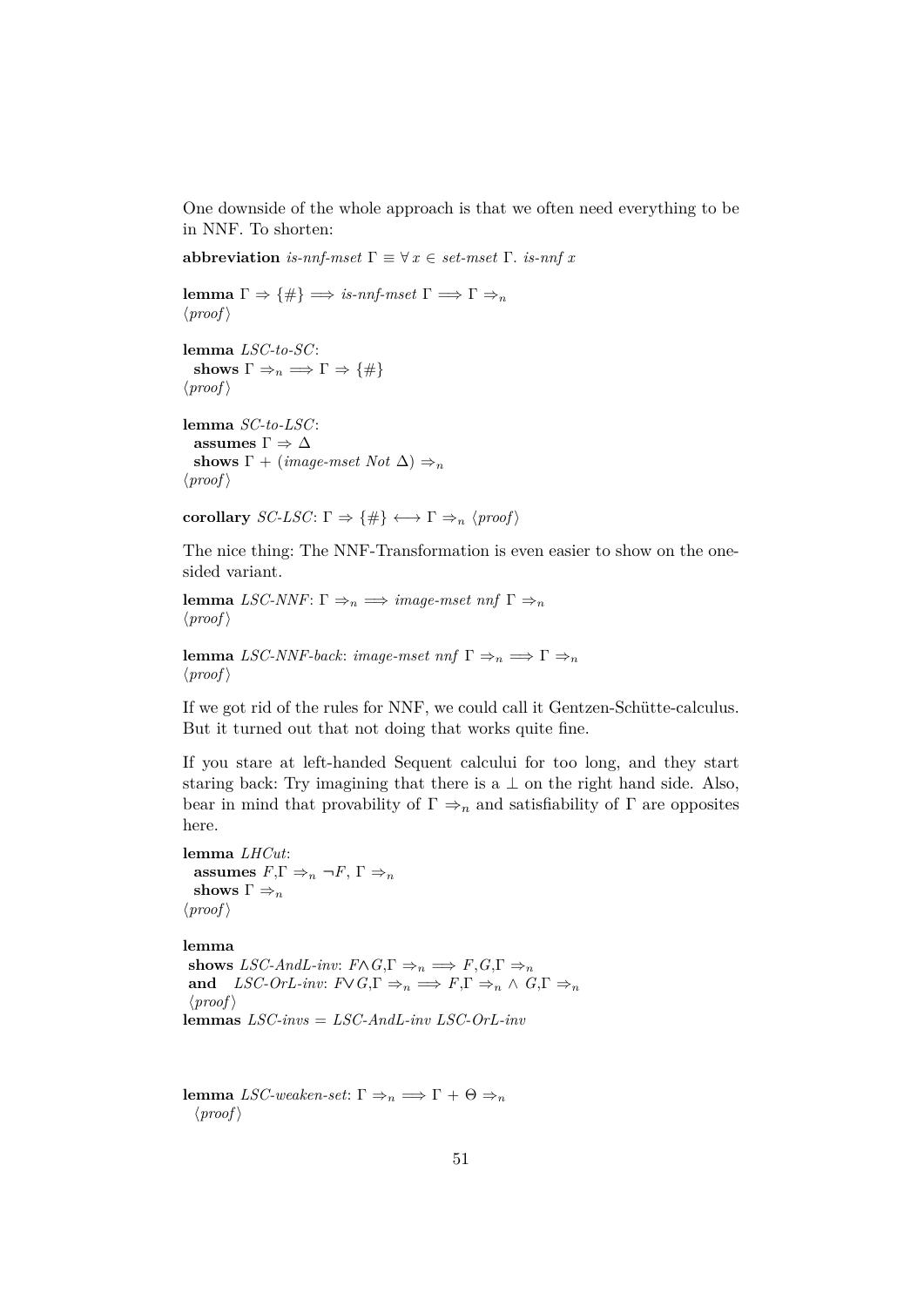```
lemma LSC-weaken: Γ \Rightarrow π \Rightarrow F, \Gamma \Rightarrow\langle proof \ranglelemma LSC-Contract:
   assumes sfp: F, F, \Gamma \Rightarrow_nshows F, \Gamma \Rightarrow_n\langle proof \ranglelemma cnf :
   shows
      F \vee (G \wedge H), \Gamma \Rightarrow_n \longleftrightarrow (F \vee G) \wedge (F \vee H), \Gamma \Rightarrow_n (\text{is } ?\mathcal{U} \longleftrightarrow ?\mathcal{U})(G \wedge H) \vee F, \Gamma \Rightarrow_n \longleftrightarrow (G \vee F) \wedge (H \vee F), \Gamma \Rightarrow_n (\text{is } ? \mathcal{Q} \longleftrightarrow ? \mathcal{P} \mathcal{Q})\langle proof \rangle
```
Interestingly, the DNF congruences are a lot easier to show, requiring neither weakening nor contraction. The reasons are to be sought in the asymmetries between the rules for  $(\wedge)$  and  $(\vee)$ .

```
lemma dnf :
```
**shows**  $F \wedge (G \vee H), \Gamma \Rightarrow_n \longleftrightarrow (F \wedge G) \vee (F \wedge H), \Gamma \Rightarrow_n (\text{is } ?t1)$  $(G \vee H) \wedge F, \Gamma \Rightarrow_n \longleftrightarrow (G \wedge F) \vee (H \wedge F), \Gamma \Rightarrow_n (\text{is } ?t2)$  $\langle proof \rangle$ 

**lemma** *LSC-sim-Resolution1* : **assumes**  $R: S \vee T, \Gamma \Rightarrow_n$ **shows** *Atom k*  $\vee$  *S*,  $(\neg (Atom \ k)) \vee T$ ,  $\Gamma \Rightarrow_n$  $\langle proof \rangle$ 

#### **lemma**

*LSC-need-it-once-have-many*: **assumes**  $el: A \in set F$ **assumes** *once: form-of-lit A*  $\vee$  *disj-of-clause* (*removeAll A F*),  $\Gamma \Rightarrow_n$ **shows** *disj-of-clause*  $F, \Gamma \Rightarrow_n$  $\langle proof \rangle$ 

**lemma** *LSC-Sim-resolution-la*: fixes  $k :: 'a$ **assumes** *R*: *disj-of-clause* (*removeAll* ( $k^+$ ) *F* @ *removeAll* ( $k^{-1}$ ) *G*),  $\Gamma \Rightarrow_n$ **assumes** *el*: *k* <sup>+</sup> ∈ *set F k*−<sup>1</sup> ∈ *set G* **shows** *disj-of-clause F*, *disj-of-clause G*,  $\Gamma \Rightarrow_n$  $\langle proof \rangle$ 

**lemma** *two-list-induct*[*case-names Nil Cons*]:  $P \parallel \parallel \implies (\bigwedge a \ S \ T. \ P \ S \ T \implies P)$  $(a \# S)$  *T* &&& *P S*  $(a \# T)$   $\Rightarrow$  *P S T*  $\langle proof \rangle$ 

**lemma** distrib1:  $\llbracket F, \Gamma \Rightarrow_n$ ; *image-mset disj-of-clause* (*mset G*) +  $\Gamma \Rightarrow_n \llbracket$  $\implies$  *mset* (*map* ( $\lambda d$ . *F*  $\vee$  *disj-of-clause d*) *G*) +  $\Gamma \Rightarrow$ <sup>n</sup>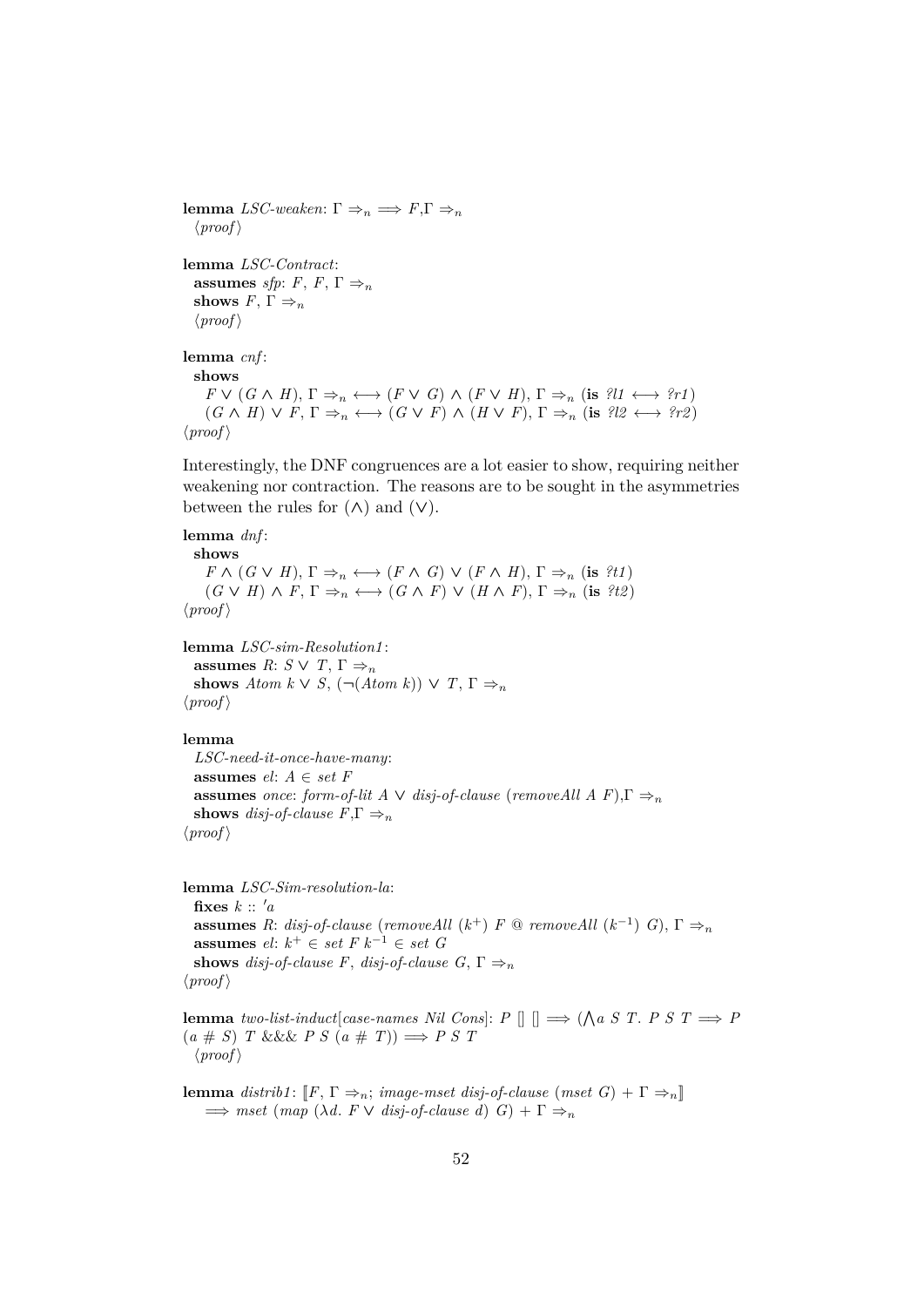$\langle proof \rangle$ 

**lemma** *mset-concat-map-cons*: *mset* (*concat* (*map* ( $\lambda c$ ,  $F c \neq G c$ )  $S$ )) = *mset* (*map*  $F S$ ) + *mset* (*concat* (*map G S*))  $\langle proof \rangle$ 

**lemma** *distrib*:

*image-mset disj-of-clause*  $(mset F) + \Gamma \Rightarrow_n \Longrightarrow$ *image-mset disj-of-clause*  $(mset\ G) + \Gamma \Rightarrow_n \Longrightarrow$ *mset*  $[disj-of-clause \ c \ \lor \ disj-of-clause \ d. \ c \ \leftarrow \ F, \ d \ \leftarrow \ G] + \Gamma \Rightarrow_n$  $\langle proof \rangle$ 

**lemma** *LSC-BigAndL*: *mset*  $F + \Gamma \Rightarrow_n \implies \bigwedge F, \Gamma \Rightarrow_n$  $\langle proof \rangle$ **lemma** *LSC-Top-unused*:  $[\Gamma \Rightarrow_n; \text{ is-nnf-mset} \Gamma] \implies \Gamma - \{\#\neg \bot \# \} \Rightarrow_n$  $\langle proof \rangle$ 

**lemma** *LSC-BigAndL-inv*:  $\bigwedge F$ ,  $\Gamma \Rightarrow_n \Longrightarrow \forall f \in set \ F$ . *is-nnf f*  $\Longrightarrow$  *is-nnf-mset*  $\Gamma$  $\implies$  *mset*  $F + \Gamma \Rightarrow_n$  $\langle proof \rangle$ 

**lemma** *LSC-reassociate-Ands*: {#*disj-of-clause c* ∨ *disj-of-clause d*. (*c*, *d*) ∈#  $C\#$ } +  $\Gamma \Rightarrow_n \implies$  $is\text{-}nnf\text{-}mset\ \Gamma \implies$  $\{\text{\#disj-of-clause } (c \text{ @ } d) \text{. } (c, d) \in \text{\# } C \# \} + \Gamma \Rightarrow_n$  $\langle proof \rangle$ 

**lemma** *LSC-cnf*:  $\Gamma \Rightarrow_n \implies$  *is-nnf-mset*  $\Gamma \Rightarrow \text{image-mset~cnf-form-of~} \Gamma \Rightarrow_n$  $\langle proof \rangle$ 

**end**

## <span id="page-52-0"></span>**3.6 Converting between Resolution and SC proofs**

**theory** *LSC-Resolution* **imports** *LSC Resolution* **begin**

**lemma** *literal-subset-sandwich*: **assumes** *is-lit-plus*  $F$  *cnf*  $F = \{C\}$   $R \subseteq C$ **shows**  $R = \Box \lor R = C$  $\langle proof \rangle$ 

Proof following Gallier [\[3\]](#page-57-1).

**theorem** *CSC-Resolution-pre*:  $\Gamma \Rightarrow_n \Longrightarrow \forall \gamma \in set-mset$   $\Gamma$ *. is-cnf*  $\gamma \Longrightarrow (\bigcup (cnf \land m) \land (cnf \land m))$  $set-mset$   $\Gamma$ )  $\vdash \Box$  $\langle proof \rangle$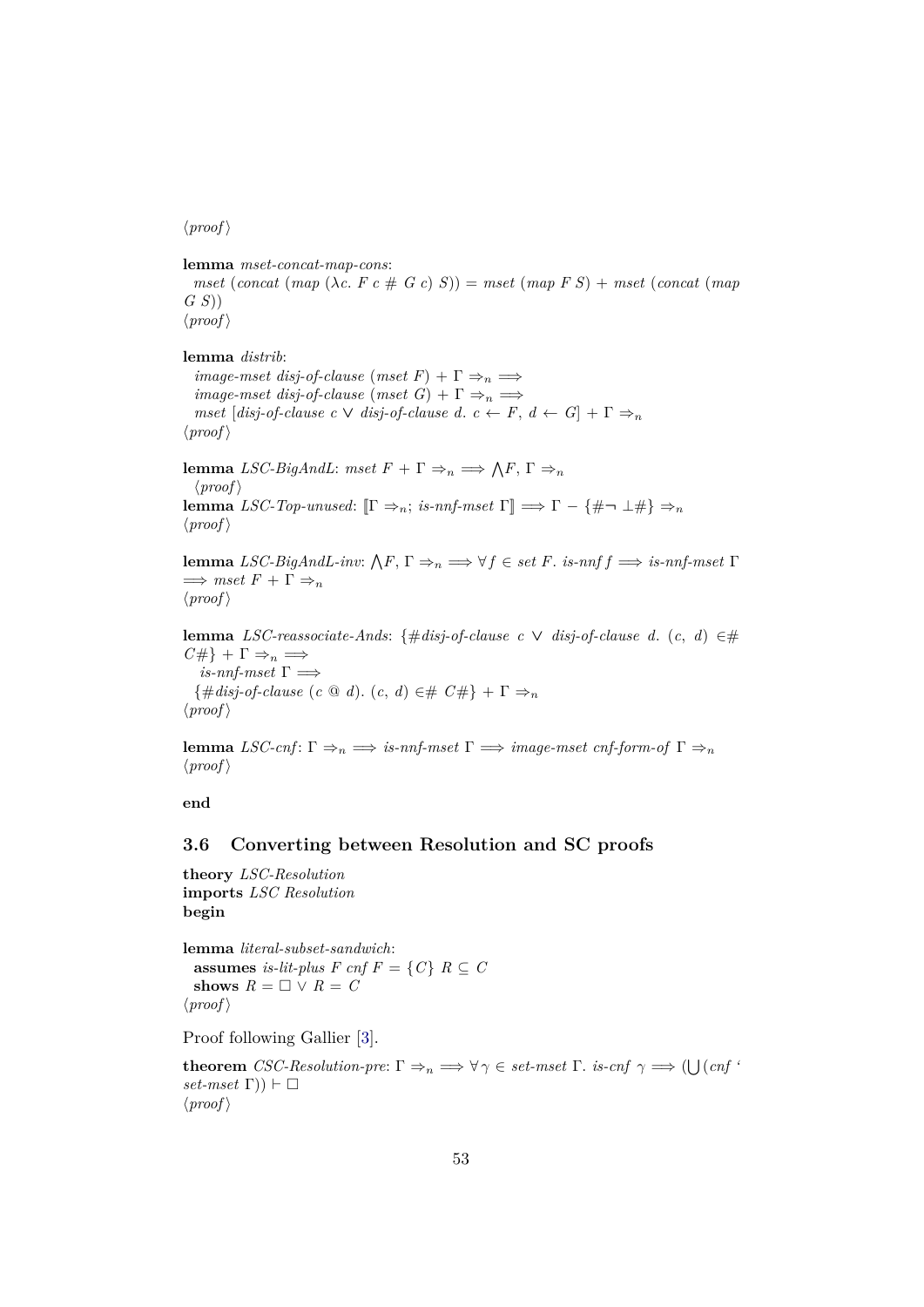**corollary** *LSC-Resolution*:  $\textbf{assumes}~\Gamma \Rightarrow_n$ **shows**  $(\bigcup (cnf \cdot nnf \cdot set-mset \Gamma)) \vdash \Box$  $\langle proof \rangle$ 

**corollary** *SC-Resolution*: **assumes**  $\Gamma \Rightarrow {\{\#\}}$ **shows**  $(\bigcup (cnf \cdot nnf \cdot set-mset \Gamma)) \vdash \Box$  $\langle proof \rangle$ 

```
lemma Resolution-LSC-pre:
  assumes S \vdash Rassumes finite R
  assumes finite S Ball S finite
  shows \exists S' R'. \forall \Gamma. \text{ set } R' = R \land \text{ set } (map \text{ set } S') = S \land(disj-of-clause R', \{\# disj-of-clause c. c \in \# \ mset S' \# \} + \Gamma \Rightarrow_n \longrightarrow \{\# disj-of-clause c \}c. c ∈# mset S'#} + \Gamma \Rightarrow_n)
```
 $\langle proof \rangle$ 

```
lemma Resolution-LSC-pre-nodisj:
  assumes S \vdash Rassumes finite R
  assumes finite S Ball S finite
   shows \exists S' R'. \forall \Gamma. is-nnf-mset \Gamma \longrightarrow is-disj R' \wedge is-nnf S' \wedge \text{cnf } R' = \{R\} \wedgecnf S' ⊂ S ∧
     (R', S', \Gamma \Rightarrow_n \longrightarrow S', \Gamma \Rightarrow_n)\langle proof \rangle
```
**corollary** *Resolution-LSC1* : **assumes**  $S \vdash \Box$ **shows**  $\exists F$ *. is-nnf*  $F \wedge \text{cnf } F \subseteq S \wedge \{\#F\#\} \Rightarrow_n$  $\langle proof \rangle$ 

**corollary** *Resolution-SC1* : **assumes**  $S \vdash \Box$ **shows** ∃ *F*. *cnf* (*nnf F*) ⊆ *S*  $\land$  {#*F*#}  $\Rightarrow$  {#}  $\langle proof \rangle$ 

**end theory** *ND-FiniteAssms* **imports** *ND* **begin**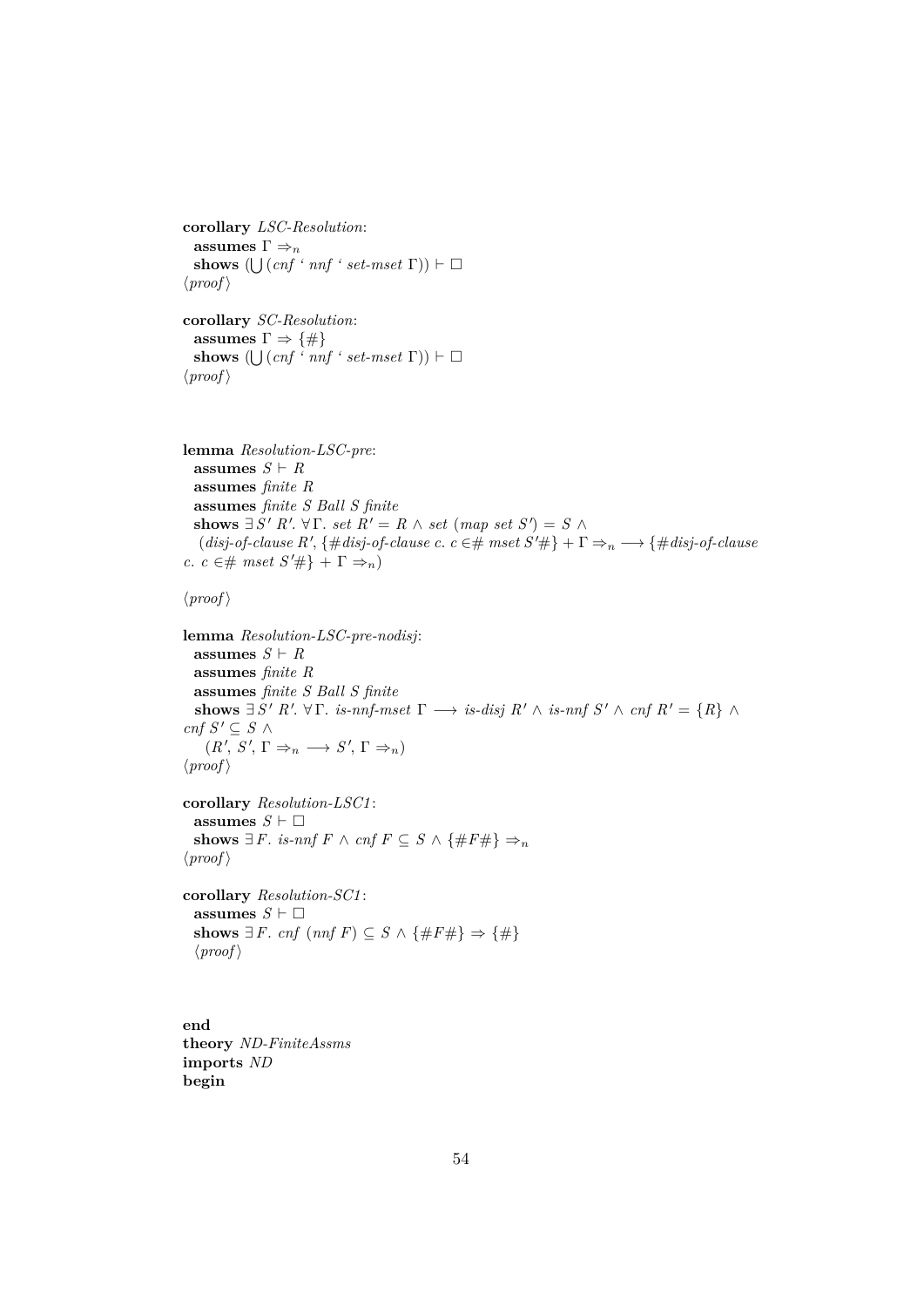**lemma** *ND-finite-assms*:  $\Gamma \vdash F \Longrightarrow \exists \Gamma'. \Gamma' \subseteq \Gamma \land \text{finite } \Gamma' \land (\Gamma' \vdash F)$  $\langle proof \rangle$ 

We thought that a lemma like this would be necessary for the ND completeness by SC completeness proof (this lemma shows that if we made an ND proof, we can always limit ourselves to a finite set of assumptions – and thus put all the assumptions into one formula). That is not the case, since in the completeness proof, we assume a valid entailment and have to show (the existence of) a derivation. The author hopes that his misunderstanding can help the reader's understanding.

**corollary** *ND-no-assms*: **assumes**  $\Gamma \vdash F$ **obtains**  $\Gamma'$  where  $set \Gamma' \subseteq \Gamma \wedge (\{\} \vdash \wedge \Gamma' \rightarrow F)$  $\langle proof \rangle$ 

**end**

## <span id="page-54-0"></span>**3.7 An alternate proof of ND completeness**

**theory** *ND-Compl-SC* **imports** *SC-Sema ND-Sound SCND Compactness* **begin**

**lemma** *ND-sound-complete-countable*: **fixes** Γ :: <sup>0</sup>*a* :: *countable formula set* **shows**  $\Gamma \vdash F \longleftrightarrow \Gamma \models F$  (**is**  $\mathcal{P}_n \longleftrightarrow \mathcal{P}_s$ )  $\langle proof \rangle$ 

If you do not like the requirement that our atoms are countable, you can also restrict yourself to a finite set of assumptions.

**lemma** *ND-sound-complete-finite*: **assumes** *finite* Γ **shows**  $\Gamma \vdash F \longleftrightarrow \Gamma \models F$  (**is**  $\mathcal{P}_n \longleftrightarrow \mathcal{P}_s$ )  $\langle proof \rangle$ 

**end theory** *Resolution-Compl-SC-Small* **imports** *LSC-Resolution Resolution SC-Sema CNF-Formulas-Sema* **begin**

lemma Resolution-complete': **assumes** *fin*: *finite S* **assumes** *val*:  $S \models F$ **shows**  $\bigcup ((cnf \circ nnf) \land (\{\neg F\} \cup S)) \vdash □$  $\langle proof \rangle$ 

**corollary** *Resolution-complete-single*: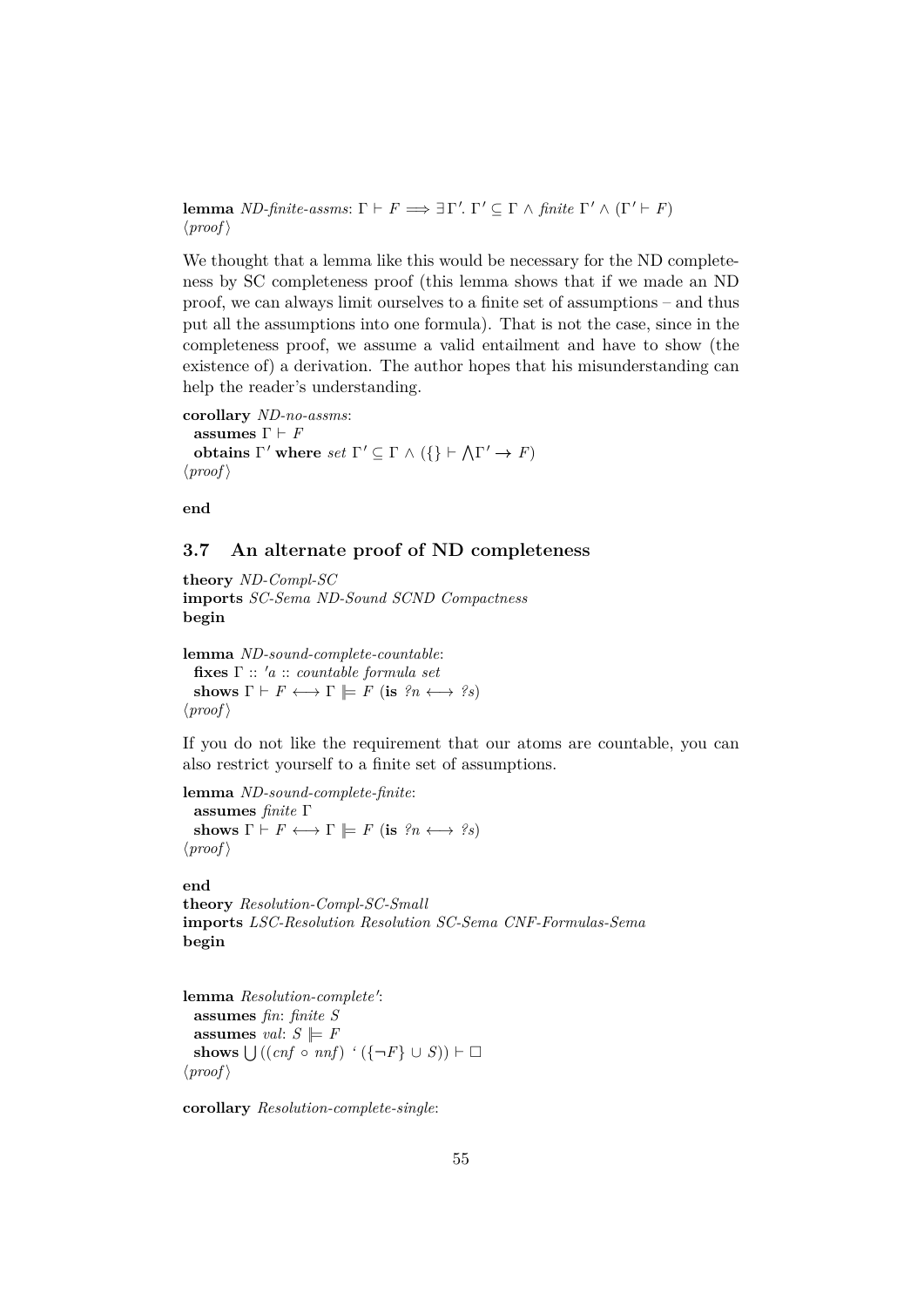$\text{assumes} \models F$ **shows**  $cnf$   $(nnf (\neg F)) \vdash \Box$  $\langle proof \rangle$ 

**end**

```
theory Resolution-Compl-SC-Full
imports LSC-Resolution Resolution SC-Sema Compactness
begin
```

```
theorem Resolution-complete:
  fixes S :: 0a :: countable formula set
 assumes val: S \models Fshows \bigcup ((cnf \circ nnf) \land (\{\neg F\} \cup S)) \vdash □
```
 $\langle proof \rangle$ 

**end**

## <span id="page-55-0"></span>**3.8 SC and Implication-only formulas**

**theory** *MiniSC* **imports** *MiniFormulas SC* **begin**

**abbreviation** *is-mini-mset*  $\Gamma \equiv \forall F \in set\$  *nset*  $\Gamma$ *. is-mini-formula F* **lemma** *to-mini-mset-is*: *is-mini-mset* (*image-mset to-mini-formula*  $\Gamma$ )  $\langle proof \rangle$ 

**lemma** *SC-full-to-mini*: **defines** *tms* ≡ *image-mset to-mini-formula* **assumes**  $asm: \Gamma \Rightarrow \Delta$ **shows** *tms*  $\Gamma \Rightarrow$  *tms*  $\Delta$  $\langle proof \rangle$ 

**lemma** *SC-mini-to-full*: **defines** *tms* ≡ *image-mset to-mini-formula* **assumes** *asm: tms*  $\Gamma \Rightarrow$  *tms*  $\Delta$ shows  $\Gamma \Rightarrow \Delta$  $\langle proof \rangle$ 

**theorem** *MiniSC-eq*: *image-mset to-mini-formula* Γ ⇒ *image-mset to-mini-formula*  $\Delta \longleftrightarrow \Gamma \Rightarrow \Delta$  $\langle proof \rangle$ 

**end**

<span id="page-55-1"></span>**3.8.1 SC to HC**

**theory** *MiniSC-HC* **imports** *MiniSC HC*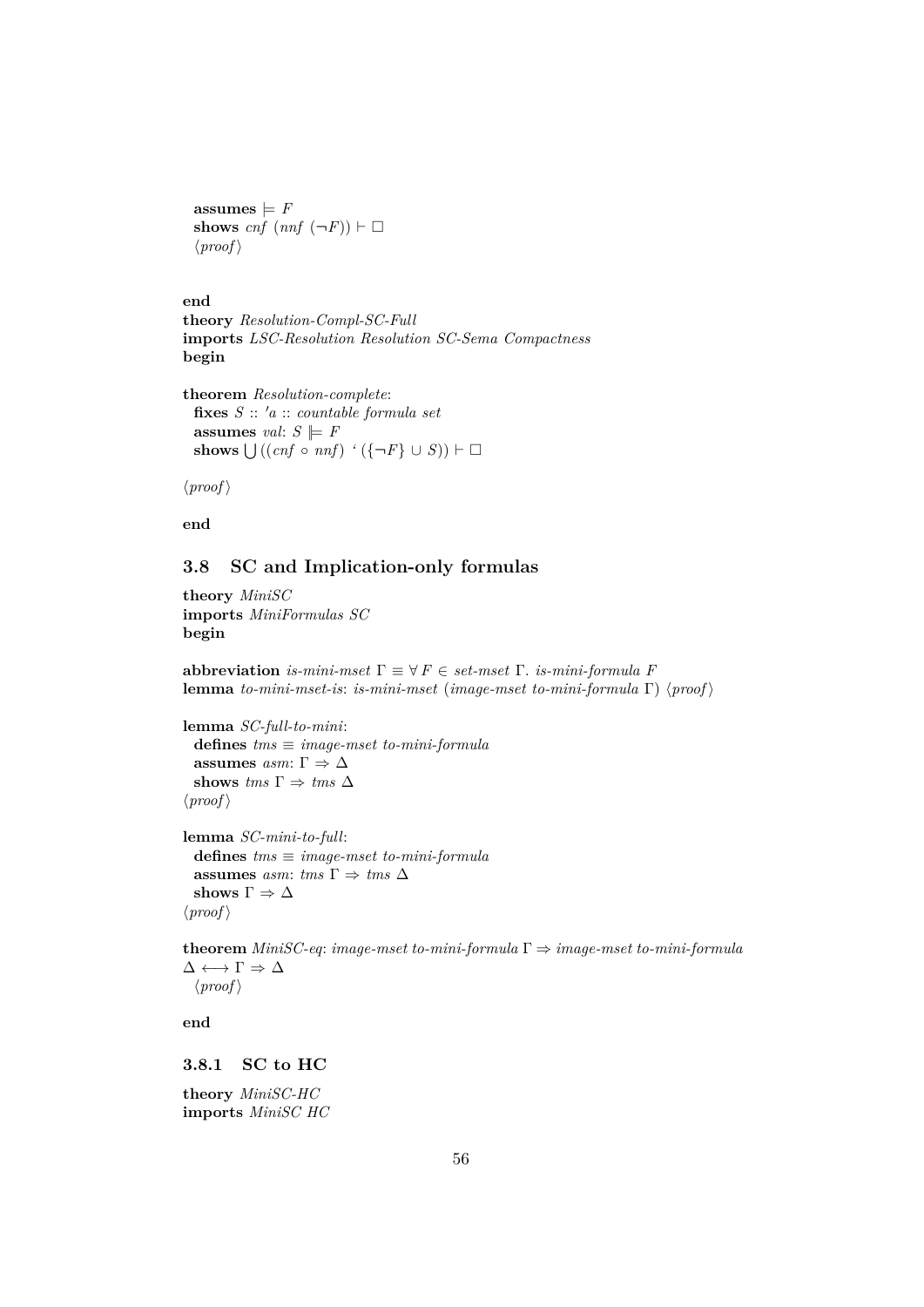#### **begin**

**inductive-set** *AX1* **where**  $F \in AXO \implies F \in AXI$  $((F \rightarrow \bot) \rightarrow \bot) \rightarrow F \in AXI$ **lemma**  $AX01$ :  $AX0 \subseteq AX1$   $\langle proof \rangle$ **lemma** *AX1-away*: *AX1*  $\cup$   $\Gamma = AX0 \cup (\Gamma \cup AX1)$   $\langle proof \rangle$ 

**lemma**  $Deduction1: F \triangleright (AX1 \cup \Gamma) \vdash_H \bot \longleftrightarrow (AX1 \cup \Gamma) \vdash_H (F \rightarrow \bot) \langle proof \rangle$ **lemma** *Deduction2*:  $(F \to \bot) \triangleright (AX1 \cup \Gamma) \vdash_H \bot \longleftrightarrow (AX1 \cup \Gamma) \vdash_H F$  (**is** *?l*  $\longleftrightarrow$  ?r)  $\langle proof \rangle$ 

#### **lemma**

 $\Gamma \Rightarrow \Delta \implies$  *is-mini-mset*  $\Gamma \implies$  *is-mini-mset*  $\Delta \implies$  $(set-mset \Gamma \cup (\lambda F. F \rightarrow \bot)$  *' set-mset*  $\Delta \cup AX1$  )  $\vdash_H \bot$  $\langle proof \rangle$ 

**end**

## <span id="page-56-0"></span>**3.8.2 Craig Interpolation**

**theory** *MiniSC-Craig* **imports** *MiniSC Formulas* **begin**

**abbreviation** *atoms-mset* **where** *atoms-mset*  $\Theta \equiv \bigcup F \in \text{set-mset}$   $\Theta$ . *atoms F* 

**lemma** *interpolation-equal-styles*:  $(\forall \Gamma \Delta \Gamma' \Delta'. \Gamma + \Gamma' \Rightarrow \Delta + \Delta' \rightarrow (\exists F :: 'a \ formula. \Gamma \Rightarrow F, \Delta \wedge F, \Gamma' \Rightarrow \Delta'$  $\land$  *atoms F*  $\subseteq$  *atoms-mset*  $(\Gamma + \Delta) \land$  *atoms F*  $\subseteq$  *atoms-mset*  $(\Gamma' + \Delta'))$ ←→  $(\forall \Gamma \Delta. \Gamma \Rightarrow \Delta \rightarrow (\exists F :: 'a \ formula. \Gamma \Rightarrow \{\#F\# \} \wedge \{\#F\# \} \Rightarrow \Delta \wedge atoms \ F$ ⊆ *atoms-mset* Γ ∧ *atoms F* ⊆ *atoms-mset* ∆))  $\langle proof \rangle$ 

The original version of the interpolation theorem is due to Craig [\[1\]](#page-57-8). Our proof partly follows the approach of Troelstra and Schwichtenberg [\[11\]](#page-58-1) but, especially with the mini formulas, adds its own spin.

**theorem** *SC-Craig-interpolation*: **assumes**  $\Gamma + \Gamma' \Rightarrow \Delta + \Delta'$ **obtains** *F* **where**  $\Gamma \Rightarrow F, \Delta$  $F,\Gamma' \Rightarrow \Delta'$ *atoms F*  $\subseteq$  *atoms-mset*  $(\Gamma + \Delta)$  $atoms F \subseteq atoms-mset (\Gamma' + \Delta')$  $\langle proof \rangle$ 

Note that there is an extension to Craig interpolation: One can show that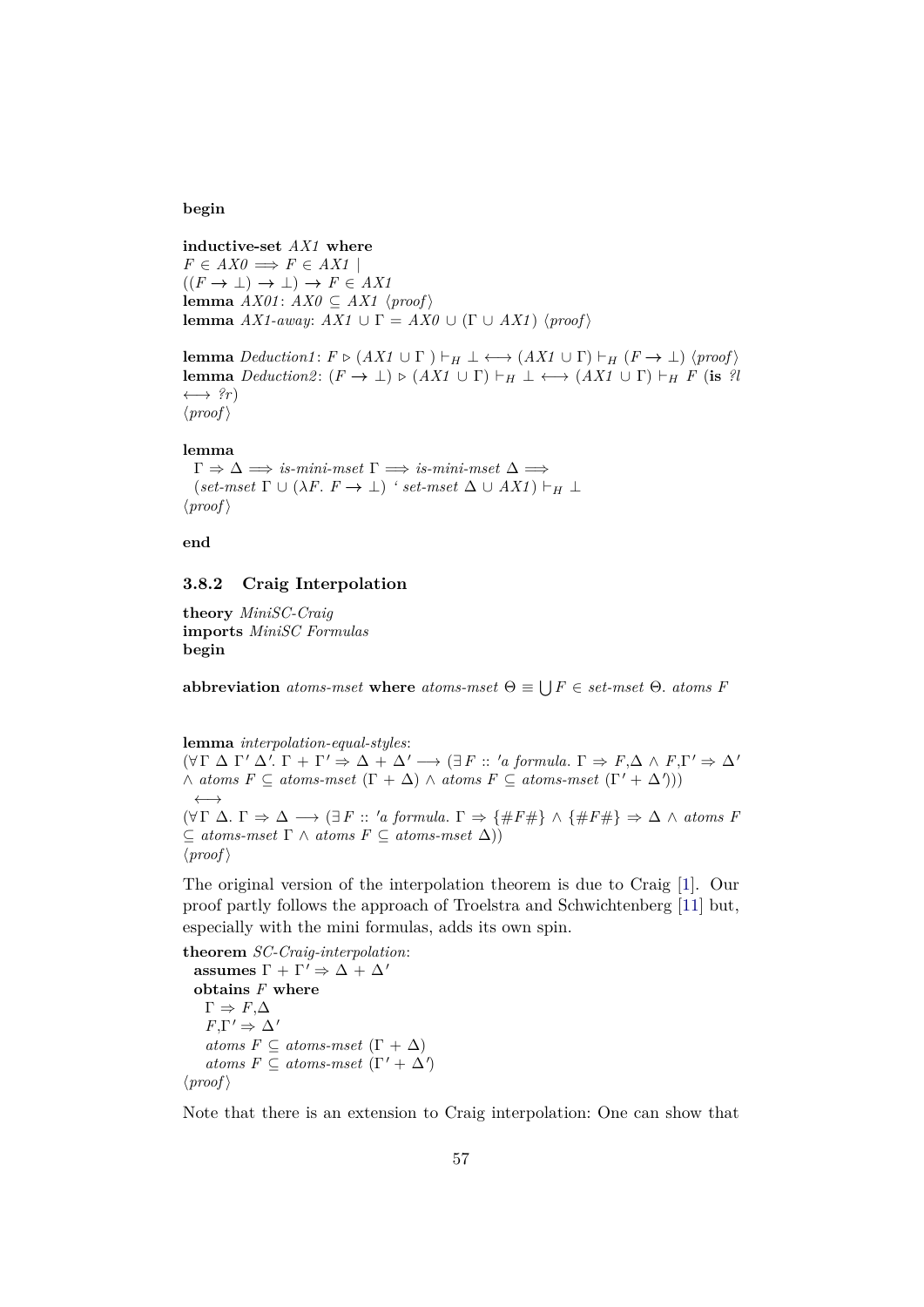atoms that only appear positively/negatively in the original formulas will only appear positively/negatively in the interpolant.

**abbreviation** *patoms-mset*  $S \equiv \bigcup F \in set-mset$  *S. fst* (*pn-atoms F*) **abbreviation** *natoms-mset*  $S \equiv \bigcup F \in set-mset$  *S. snd* (*pn-atoms F*)

**theorem** *SC-Craig-interpolation-pn*:

**assumes**  $\Gamma + \Gamma' \Rightarrow \Delta + \Delta'$ **obtains** *F* **where**  $\Gamma \Rightarrow F.\Delta$  $F,\Gamma' \Rightarrow \Delta'$ *fst* (*pn-atoms F*)  $\subseteq$  (*patoms-mset*  $\Gamma \cup$  *natoms-mset*  $\Delta$ )  $\cap$  (*natoms-mset*  $\Gamma' \cup$  $patoms-mset \Delta'$ *snd* (*pn-atoms F*)  $\subseteq$  (*natoms-mset*  $\Gamma \cup$  *patoms-mset*  $\Delta$ )  $\cap$  (*patoms-mset*  $\Gamma' \cup$  $natoms-mset \Delta'$  $\langle proof \rangle$ 

## **end**

## **References**

- <span id="page-57-8"></span>[1] W. Craig. Linear reasoning. A new form of the Herbrand-Gentzen theorem. *The Journal of Symbolic Logic*, 22(03):250–268, 1957.
- <span id="page-57-3"></span>[2] M. Fitting. *First-Order Logic and Automated Theorem Proving*. Graduate Texts in Computer Science. Springer, 1990.
- <span id="page-57-1"></span>[3] J. H. Gallier. *Logic for computer science: foundations of automatic theorem proving*. Courier Dover Publications, 2015.
- <span id="page-57-5"></span>[4] G. Gentzen. Untersuchungen über das logische Schließen. I. *Mathematische zeitschrift*, 39(1):176–210, 1935.
- <span id="page-57-4"></span>[5] J. Harrison. *Handbook of practical logic and automated reasoning*. Cambridge University Press, 2009.
- <span id="page-57-7"></span>[6] D. Hilbert. Die Grundlagen der Mathematik. In *Die Grundlagen der Mathematik*, pages 1–21. Springer, 1928.
- <span id="page-57-6"></span>[7] M. Huth and M. Ryan. *Logic in Computer Science: Modelling and reasoning about systems*. Cambridge university press, 2004.
- <span id="page-57-2"></span>[8] I. Johansson. Der Minimalkalkül, ein reduzierter intuitionistischer Formalismus. *Compositio mathematica*, 4:119–136, 1937.
- <span id="page-57-0"></span>[9] U. Schöning. *Logik für Informatiker*. BI Wissenschaftsverlag Mannheim, 1987.